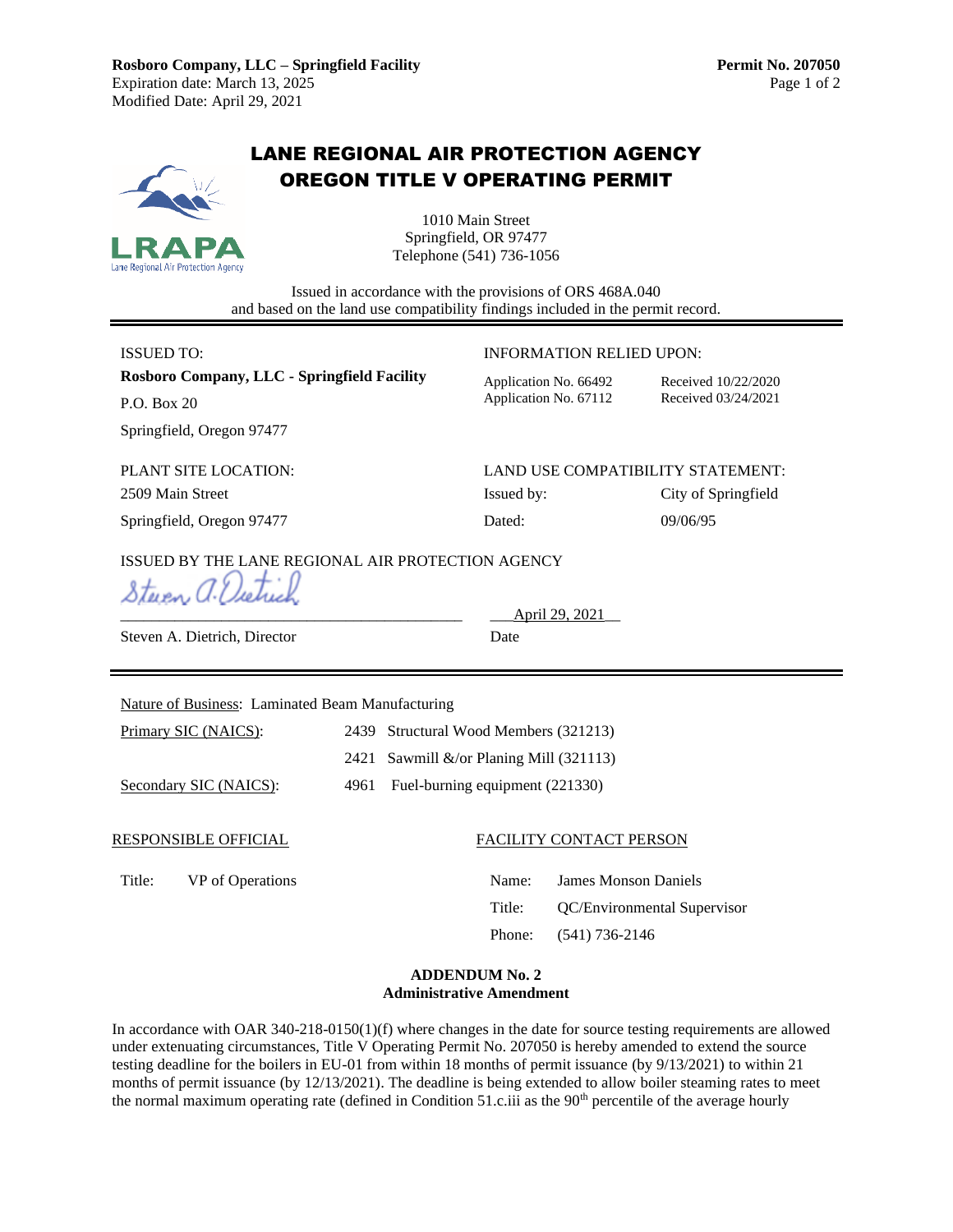operating rates during a 12-month period immediately preceding the source test). Maximum boiler operating rates occur during the autumn months of September, October and November and will need to be included in the 12-month average operating rate to meet the 90<sup>th</sup> percentile steaming rate required for source testing. To implement the source testing deadline extension, Conditions 21.b.i and 21.c.i are amended as follows:

- 21.b.i Within eighteen (18) **twenty-one (21) months** of permit issuance, the permittee must demonstrate compliance with the particulate emission limits specified in Condition 19.a by conducting a source test for particulate matter at the compliance demonstration point of each biomass boiler in EU-01 Boilers.
- 21.c.i Within eighteen (18) **twenty-one (21) months** of permit issuance, the permittee must conduct emission factor verification testing by conducting source tests for NOx, CO and VOC at the compliance demonstration point of each biomass boiler in EU-01. In addition, the permittee must perform fuel analyses of the biomass combusted during the emission factor verification testing on the boilers as specified in Condition 21.c.iii. The permittee must use the following test methods for each emission factor to be verified: 21.c.i.A EPA Method 7E for NOx;
	- 21.c.i.B EPA Method 10 for CO; and
	- 21.c.i.C EPA Method 25A for VOC (as propane).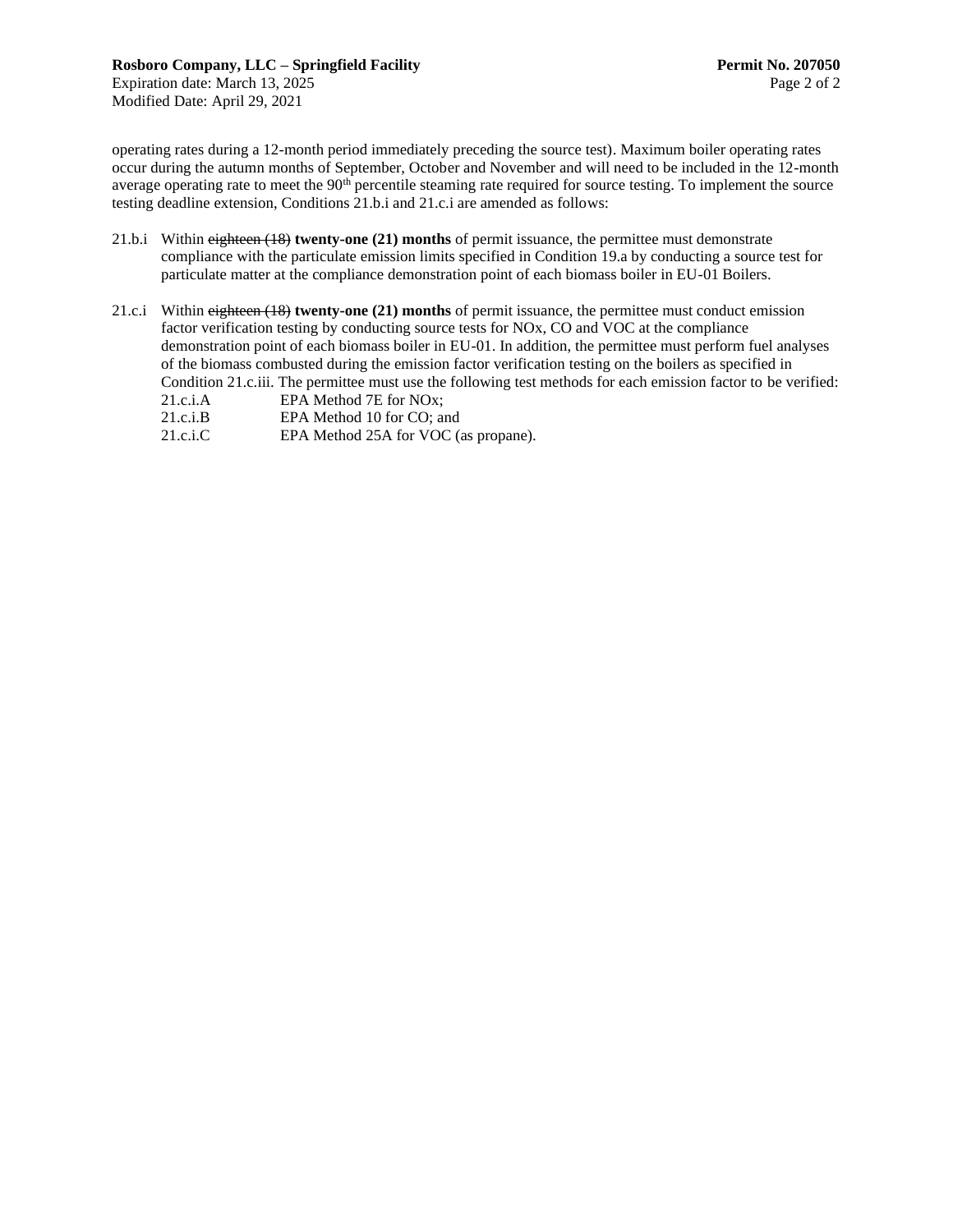

In accordance with OAR 340-218-0170(a), Title V Operating Permit No. 207050 is hereby amended to add Planer #3 and associated shavings handling system to Cyclone #4 and Baghouse#5 control system and the addition of a new Planer #2 shavings/sawdust handling system to Cyclone #2/Truck Bin/Baghouse #5 control system. Condition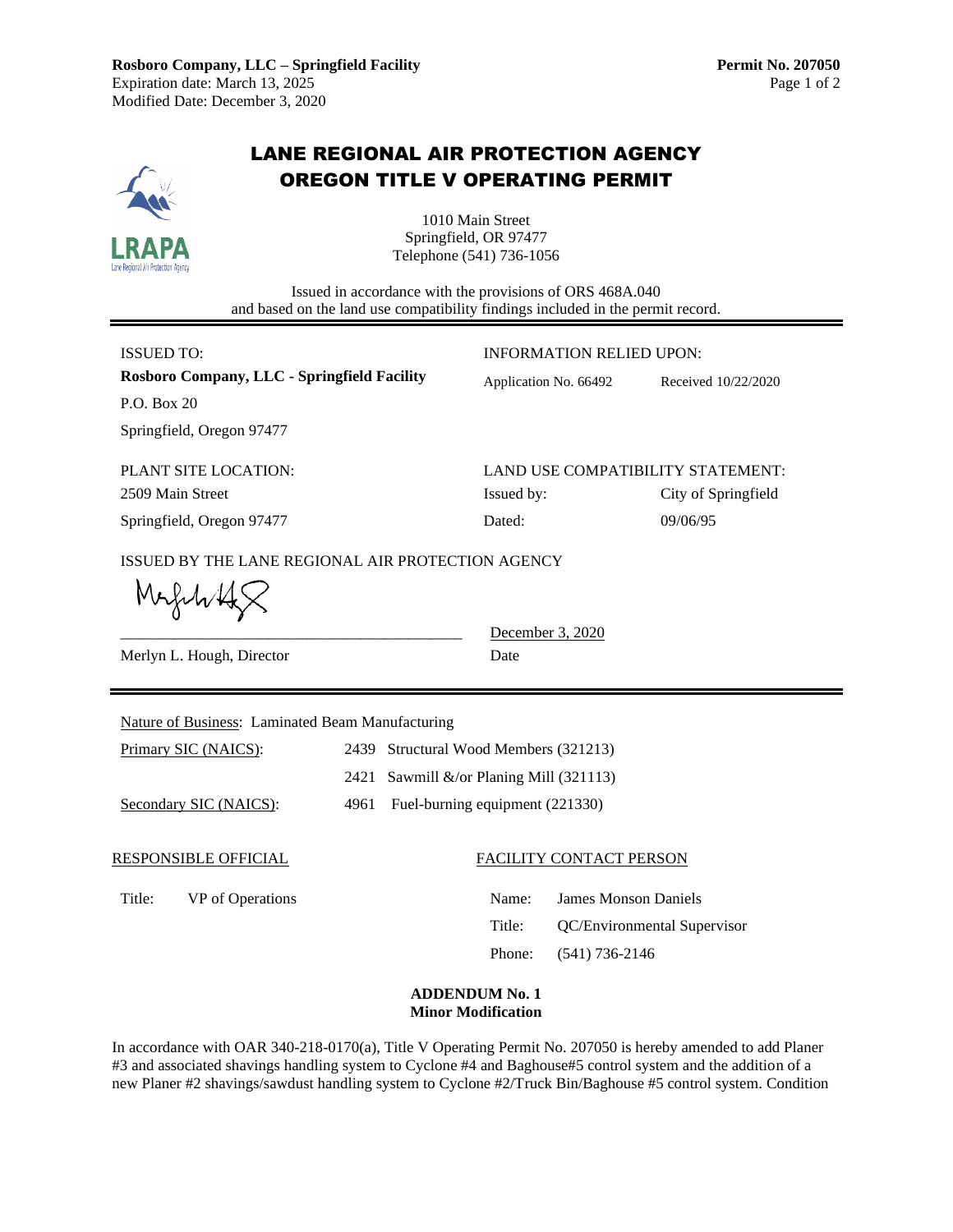3, Table 1 is revised to reflect changes to EU-03. The capacity and potential to emit (PTE) particulate matter as a result of this modification are less than the de minimis emission levels defined LRAPA 12-005.

The only change to the permit is for Condition 3, Table 1 (**in bold**), which now reads as follows:

## EMISSIONS UNIT (EU) AND POLLUTION CONTROL DEVICE (PCD) IDENTIFICATION

3. The emissions units regulated by this permit are the following [OAR 340-218-0040(3)]:

#### **Table 1. Emission Unit and Pollution Control Device Identification**

| <b>EU ID</b><br><b>Emission Unit Description</b>          |                         | <b>Pollution Control Device</b><br>Description                                                                                                                                                                                                                                                                                                           | PCD ID     |  |
|-----------------------------------------------------------|-------------------------|----------------------------------------------------------------------------------------------------------------------------------------------------------------------------------------------------------------------------------------------------------------------------------------------------------------------------------------------------------|------------|--|
| Boilers – Three $(3)$ wood-fired boilers                  | $E$ U-01                | Multiclone<br>Multiclone<br>Multiclone                                                                                                                                                                                                                                                                                                                   |            |  |
| <b>Plantsite Fugitives</b>                                | $EU-02$                 | None                                                                                                                                                                                                                                                                                                                                                     | <b>NA</b>  |  |
| Cyclone #2 on Truck Bin (Planer #2<br>shavings & sawdust) |                         | Baghouse #5                                                                                                                                                                                                                                                                                                                                              | $CD-04B.1$ |  |
| Cyclone #4 (Planers #1 & #3 shavings &<br>sawdust)        | <b>EU-03</b>            | $CD-01.1$<br>$CD-01.2$<br>$CD-01.3$<br>$CD-04B.1$<br>Baghouse #5<br>$CD-03A.3$<br>None<br>$CD-04B.2$<br>Baghouse #26<br>$CD-03A.5$<br>None<br>None<br>$CD-03B.1$<br>$CD-04B.1$<br>Baghouse #5<br>$CD-04A.3$<br>Baghouse #18 (Baghouses #21<br>$&$ #22 on stand-by)<br>Baghouse #26<br>$CD-04B.2$<br>NA<br>None<br><b>NA</b><br>None<br><b>NA</b><br>None |            |  |
| Cyclone #20 (Slabber chips)                               | (Cyclones)              |                                                                                                                                                                                                                                                                                                                                                          |            |  |
| Cyclone #16 (Lam Plant Sizer shavings)                    |                         |                                                                                                                                                                                                                                                                                                                                                          |            |  |
| Cyclone #17 (Lam Plant sawdust/shavings)                  |                         |                                                                                                                                                                                                                                                                                                                                                          |            |  |
| Target Box (Mill B Overs Chipper)                         | $EU-03$<br>(Target Box) |                                                                                                                                                                                                                                                                                                                                                          |            |  |
|                                                           |                         |                                                                                                                                                                                                                                                                                                                                                          |            |  |
| <b>Baghouses</b>                                          | $E$ U-04                |                                                                                                                                                                                                                                                                                                                                                          |            |  |
|                                                           |                         |                                                                                                                                                                                                                                                                                                                                                          |            |  |
| VOC (not listed elsewhere)                                | $EU-05$                 |                                                                                                                                                                                                                                                                                                                                                          |            |  |
| Dry Kilns – Nine $(9)$ Dry Kilns                          | $EU-08$                 |                                                                                                                                                                                                                                                                                                                                                          |            |  |
| Aggregate Insignificant Activities- Unpaved<br>Roads      | $EU-AI$                 |                                                                                                                                                                                                                                                                                                                                                          |            |  |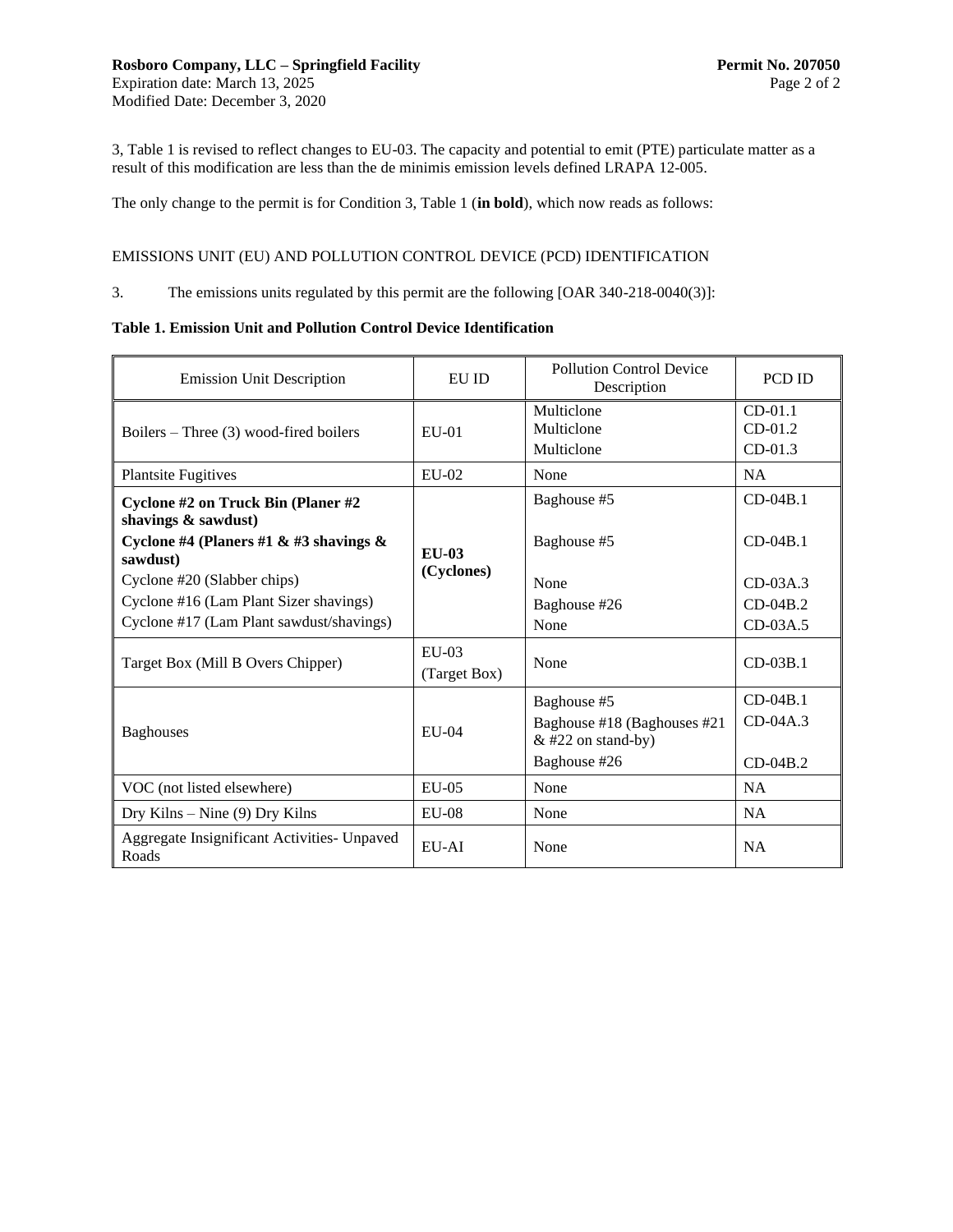Rosboro Company, LLC - Springfield Facility Expiration date: March 13, 2025

# **LANE REGIONAL AIR PROTECTION AGENCY OREGON TITLE V OPERATING PERMIT**

1010 Main Street Springfield, OR 97477 Telephone (541) 736-1056

Issued in accordance with the provisions of ORS 468A.040 and based on the land use compatibility findings included in the permit record.

| <b>ISSUED TO:</b> |  |
|-------------------|--|
|-------------------|--|

Rosboro Company, LLC - Springfield Facility

P.O. Box 20

Springfield, Oregon 97477

PLANT SITE LOCATION:

2509 Main Street

Springfield, Oregon 97477

LAND USE COMPATIBILITY STATEMENT:

**INFORMATION RELIED UPON:** 

Renewal Application No. Renewal Application No.

Renewal Application No.

Minor Modification Simple

Minor Modification Simple

Issued by: Dated:

City of Springfield 09/06/95

62750 Received 04/18/2017

64497 Received 11/08/2018

65721 Received 12/11/2019

No. 62592 Rec'd 03/14/2017

No. 64157 Rec'd 07/30/2018

ISSUED BY THE LANE REGIONAL AIR PROTECTION AGENCY

MAR 13 2020

Merlyn L. Hough, Director

Date

#### Nature of Business: Laminated Beam Manufacturing

Primary SIC (NAICS):

2439 Structural Wood Members (321213)

Secondary SIC (NAICS):

2421 Sawmill &/or Planing Mill (321113) 4961 Fuel-burning equipment (221330)

RESPONSIBLE OFFICIAL

VP of Operations

Title:

#### FACILITY CONTACT PERSON

| Name:  | James Monson Daniels        |
|--------|-----------------------------|
| Title: | OC/Environmental Supervisor |
|        | Phone: $(541)$ 736-2146     |

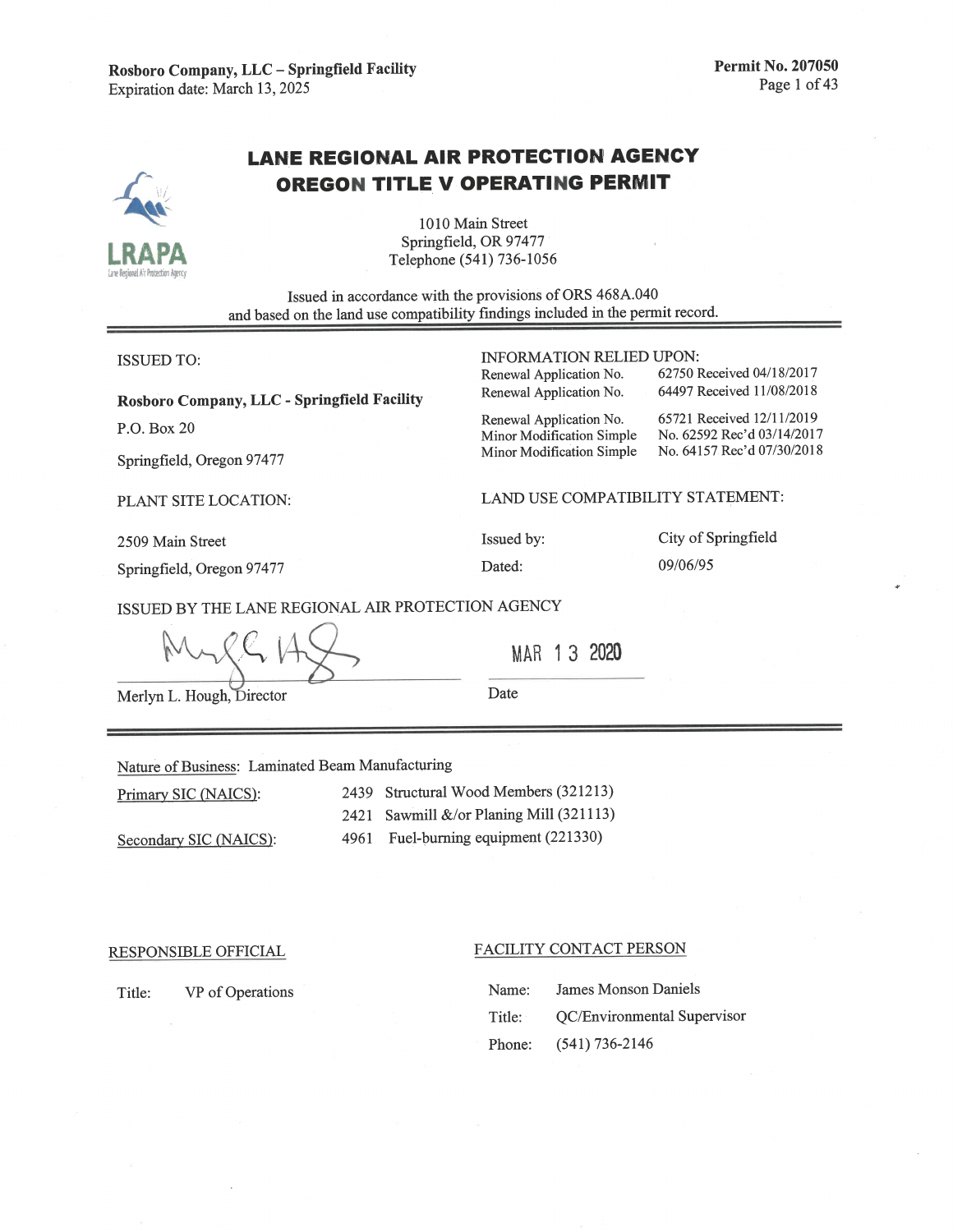## **TABLE OF CONTENTS**

| EMISSIONS UNIT (EU) AND POLLUTION CONTROL DEVICE (PCD) IDENTIFICATION  6 |  |
|--------------------------------------------------------------------------|--|
| EMISSION LIMITS AND STANDARDS, TESTING, MONITORING, AND RECORDKEEPING    |  |
|                                                                          |  |
|                                                                          |  |
|                                                                          |  |
|                                                                          |  |
|                                                                          |  |
|                                                                          |  |
|                                                                          |  |
|                                                                          |  |
|                                                                          |  |
|                                                                          |  |
|                                                                          |  |
|                                                                          |  |
|                                                                          |  |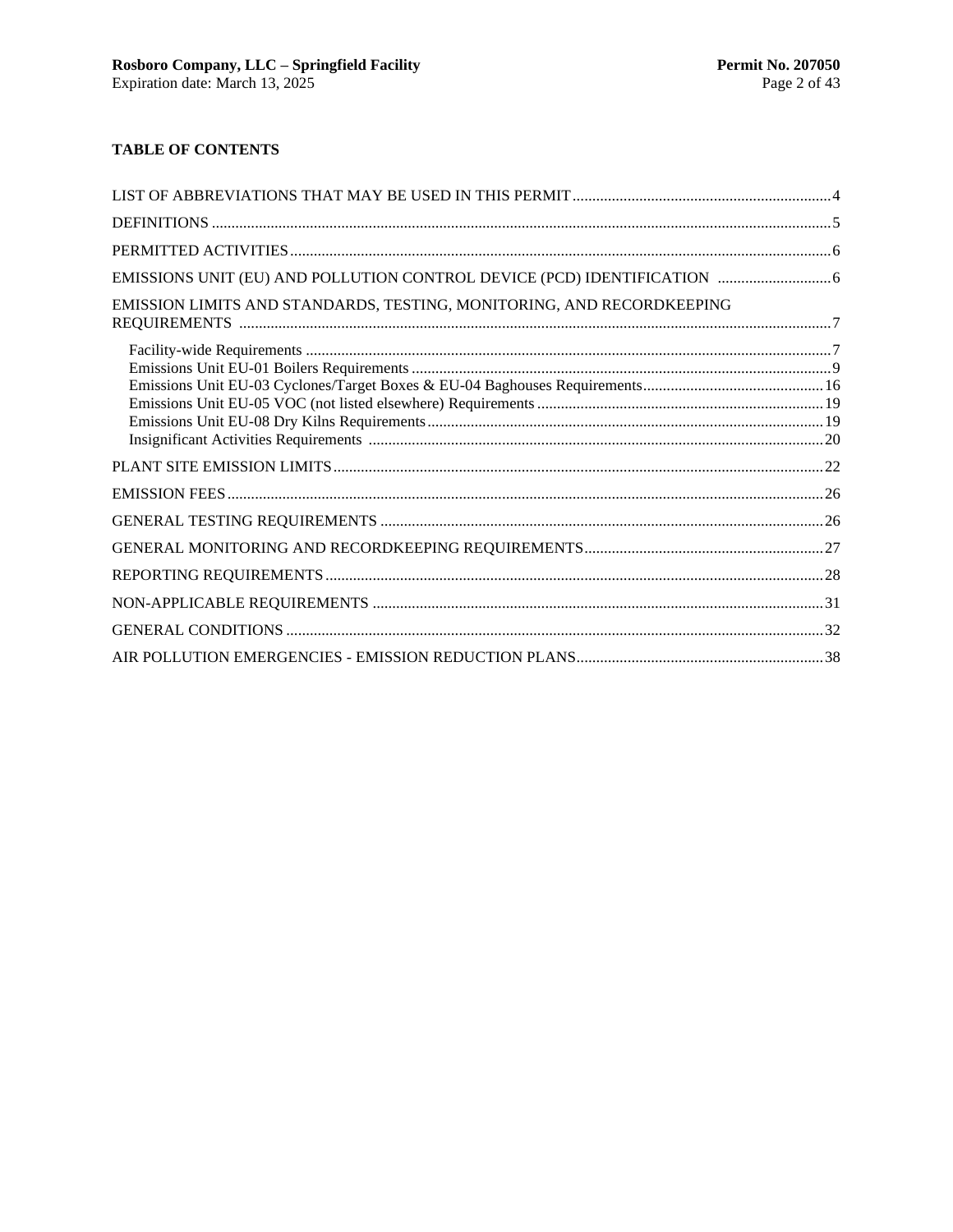### TABLE OF TABLES

| Table 4. Emissions Unit EU-03 Cyclones/Target Boxes & EU-04 Baghouses Requirements  16 |  |
|----------------------------------------------------------------------------------------|--|
|                                                                                        |  |
|                                                                                        |  |
|                                                                                        |  |
|                                                                                        |  |
|                                                                                        |  |
|                                                                                        |  |
|                                                                                        |  |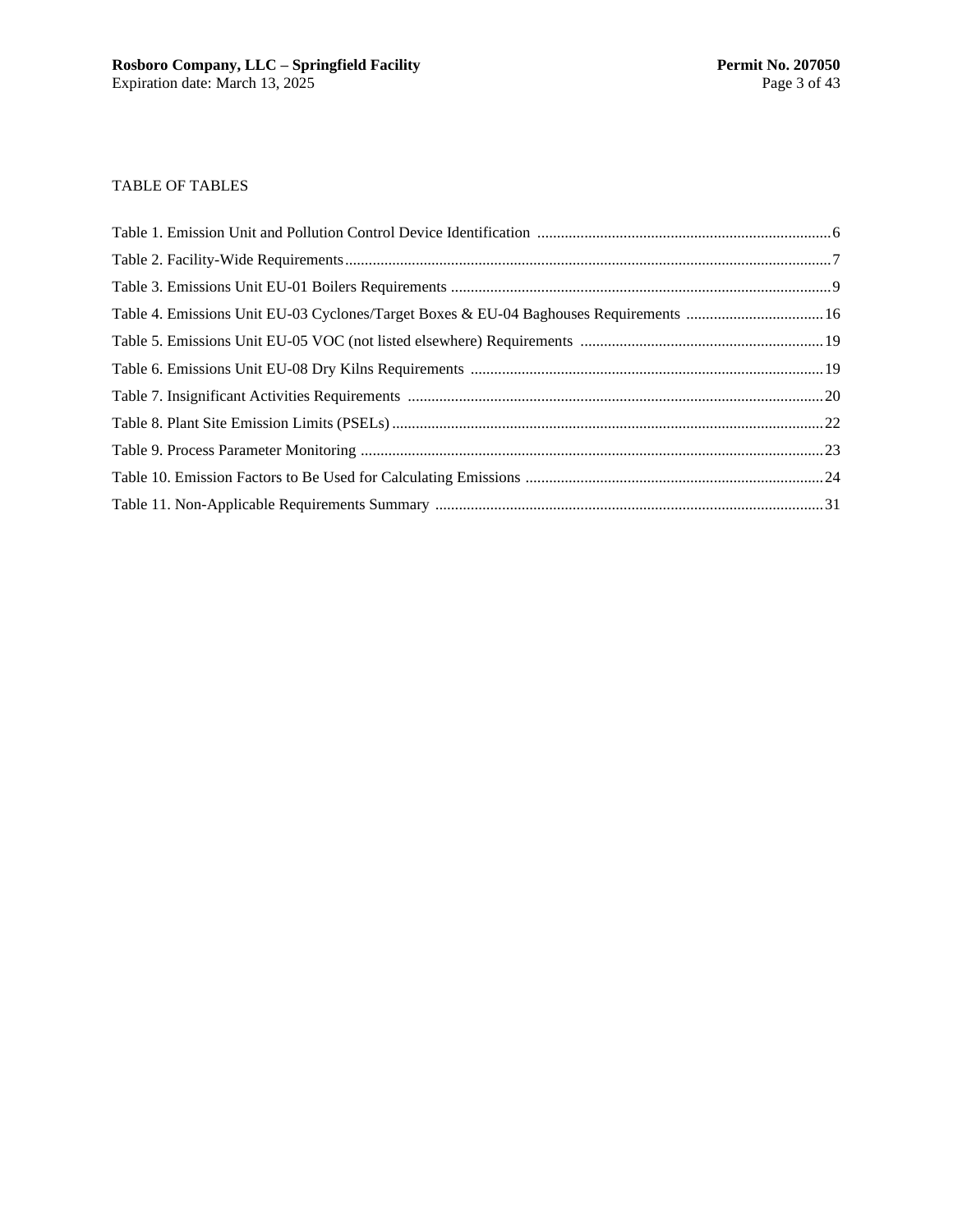## LIST OF ABBREVIATIONS THAT MAY BE USED IN THIS PERMIT

| <b>ACDP</b>       | Air Contaminant Discharge Permit          | NO <sub>x</sub>   | Nitrogen oxides                       |
|-------------------|-------------------------------------------|-------------------|---------------------------------------|
| <b>AQMA</b>       | Air Quality Management Area               | <b>NSPS</b>       | New Source Performance Standards      |
| Act               | Federal Clean Air Act                     | <b>NSR</b>        | New Source Review                     |
| <b>ASTM</b>       | American Society of Testing and           | O <sub>2</sub>    | Oxygen                                |
|                   | Materials                                 | <b>OAR</b>        |                                       |
|                   | British thermal unit                      |                   | Oregon Administrative Rules           |
| Btu               |                                           | <b>ODEQ</b>       | Oregon Department of Environmental    |
| <b>CAM</b>        | <b>Compliance Assurance Monitoring</b>    |                   | Quality                               |
| CAO               | Cleaner Air Oregon                        | <b>OPR</b>        | Operation                             |
| <b>CEMS</b>       | <b>Continuous Emissions Monitoring</b>    | <b>ORS</b>        | <b>Oregon Revised Statutes</b>        |
|                   | System                                    | O&M               | Operation and maintenance             |
| <b>CFR</b>        | Code of Federal Regulations               | Pb                | Lead                                  |
| <b>CI</b>         | Compression Ignition                      | <b>PCD</b>        | <b>Pollution Control Device</b>       |
| <b>CMS</b>        | <b>Continuous Monitoring System</b>       | <b>PM</b>         | Particulate matter                    |
| $\rm CO$          | Carbon Monoxide                           | PM <sub>2.5</sub> | Particulate matter less than 2.5      |
| CO <sub>2</sub>   | Carbon dioxide                            |                   | microns in size                       |
| CO <sub>2</sub> e | Carbon dioxide equivalent                 | $PM_{10}$         | Particulate matter less than 10       |
| <b>COMS</b>       | <b>Continuous Opacity Monitoring</b>      |                   | microns in size                       |
|                   | System                                    | ppm               | Parts per million                     |
| <b>CPDS</b>       | <b>Certified Product Data Sheet</b>       | <b>PSEL</b>       | <b>Plant Site Emission Limit</b>      |
| <b>CPMS</b>       | Continuous parameter monitoring           | psia              | pounds per square inch, actual        |
|                   | system                                    | <b>PTE</b>        | Potential to Emit                     |
| <b>DEQ</b>        | Department of Environmental Quality       | <b>RICE</b>       | Reciprocating Internal Combustion     |
| dscf              | Dry standard cubic feet                   |                   | Engine                                |
| $\rm EF$          | Emission factor                           | <b>SACC</b>       | Semi-Annual Compliance                |
| <b>EPA</b>        | <b>US Environmental Protection Agency</b> |                   | Certification                         |
| EU                | <b>Emissions Unit</b>                     | <b>SCEMP</b>      | <b>Surrogate Compliance Emissions</b> |
| <b>FCAA</b>       | Federal Clean Air Act                     |                   | <b>Monitoring Parameter</b>           |
| ft <sup>2</sup>   | Square foot                               | Scf               | Standard cubic foot                   |
| <b>FSA</b>        | Fuel sampling and analysis                | <b>SER</b>        | Significant emission rate             |
| <b>GHG</b>        | Greenhouse Gas                            | <b>SERP</b>       | Source emissions reduction plan       |
| gr/dscf           | Grain per dry standard cubic feet (1      | SI                | <b>Spark Ignition</b>                 |
|                   | $pound = 7000 \text{ grains}$             | <b>SIC</b>        | Standard Industrial Code              |
| <b>HAP</b>        | Hazardous Air Pollutant as defined        | <b>SIP</b>        | <b>State Implementation Plan</b>      |
|                   |                                           |                   |                                       |
|                   | by LRAPA Title 12                         | SO <sub>2</sub>   | Sulfur dioxide                        |
| <b>HCFC</b>       | Halogenated Chloro-Fluoro-Carbons         | <b>ST</b>         | Source test                           |
| Hr                | Hour                                      | <b>TACT</b>       | <b>Typically Achievable Control</b>   |
| ID                | Identification number or label            |                   | Technology                            |
| I&M               | Inspection and maintenance                | <b>TPY</b>        | Tons per year                         |
| Lb                | Pound                                     | <b>VE</b>         | Visible emissions                     |
| <b>LRAPA</b>      | Lane Regional Air Protection Agency       | VMT               | Vehicle miles traveled                |
| <b>MACT</b>       | Maximum Achievable Control                | <b>VOC</b>        | Volatile organic compounds            |
|                   | Technology                                | <b>VHAP</b>       | Volatile hazardous air pollutant      |
| MM                | Million                                   | Year              | A period consisting of any 12-        |
| <b>MMBtu</b>      | Million British thermal units             |                   | consecutive calendar month            |
| NA                | Not applicable                            |                   |                                       |
| <b>NESHAP</b>     | National Emission Standards for           |                   |                                       |
|                   | Hazardous Air Pollutants                  |                   |                                       |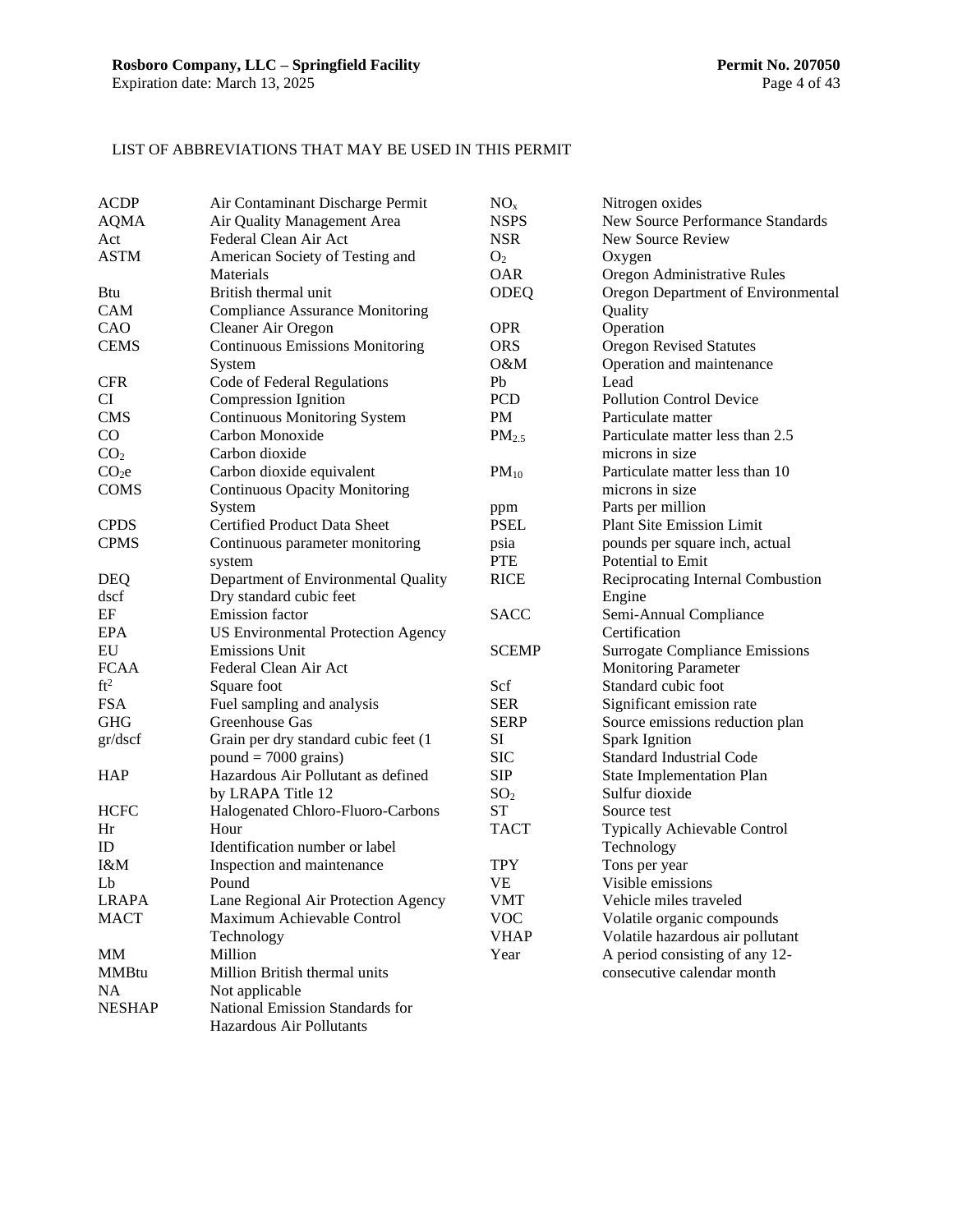#### DEFINITIONS:

Modified EPA Method 9: As used in this permit "Modified EPA Method 9" is defined as follows: Opacity must be measured in accordance with EPA Method 9 using the data reduction procedures in EPA Method 203B. For all standards, the minimum observation period must be six (6) minutes, though longer periods may be required by a specific rule or permit condition. Aggregate times (e.g., three (3) minutes in any one (1) hour) consist of the total duration of all readings during the observation period that are equal to or greater than the opacity percentage in the standard, whether or not the readings are consecutive. Each EPA Method 9 reading represents 15 seconds of time. See also the definition of "Opacity" in LRAPA Title 12.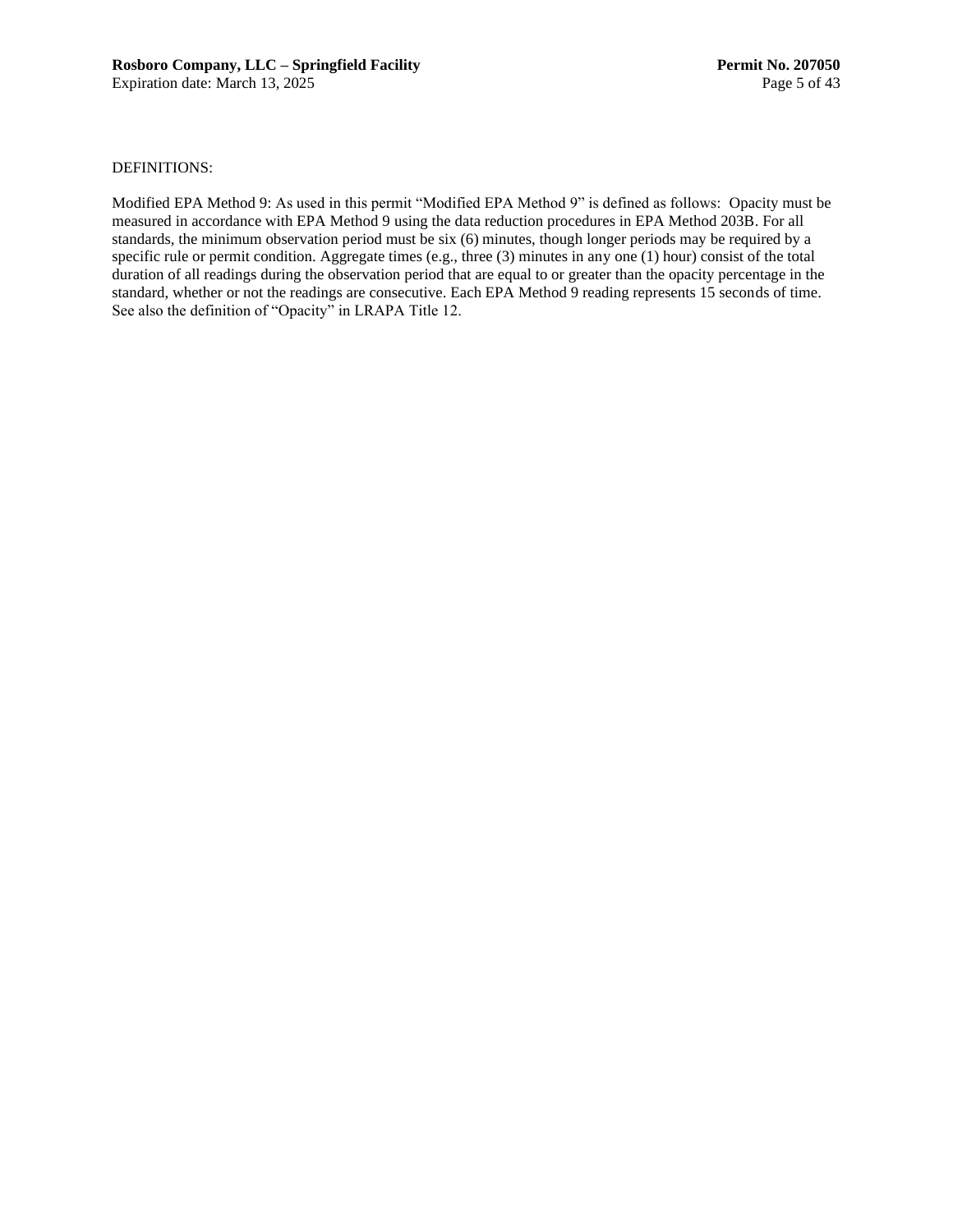#### PERMITTED ACTIVITIES

- <span id="page-9-0"></span>1. Until such time as this permit expires or is modified or revoked, the permittee is allowed to discharge air contaminants from those processes and activities directly related to or associated with air contaminant source(s) in accordance with the requirements, limitations, and conditions of this permit. [OAR 340-218-0010 and 340-218-0120(2) and LRAPA 34-180]
- 2. All conditions in this permit are federally enforceable, meaning that they are enforceable by LRAPA, EPA, and citizens under the Clean Air Act, except as specified below:
	- 2.a. Conditions [6,](#page-11-0) [7,](#page-11-1) [8,](#page-11-2) G5, and G9 (LRAPA Title 43) are only enforceable by the LRAPA. [OAR 340-218-0060]

#### EMISSIONS UNIT (EU) AND POLLUTION CONTROL DEVICE (PCD) IDENTIFICATION

<span id="page-9-1"></span>3. The emissions units regulated by this permit are the following [OAR 340-218-0040(3)]:

**Table 1. Emission Unit and Pollution Control Device Identification**

| <b>Emission Unit Description</b>                                                                                                                                                                 | EU ID                     | <b>Pollution Control Device</b><br>Description                                     | PCD ID                                                             |
|--------------------------------------------------------------------------------------------------------------------------------------------------------------------------------------------------|---------------------------|------------------------------------------------------------------------------------|--------------------------------------------------------------------|
| Boilers – Three $(3)$ wood-fired boilers                                                                                                                                                         | $EU-01$                   | Multiclone<br>Multiclone<br>Multiclone                                             |                                                                    |
| <b>Plantsite Fugitives</b>                                                                                                                                                                       | $EU-02$                   | None                                                                               | <b>NA</b>                                                          |
| Cyclone #1 (Planer Shavings)<br>Cyclone #4 (Mill B Planer shavings/sawdust)<br>Cyclone #20 (Slabber chips)<br>Cyclone #16 (Lam Plant Sizer shavings)<br>Cyclone #17 (Lam Plant sawdust/shavings) | $EII-03$<br>(Cyclones)    | Baghouse #5<br>Baghouse #5<br>None<br>Baghouse #26<br>None                         | $CD-04B.1$<br>$CD-04B.1$<br>$CD-03A.3$<br>$CD-04B.2$<br>$CD-03A.5$ |
| Target Box (Mill B Overs Chipper)<br>Target Box (Ply Bin Stand-by)                                                                                                                               | $EU-03$<br>(Target Boxes) | None<br>None                                                                       | $CD-03B.1$<br>$CD-03B.2$                                           |
| <b>Baghouses</b>                                                                                                                                                                                 | $E$ U-04                  | Baghouse #5<br>Baghouse #18 (Baghouses #21<br>$&$ #22 on stand-by)<br>Baghouse #26 | $CD-04B.1$<br>$CD-04A.3$<br>$CD-04B.2$                             |
| VOC (not listed elsewhere)                                                                                                                                                                       | $EU-05$                   | None                                                                               | NA                                                                 |
| Dry Kilns $-$ Nine (9) Dry Kilns                                                                                                                                                                 | $E$ U-08                  | None                                                                               | <b>NA</b>                                                          |
| Aggregate Insignificant Activities- Unpaved<br>Roads                                                                                                                                             | $EU-AI$                   | None                                                                               | <b>NA</b>                                                          |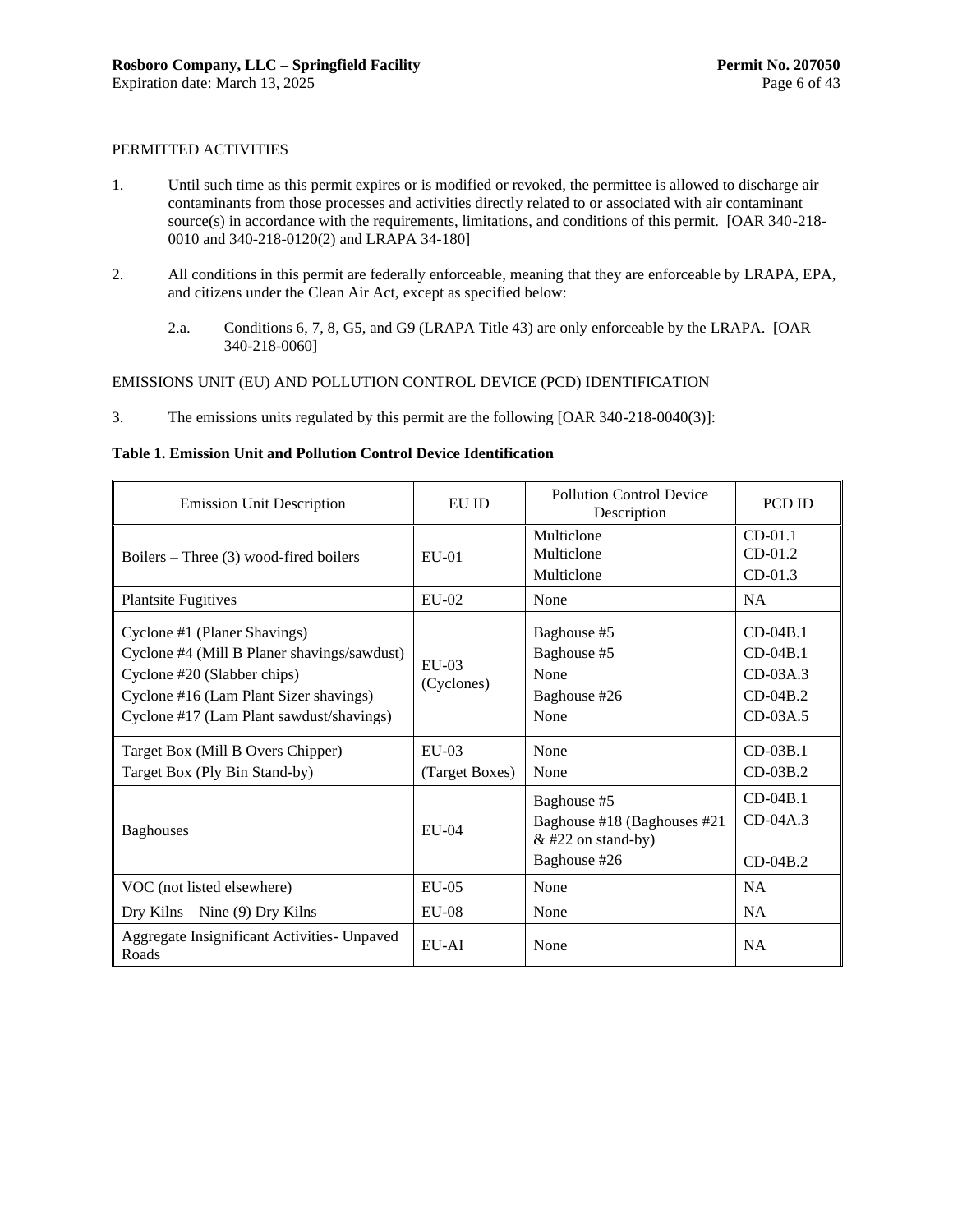#### EMISSION LIMITS AND STANDARDS, TESTING, MONITORING, AND RECORDKEEPING REQUIREMENTS

The following tables and conditions contain the applicable requirements along with the testing, monitoring, and recordkeeping requirements for the emissions units to which those requirements apply.

#### **Table 2. Facility-Wide Requirements**

|                           |                     |                           |                                                             | <b>Monitoring Requirements</b> |                     |
|---------------------------|---------------------|---------------------------|-------------------------------------------------------------|--------------------------------|---------------------|
| Applicable<br>Requirement | Condition<br>Number | Pollutant/<br>Parameter   | Limit/Standard                                              | Method                         | Condition<br>Number |
| $48-015(1)$               | 4                   | Fugitive<br>Emissions     | Minimize                                                    | $1\&M$<br>Recordkeeping        | 5                   |
| $49-010(1)$               | 6                   | Nuisance                  | Prohibited                                                  | Recordkeeping                  | 7                   |
| 32-055                    | 8                   | <b>PM</b> Fallout         | No Deposition of<br>$PM > 250 \mu m$ on<br>Others' Property | $1\&M$<br>Recordkeeping        | 9                   |
| $32-050(1) & (2)$         | 10                  | Concealment &<br>Masking  | Prohibited                                                  | $1\&M$<br>Recordkeeping        | 11                  |
| 51-015                    | 12                  | <b>SERP</b>               | Reduce Emissions                                            | Recordkeeping                  | 13                  |
| 40 CFR Part 68            | 14                  | <b>Risk</b><br>Management | <b>Risk Management</b><br>Plan                              | <b>NA</b>                      | 14                  |

- <span id="page-10-0"></span>4. Applicable Requirement: The permittee must not cause, suffer, allow or permit any materials to be handled, transported, or stored; or a building, its appurtenances, or a road to be used, constructed, altered, repaired or demolished; or any equipment to be operated, without taking reasonable precautions to prevent particulate matter from becoming airborne. Such reasonable precautions must include, but are not limited to the following:  $[LRAPA 48-015(1)]$ 
	- 4.a. Use, where possible, of water or chemicals for control of dust in the demolition of existing buildings or structures, construction operations, the grading of roads or the clearing of land;
	- 4.b. Application of water or other suitable chemicals on unpaved roads, materials stockpiles, and other surfaces which can create airborne dusts;
	- 4.c. Full or partial enclosure of materials stockpiles in cases where application of water or other suitable chemicals is not sufficient to prevent particulate matter from becoming airborne;
	- 4.d. Installation and use of hoods, fans, and fabric filters to enclose and vent the handling of dusty materials;
	- 4.e. Adequate containment during sandblasting or other similar operations;
	- 4.f. The covering of moving, open bodied trucks transporting materials likely to become airborne;
	- 4.g. The prompt removal from paved streets of earth or other material which does or may become airborne.
- <span id="page-10-1"></span>5. Monitoring Requirement: At least once each week, the permittee must visually survey the plant for any sources of excess fugitive emissions. For the purpose of this survey, excess fugitive emissions are considered to be any visible emissions that leave the plant site boundaries for more than 18 seconds in a six-minute period. The person conducting the observation must follow the procedures of EPA Method 22. If sources of visible emissions are identified, the permittee must: [OAR 340-218-0050(3)(a)]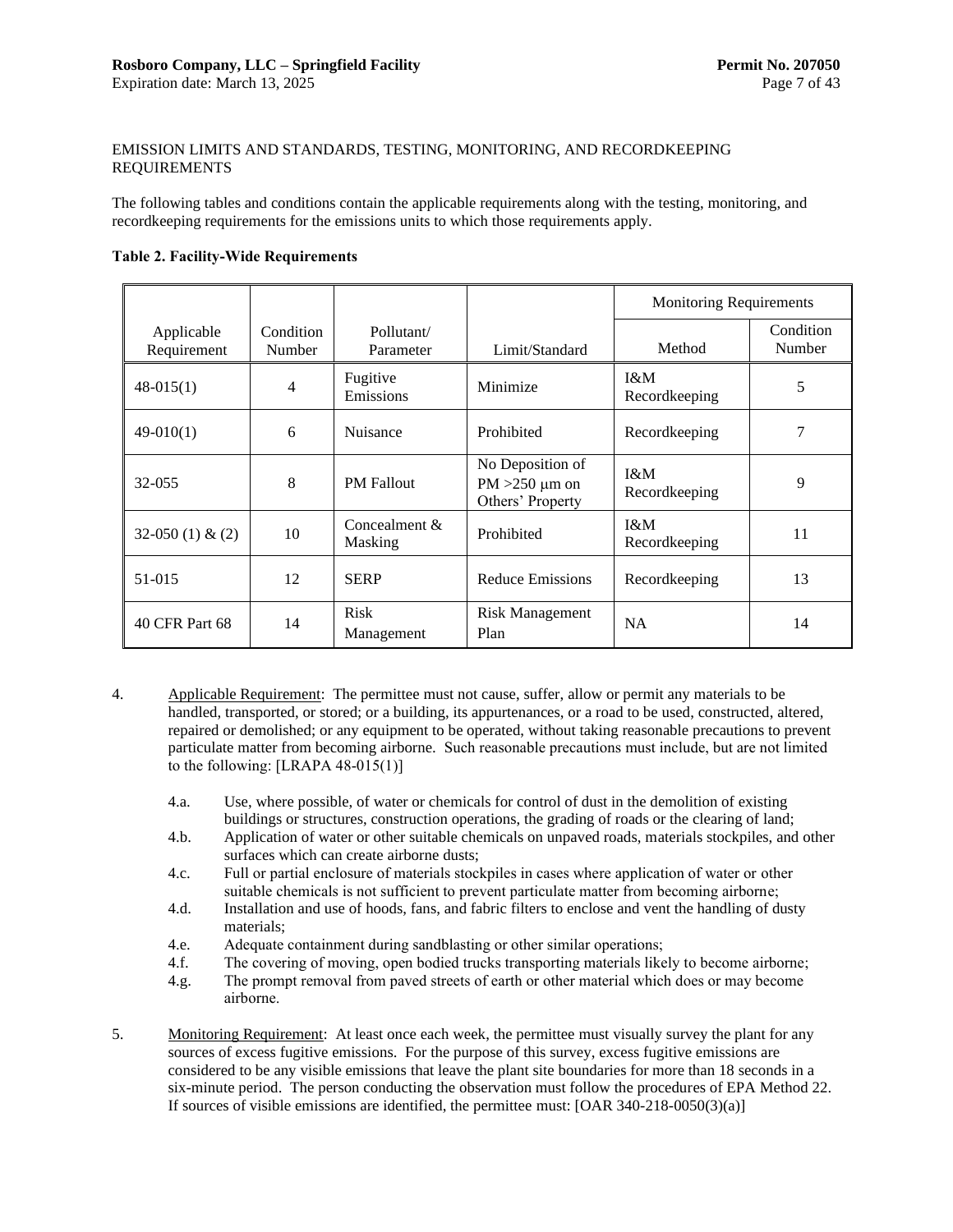- 5.a. Immediately take corrective action to minimize the fugitive emissions, including but not limited to those actions identified in Condition [4;](#page-10-0) or
- 5.b. Conduct Modified EPA Method 9 within 24 hours; or
- 5.c. Develop an LRAPA approved fugitive emission control plan upon request by LRAPA and implement the plan whenever fugitive emissions leave the property for more than 18 seconds in a six-minute period.
- 5.d. Recordkeeping: The permittee must maintain records of the fugitive emissions surveys including date, time, corrective actions (if necessary), and/or the results of any EPA Method 22 tests or Modified EPA Method 9. Records must be maintained on site for a period of at least five (5) years, and must be provided to LRAPA personnel on request.

#### **Nuisance Conditions**

- <span id="page-11-0"></span>6. Applicable Requirement: The permittee must not cause or allow air contaminants from any source subject to regulation by LRAPA to cause a nuisance. [LRAPA 49-010] This condition is enforceable only by LRAPA.
- <span id="page-11-1"></span>7. Monitoring Requirement: The permittee must maintain a log of each nuisance complaint received by the permittee during the operation of the facility. Documentation must include date of contact, time of observed nuisance condition, description of nuisance condition, location of receptor, status of plant operation during the observed period, and time of response to complainant. A facility representative must immediately investigate the condition following the receipt of the nuisance complaint and a plant representative must provide a response to the complainant within 24 hours, if possible, but no later than 5 business days. [OAR 340-218-0050(3)(a)] This condition is only enforceable by LRAPA.
- <span id="page-11-2"></span>8. Applicable Requirement: The permittee must not cause or permit the emission of any particulate matter larger than 250 microns in size at sufficient duration or quantity as to create an observable deposition upon the real property of another person. [LRAPA 32-055] This condition is enforceable only by LRAPA.
- <span id="page-11-3"></span>9. Monitoring Requirement: The permittee must monitor compliance with this applicable requirement using the facility inspections required in Condition [5.](#page-10-1) [LRAPA 34-016 and OAR 340-218-0050(3)(a)]
- <span id="page-11-4"></span>10. Applicable Requirement: The permittee must not willfully cause or permit the installation or use of any device or use of any means which, without resulting in a reduction in the total amount of air contaminants emitted:
	- 10.a. Conceals an emission of air contaminant which would otherwise violate these rules, or [LRAPA 32-050 (1)]
	- 10.b. Masks the emission of an air contaminant which causes or tends to cause detriment to health, safety or welfare of any person. [LRAPA 32-050 (2)]
- <span id="page-11-5"></span>11. Monitoring Requirement: The permittee must monitor compliance with this applicable requirement using the compliance certifications required in Conditions [65.a](#page-32-0) and [65.b.iii.](#page-32-1). [LRAPA 34-016 and OAR 340-218-  $0050(3)(a)$ ]

#### **Source Emission Reduction Plan (SERP)**

- <span id="page-11-6"></span>12. Applicable Requirement: Source Emission Reduction Plan (SERP) In the event that an Air Pollution Alert, Warning, or Emergency Episode is declared in the Eugene-Springfield area by LRAPA, the permittee must take the action appropriate to the episode condition as required by LRAPA 51-015. The permittee must take action when the permittee first becomes aware of such declaration whether through news media or direct contact with LRAPA.
- <span id="page-11-7"></span>13. Monitoring and Recordkeeping: The permittee must maintain a record (log) of air pollution episodes and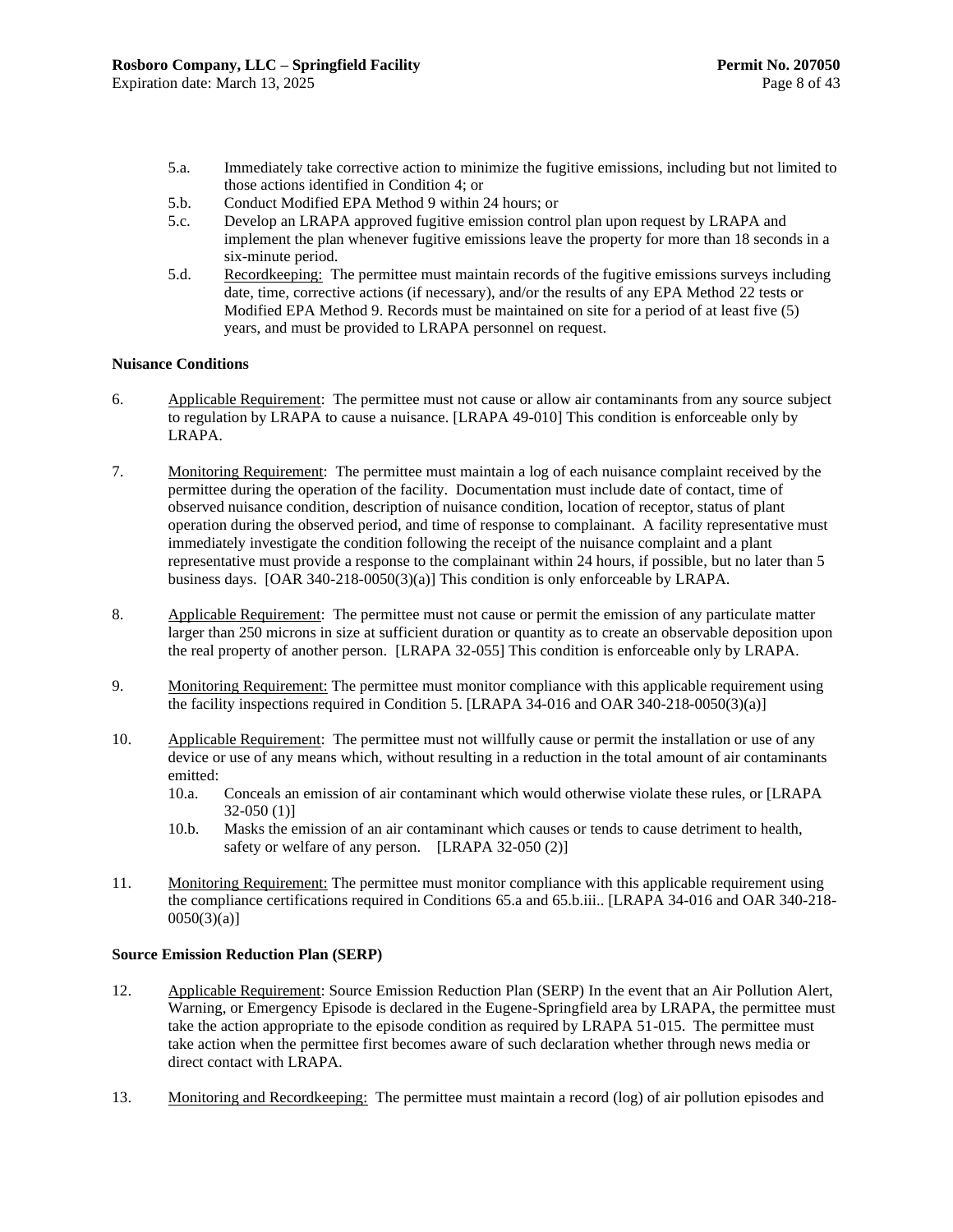emission reduction actions taken and must provide the log to LRAPA on request. [LRAPA 34-016 and OAR 340-218-0050(3)(a)]

#### **Accidental Release Prevention**

<span id="page-12-1"></span>14. Applicable Requirement: Should this stationary source become subject to the accidental release prevention regulations in 40 CFR Part 68, then the permittee must submit a risk management plan (RMP) by the date specified in 40 CFR 68.10 and comply with the plan and all other applicable Part 68 requirements. [40] CFR Part 68]

|                       |                                                                     |                     |                         |                                                                                  | Time Period-                             | <b>Monitoring Requirements</b>     |                     |
|-----------------------|---------------------------------------------------------------------|---------------------|-------------------------|----------------------------------------------------------------------------------|------------------------------------------|------------------------------------|---------------------|
| Emission<br>Unit      | Applicable<br>Requirement                                           | Condition<br>Number | Pollutant/<br>Parameter | Limit/Standard                                                                   | Averaging<br>Time                        | Method                             | Condition<br>Number |
|                       | $32-010(4)(a)$<br>$32-010(4)(b)$                                    | 15 & 16             | Visible<br>Emissions    | 40% opacity through<br>Dec. 31, 2019; 20%<br>opacity on or after<br>Jan. 1, 2020 | $3$ min.<br>aggregate in<br>any one hour | VE Periodic<br>Monitoring          | 17 & 18             |
|                       | $32-020(1)$                                                         | 19                  | <b>PM</b>               | $0.10$ gr/dscf                                                                   | Average of 3<br>one hr. runs             | VE Periodic<br>Monitoring, ST      | 20 and 21.b         |
| EU-01                 | $32-008(1)$                                                         | 22                  | O <sub>2</sub>          | <b>Emission Action</b><br>Level - TACT                                           | Continuously                             | O&M,<br>Recordkeeping              | 22                  |
| <b>Boilers</b><br>(3) | $32-007(1)$                                                         | 23                  | <b>PCD</b><br>O&M       | <b>Highest Efficiency</b><br>& Effectiveness                                     | Minimum<br>once per year                 | Inspect & Maint.,<br>Recordkeeping | 23                  |
|                       | 40 CFR 241.3                                                        | 25                  | Fuel Use                | <b>Biomass</b>                                                                   | <b>NA</b>                                | <b>NA</b>                          | <b>NA</b>           |
|                       | 40 CFR Part<br>63, Subpart 6J<br>(Area Source)<br>Boiler<br>NESHAP) | $26, 27 \&$<br>31   | <b>HAP</b>              | Biennial Tune-up<br>and Energy<br>Assessment                                     | Biennially                               | Biennial Tune-up<br>records        | 27                  |

#### **Table 3. Emissions Unit EU-01 Boilers Requirements**

<span id="page-12-0"></span>15. Applicable Requirement: For wood-fired boilers that existed prior to June 1, 1970 (EU-01 Boilers), the permittee must not cause or allow to be emitted any visible emissions that equal or exceed: [LRAPA 32-  $010(4)$ ]

- 15.a. An average of 40 percent opacity for a period or periods aggregating more than three minutes in any one hour through December 31, 2019.
- <span id="page-12-2"></span>15.b. An average of 20 percent opacity for a period or periods aggregating more than three minutes in any one hour on or after January 1, 2020, with one or more of the following exceptions:
	- 15.b.i. Visible emissions may equal or exceed 20 percent opacity but may not equal or exceed 40 percent opacity, as the average of all three-minute aggregate periods during grate cleaning operations provided the grate cleaning is performed in accordance with the LRAPA-approved grate cleaning plan;
- 15.c. For all visible emission standards in this section, the minimum observation period must be six minutes, though longer periods may be required by a specific rule or permit condition. Aggregate times (e.g., 3 minutes in any one hour) consist of the total duration of all readings during the observation period that are equal to or greater than the opacity percentage in the standard, whether or not the readings are consecutive. Each EPA Method 203B reading represents 15 seconds of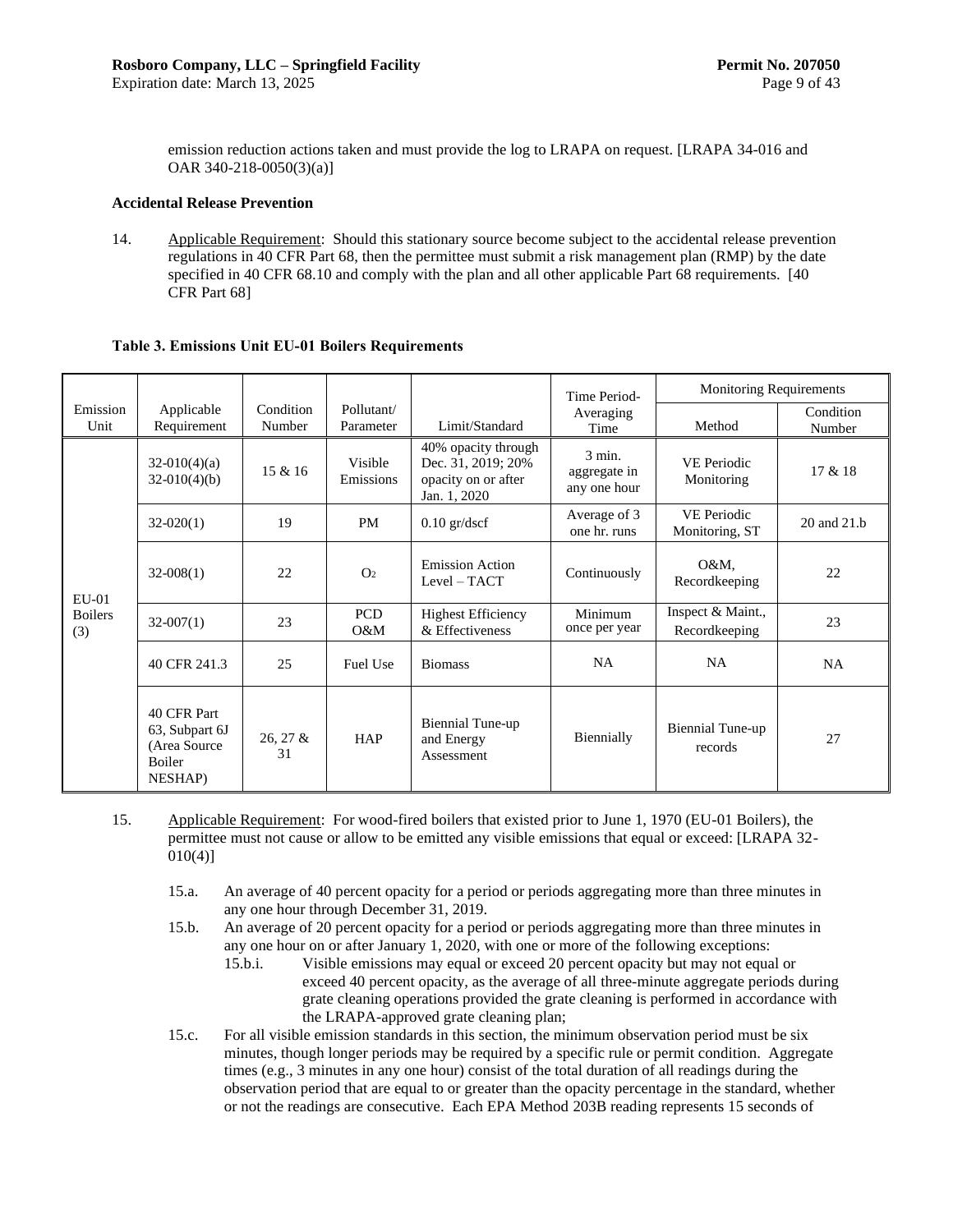time. Three-minute aggregate periods are measured by: [LRAPA 32-010(2)]

- 15.c.i. EPA Method 203B;
- 15.c.ii. A continuous opacity monitoring system (COMS) installed and operated in accordance with the DEQ Continuous Monitoring Manual or 40 CFR part 60; or
- 15.c.iii. An alternative monitoring method approved by LRAPA that is equivalent to EPA Method 203B.
- <span id="page-13-0"></span>16. Applicable Requirement: The permittee must conduct grate cleaning of the wood or biomass-fired boilers (EU-01) in accordance with the LRAPA-approved grate cleaning plan on file with LRAPA. The plan must be kept onsite and be made available upon request. The LRAPA-approved plan includes the following required elements: [LRAPA 32-010(4)(b)(A)]
	- 16.a. Expected frequency of grate cleaning;
	- 16.b. Frequency of Modified EPA Method 9 tests during grate cleaning;
	- 16.c. Expected length of grate cleaning period; and
	- 16.d. Methods to minimize emissions during grate cleaning.
- <span id="page-13-1"></span>17. Grate Cleaning Monitoring and Recordkeeping Requirement(s): The permittee must maintain a log of grate cleaning for wood or biomass-fired boilers that includes the date, time and duration of grate cleaning and a log of results of all Modified EPA Method 9 tests performed on the boilers during grate-cleaning operations. The logs must be kept onsite and be made available upon request. [OAR 340-218-0050(3)(a)]
- <span id="page-13-2"></span>18. Visible Emissions Monitoring and Recordkeeping Requirement(s):

The permittee must monitor visible emissions from each stack of EU-01-Boilers by conducting a Modified EPA Method 9 test (see definition on page 5 of this permit). Each Modified EPA Method 9 test must be a minimum of 6 minutes long unless any one reading is greater than 20% opacity, then the observation period must be 60 minutes or until a violation of the applicable standard in Conditio[n 15](#page-12-0) is documented, whichever period is shorter. The permittee must maintain records of the results of all Modified EPA Method 9 tests performed on the boilers in EU-01 in accordance with the following schedule:

- 18.a. The Modified EPA Method 9 tests must be conducted at least once each week on EU-01.
- 18.b. If 6 consecutive weeks of Modified EPA Method 9 test results are less than the standard in Condition [15,](#page-12-0) the test frequency may be monthly.
- 18.c. If 4 consecutive months of Modified EPA Method 9 test results are less than the applicable standard in Condition **[15.b](#page-12-2)**, the test frequency may be quarterly.
- 18.d. If any test result exceeds the applicable standard in Condition **[15](#page-12-0)**, the test frequency must be daily for 5 consecutive days following the exceedance. If the results of the daily tests are all less than the applicable standard in Condition [15,](#page-12-0) the test frequency must be the same as before the exceedance occurred.
- 18.e. If, on a regularly scheduled test day, it is not possible to conduct a Modified EPA Method 9 test due to inclement weather conditions or interference from other fugitive sources, the permittee must make three attempts during the day at approximately 10 a.m., noon, and 2 p.m. If it is still not possible to conduct the test, the permittee must perform the test the following day. The permittee must record in a log the reason for not conducting the test on a regularly scheduled test day.
- 18.f. All Modified EPA Method 9 tests must be performed during periods that EU-01 Boilers, to which the opacity standards apply, are in operation.
- <span id="page-13-4"></span><span id="page-13-3"></span>19. Applicable Requirements: For fuel burning equipment sources installed, constructed, or modified before June 1, 1970 (EU-01 Boilers), except solid fuel burning devices that have been certified under OAR 340- 262-0500, the permittee must not cause suffer, allow, or permit particulate matter emissions from any fuel burning equipment in excess of the following limits: [LRAPA 32-020(1), and (5)]
	- 19.a. 0.10 grains per dry standard cubic foot provided that all representative compliance source test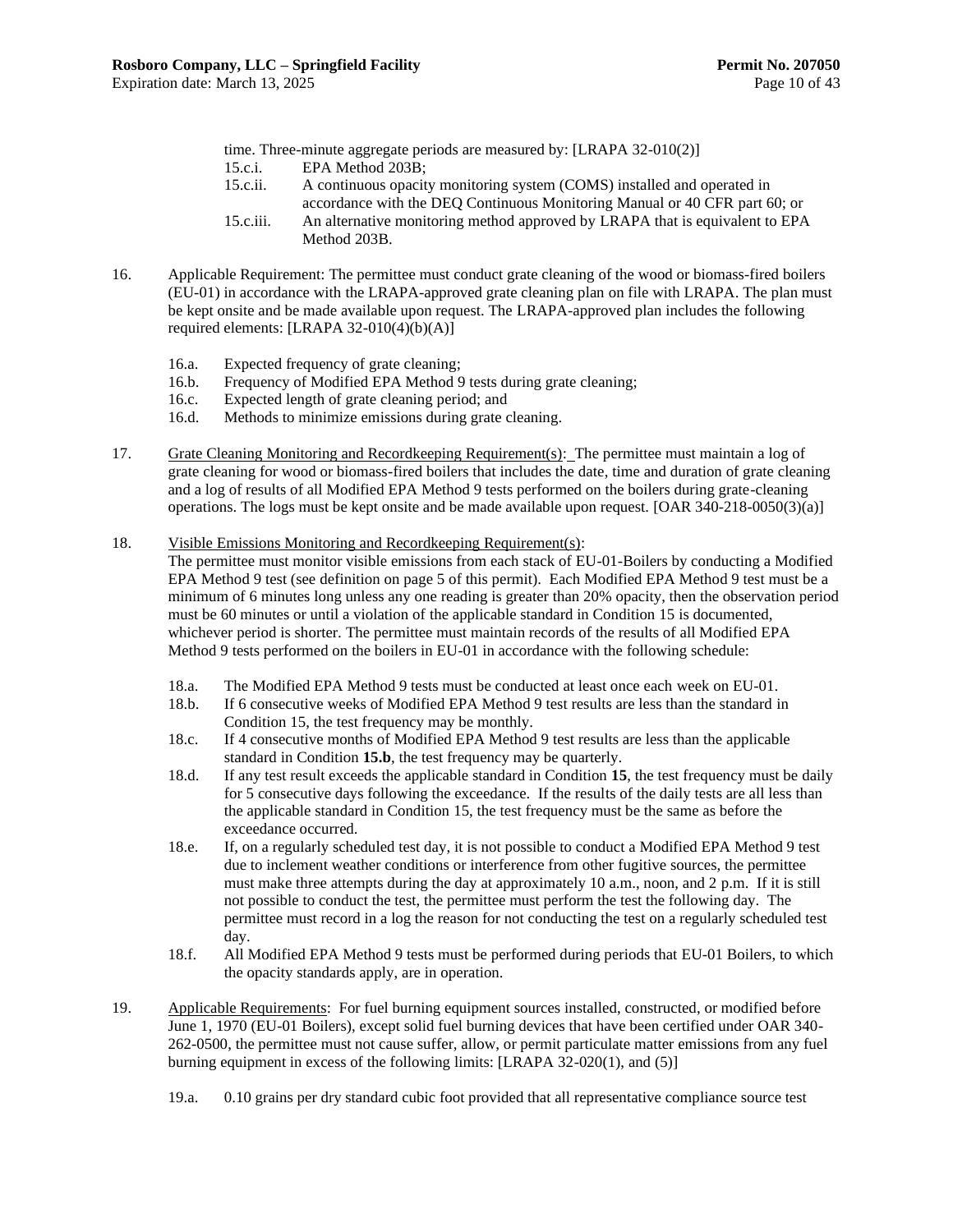results collected prior to April 16, 2015 demonstrate emissions no greater than 0.080 grains per dry standard cubic foot;

- 19.b. For purposes of this section, representative compliance source test results are data that was obtained:
	- 19.b.i. No more than ten years before April 16, 2015; and
	- 19.b.ii. When a source is operating and maintaining air pollution control devices and emission reduction processes at the highest reasonable efficiency and effectiveness to minimize emissions based on the current configuration of the emissions unit and pollution control equipment.
- 19.c. Compliance with the emission standard in Condition [19.a](#page-13-4) is determined using DEQ Method 5, or an alternative method approved by LRAPA.
	- 19.c.i. For fuel-burning equipment that burns biomass fuel alone (EU-01 Boilers) or in combination with any other fuel, the emissions are corrected to 12% CO<sub>2</sub>.

#### <span id="page-14-0"></span>20. Monitoring Requirement(s):

Monitoring of compliance with the particulate emission standard in Condition [19.a](#page-13-4) pertaining to emissions unit EU-01 must be conducted using the visible emission monitoring requirements in Condition [18.](#page-13-2) [35- 0120 and OAR 340-218-0050(3)]

- 20.a. If residual oxygen from the boilers in EU-01 is less than or greater than the parameter operating ranges in specified in Condition [22,](#page-16-0) other than during startup and shutdown, the permittee must take corrective action. [LRAPA 32-008-1]
- <span id="page-14-1"></span>21. Testing Requirement(s) for EU-01 Boilers:
	- 21.a. Unless otherwise specified in this permit, the permittee must conduct all testing required by this permit in accordance with the ODEQ's Source Sampling Manual and the LRAPA-approved pretest plan [LRAPA 35-0120(3).
	- 21.b. Compliance Testing: Particulate Emissions (Combustion)
		- 21.b.i. Within eighteen (18) months of permit issuance, the permittee must demonstrate compliance with the particulate emission limits specified in Condition [19.a](#page-13-4) by conducting a source test for particulate matter at the compliance demonstration point of each biomass boiler in EU-01 Boilers.
		- 21.b.ii. Oregon DEQ Method 5 and EPA Methods 1 through 4 must be used for measuring particulate matter from the boilers. Each test run must be a minimum of 60 minutes long with a minimum sample volume of 31.8 dscf. Test results must be reported as grains per dry standard cubic feet (gr/dscf), gr/dscf corrected to 12% CO<sub>2</sub>, pounds per hour, and pounds per thousand pounds of steam produced.

<span id="page-14-2"></span>21.b.iii. Unless otherwise specified by permit condition or LRAPA-approved source test plan, wood or biomass-fired boilers compliance source tests must be performed as follows:

- 21.b.iii.A. Tests must be conducted while the boilers are operating at least 90% of the maximum production capacity for existing equipment and under typical worst-case conditions that generate the highest emissions; or
- 21.b.iii.B. For purposes of this permit, the normal maximum operating rate is defined as the 90th percentile of the average hourly operating rates during a 12-month period immediately preceding the source test. Data supporting the normal maximum operating rate must be included with the source test report.
- 21.b.iii.C. If the process rate during the test is determined by Condition [21.b.iii.B,](#page-14-2) the permittee must maintain production records on an hourly basis in addition to any other records that may be required by this permit or an applicable requirement.
- 21.b.iv. Only regular operating staff may adjust the process or emission control device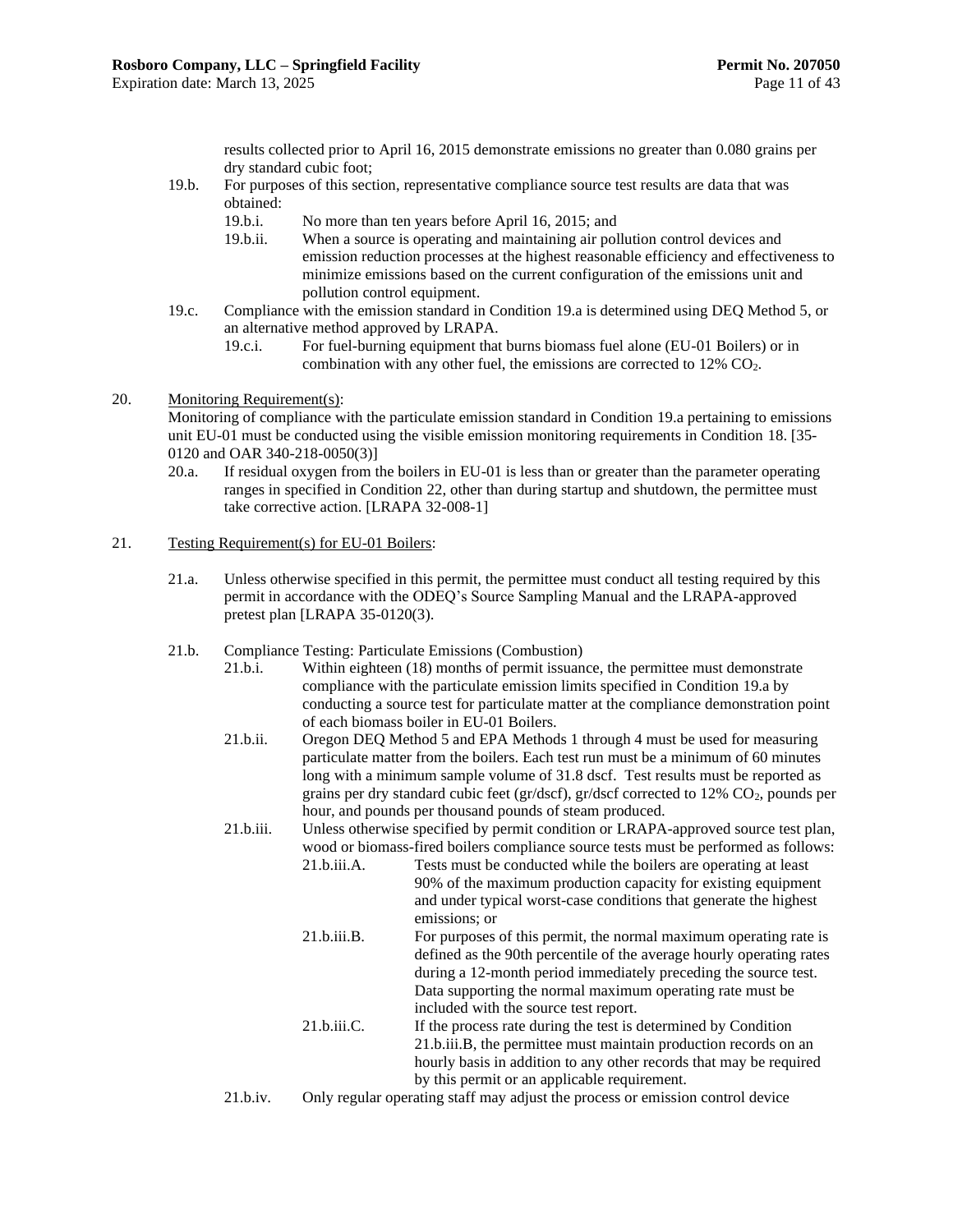parameters during a compliance test and within 2 hours prior to the test. Any operating adjustments made during a compliance test, which are a result of consultation with source testing personnel during the test, may render the source test invalid.

21.b.v. During each test run, the permittee must record the following information: 21.b.v.A. As-fired fuel characteristics including moisture content,

- approximate percentage of bark, species, and percent by weight less than 1/8 inch; 21.b.v.B. Visible emissions as measured in accordance with Modified EPA Method 9 within 30 minutes before, during or after each DEQ Method 5 test run, unless weather conditions are such that it is not possible to read opacity; 21.b.v.C. Steaming rate of each boiler (lbs/hr) as calculated from the combined steam meter (total lbs steam/# of boilers operating), for each boiler operating during the test(s); 21.b.v.D. Boiler excess oxygen (%);
	- 21.b.v.E. Pressure drop across the multiclones during testing (inches of water column); and
	- 21.b.v.F. Estimated percentage by weight of hogged fuel combusted during the test.
- 21.b.vi. A report, which includes the results of the source test, must be submitted to LRAPA for review and approval within 60 days of completing the source test, unless an alternate submittal date is approved by LRAPA.
- <span id="page-15-1"></span><span id="page-15-0"></span>21.c. Emission Factor verification testing: NOx, CO, VOC, Hogged-fuel F-Factor (Combustion)
	- 21.c.i. Within eighteen (18) months of permit issuance, the permittee must conduct emission factor verification testing by conducting source tests for NOx, CO and VOC at the compliance demonstration point of each biomass boiler in EU-01. In addition, the permittee must sample and perform fuel analyses of the biomass combusted during the emission factor verification testing on the boilers as specified in Condition [21.c.iii.](#page-15-0) The permittee must use the following test methods for each emission factor to be verified: 21.c.i.A. EPA Method 7E for NOx; 21.c.i.B. EPA Method 10 for CO; and 21.c.i.C. EPA Method 25A for VOC (as propane). 21.c.ii. Emissions results must be reported in the units of the emission factors in the PSEL monitoring Condition [49.c.](#page-27-0) 21.c.iii. To verify the hogged-fuel F-Factor used to calculated greenhouse gas emissions based on EU-01 Boiler steam production, the permittee must collect a representative hogged-fuel composite sample in accordance with 40 CFR 63.7521(c) concurrent with the emission factor verification source testing specified in Condition [21.c.i](#page-15-1) (above). The permittee must perform ultimate analyses on the hogged-fuel/biomass composite sample using the associated test methods as follows: 21.c.iii.A. Fuel Moisture Content (% wet basis) using ASTM E871-82R06 converted to dry basis; 21.c.iii.B. Fuel Heat Content/High Heat Value/Gross Caloric Value (GCV) (Btu/lb, wet basis) using ASTM E711 converted to dry basis; 21.c.iii.C. Ultimate Fuel Analysis for ash content (% dry basis) using ASTM D1102-84R07; %C & %H (wet basis) using ASTM E777-87R04; %N (wet basis) using ASTM E778-87R04; %S (wet basis) using ASTM E775-87R04 and calculate % O (dry basis) using ash, C, H, N, and S (percentages converted to dry basis) using ASTM E711- 82R06;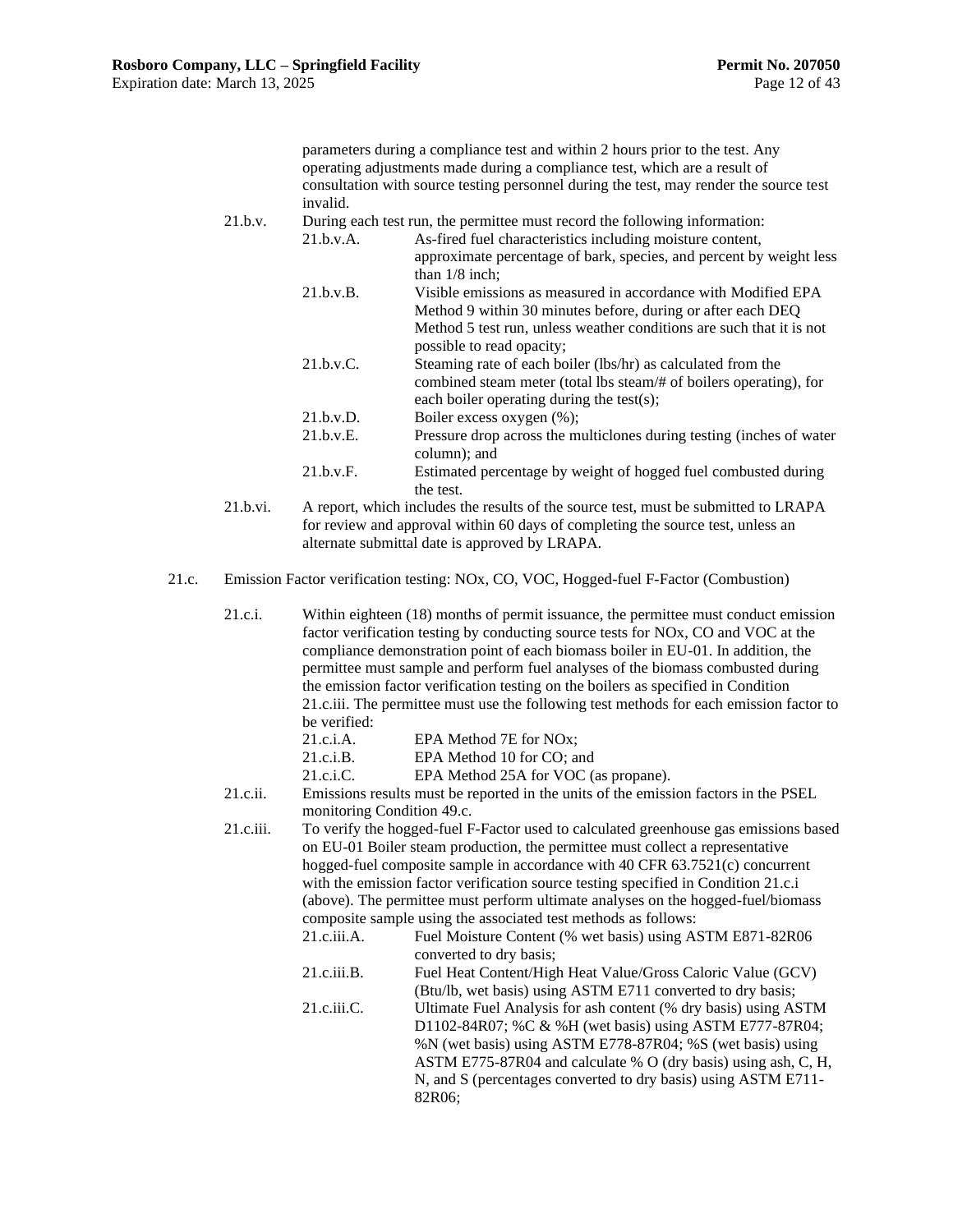|         | 21.c.iii.D.             | Calculate and report Hogged Fuel F-Factor (dscf/mmBtu) from<br>ultimate analysis (dry basis) and GCV (dry basis) using equation<br>19-13 in 40 CFR 60 App. A, RM 19; |
|---------|-------------------------|----------------------------------------------------------------------------------------------------------------------------------------------------------------------|
| 21.c.i. |                         | During each test run, the permittee must record the following information:                                                                                           |
|         | 21.c.i <i>v.A.</i>      | As-fired fuel characteristics including moisture content,                                                                                                            |
|         |                         | approximate percentage of bark, species, and percent by weight less<br>than $1/8$ inch:                                                                              |
|         | 21.c.i <sub>v</sub> .B. | Average stack gas volumetric flow (dscfm) using EPA Reference<br>Method 2:                                                                                           |
|         | 21.c.iv.C.              | Average steaming rate (1000 lbs steam/hr) for individual boilers<br>estimated from common steam gauge on EU-01: Boilers.;                                            |
|         | 21.c.i v.D.             | Boiler excess oxygen (%);                                                                                                                                            |
|         | 21.c.i v.E.             | Pressure drop across the multiclones during testing; and                                                                                                             |
|         | 21.c.i v.F.             | Estimated percentage by weight of hogged fuel combusted during                                                                                                       |
|         |                         | the test.                                                                                                                                                            |
| 21.c.v. |                         | A report, which includes the results of the source test, must be submitted to LRAPA                                                                                  |

for review and approval within 60 days of completing the source test, unless an alternate submittal date is approved by LRAPA.

- <span id="page-16-0"></span>22. **Parametric and Emission Action Level Monitoring**: The permittee must calibrate, maintain, operate and record the output of a continuous monitoring system (CMS) for measuring the residual oxygen of each boiler in EU-01 in accordance with accepted professional standards. [LRAPA 32-008(1)]
	- 22.a. Real time data must be displayed at least once every minute that the boiler is in operation.
	- 22.b. The permittee must calibrate, maintain, operate and record the output of a steam flow meter on emissions unit EU-01in accordance with the manufacturer's written instructions or accepted professional standards if manufacturer's written instructions are unavailable.
	- 22.c. Residual oxygen must be recorded for each hour of operation.
	- 22.d. If residual oxygen from any boiler in EU-01 is less than or greater than the operating range established below other than during startup and shut down, grate cleaning and/or soot blowing, the permittee must take corrective action.
		- 22.d.i. Boiler #1: 3.3% to 19.2% (3-hour average);
		- 22.d.ii. Boiler #2: 3.3% to 19.2% (3-hour average); and
		- 22.d.iii. Boiler #3: 3.3% to 19.2% (3-hour average).
	- 22.e. Minimum CMS data availability must be 90% for any day, month, and year. Monitoring data availability must be determined excluding periods of calibrations and routine maintenance. Data recorded during periods of CMS breakdowns, repairs, audits, calibration checks, and zero and span adjustments must not be included in the data averages. [DEQ CMM – Appx. C.2(4)]
	- 22.f. All excursions of the residual oxygen parameter operating ranges and the corrective action taken to return the boilers to highest and best practicable treatment and control must be recorded in a boiler operating log.
	- 22.g. A residual oxygen parameter operating range excursion is not necessarily a violation of the particulate matter emission standard.
- <span id="page-16-1"></span>23. **EU-01 Inspection and Maintenance:** At least once each year during a regularly scheduled maintenance outage, the permittee must inspect the pollution control device (multiclones: CD-01.1, CD-01-2, CD-01-3) on each boiler in EU-01 for physical degradation that could affect the performance of the control device, including but not limited to any individual cyclones within the multiclone that are plugged, missing or damaged to the extent they are no longer effective. The results of the inspection and any repair activities must be recorded in a log. [LRAPA 32-007]

#### 24. **EU-01 Recordkeeping:**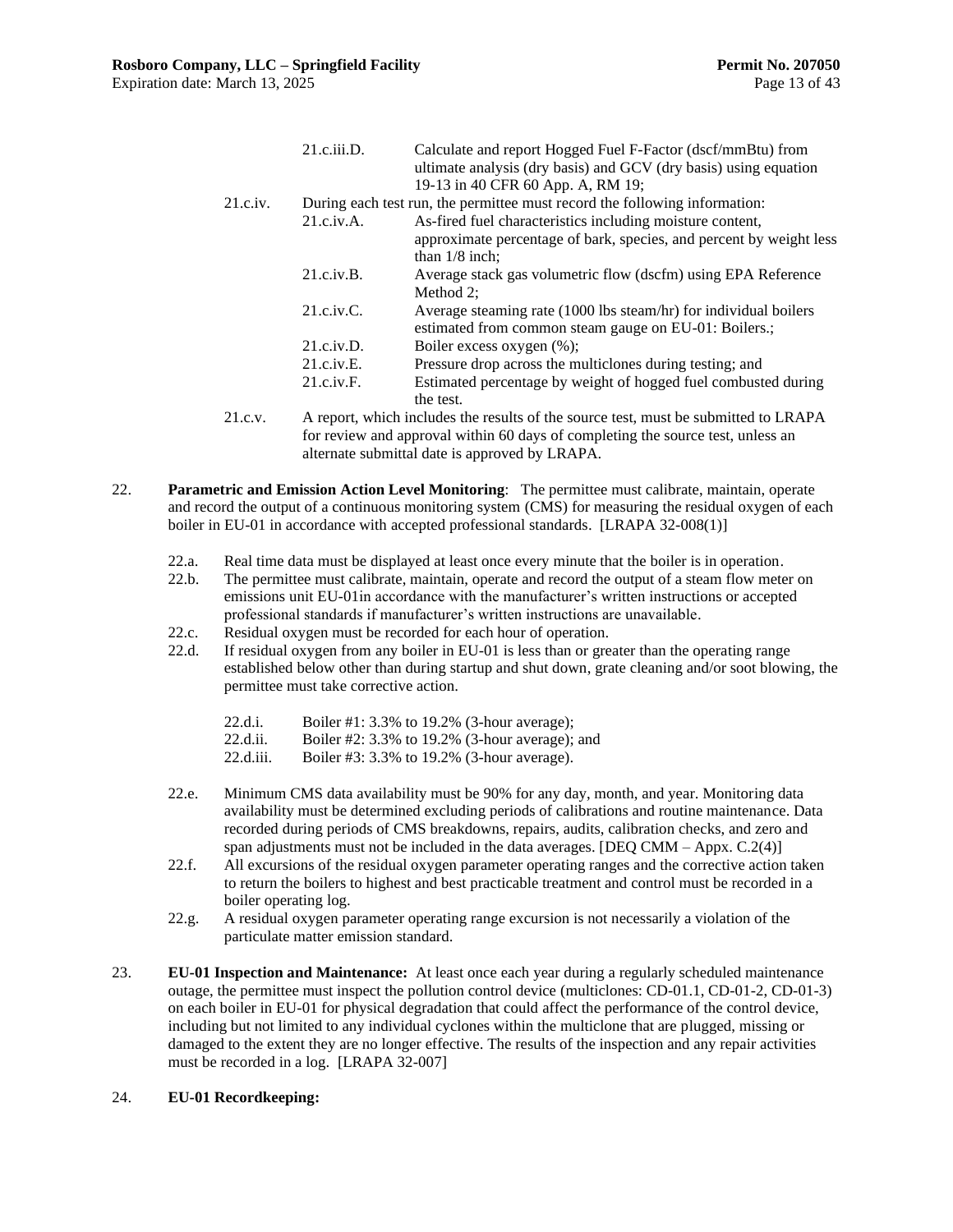- 24.a. A monthly record must be maintained of the quantity of steam produced in EU-01.
- 24.b. The permittee must record in a log the results of inspections and any repair activities performed and maintain records of the number and duration of excursions identified in Condition [22,](#page-16-0) and corrective actions taken.
- 24.c. The permittee must record the daily operation activity of each boiler in Boilers EU-01.
- <span id="page-17-0"></span>25. **EU-01 Boiler Fuel Limitations**: The permittee may only burn *biomass* in boilers EU-01. *Biomass* means any biomass-based solid fuel that is not a solid waste as defined in 40 CFR 241.3. This includes, but is not limited to:
	- 25.a. Wood residue and wood products, including trees, tree stumps, tree limbs, bark, lumber, sawdust, sander dust, chips, scraps, slabs, millings and shavings;
	- 25.b. Animal manure, including litter and other bedding materials;
	- 25.c. Vegetative agricultural and silvicultural materials, including logging residues (slash), nut and grain hulls and chaff, bagasse, orchard prunings, corn stalks, coffee bean hulls and grounds.

#### **Area Source Boiler NESHAP (40 CFR 63 Subpart JJJJJJ):**

- <span id="page-17-1"></span>26. The permittee must conduct a performance tune-up biennially to demonstrate continuous compliance as follows: (The initial tune-up requirement was conducted March 1, 2014.) [40 CFR  $63.11196(a)(1)$ , 63.11201(b), 63.11214(b) and 63.11223(b)(1-7)]
	- 26.a. As applicable, inspect the burner and clean or replace any components of the burner as necessary. The burner inspection and inspection of the system controlling the air-to-fuel ratio may be delayed until the next scheduled boiler shutdown, but each burner and system controlling the air-to-fuel ratio must be inspected at least once every 36 months;
	- 26.b. Inspect the flame pattern, as applicable, and adjust the burner as necessary to optimize the flame pattern. Any adjustment must be consistent with the manufacturer's specifications for the burner, if available;
	- 26.c. Inspect the system controlling the air-to-fuel ratio, as applicable, and ensure it is correctly calibrated and functioning properly. The inspection may be delayed until the next scheduled boiler shutdown, but the inspection must be completed at least once every 36 months;
	- 26.d. Measure the exhaust concentration of carbon monoxide (ppmv) and oxygen (%), before and after the adjustments are made. Measurements may be made either on a dry or wet basis, as long as it is the same basis before and after any adjustments are made. Measurements may be taken using a portable CO analyzer;
	- 26.e. Optimize the total emissions of CO (carbon monoxide). This optimization must be consistent with the manufacturer's specifications, if available;
	- 26.f. If the boiler is not operating on the required date for the tune-up, the tune-up must be conducted within 30 days of startup;
	- 26.g. Each biennial tune-up must be conducted no more than 25 months after the previous tune-up.
- <span id="page-17-3"></span><span id="page-17-2"></span>27. The permittee must maintain on-site and submit, if requested, reports containing the tune-up information as required in Condition [26,](#page-17-1) specifically:  $[40 \text{ CFR } 63.11223(b)(6)$  (i) through (iii) and 63.11225(c)(2) (i) and (ii)]
	- 27.a. Identification of the boiler, date of tune up, the procedures followed for the tune-up, and the manufacturer's specifications to which the boiler was tuned.
	- 27.b. The CO concentrations in the exhaust in ppmv, and oxygen %, at high fire or typical operating load, before and after the tune-up of the boiler, as detailed in Conditio[n 26.d;](#page-17-3)
	- 27.c. A description of any corrective actions taken as part of the tune-up;
	- 27.d. The type and amount of fuel used each month over the 12 months prior to the biennial tune-up but only if the unit was physically and legally capable of using more than one type of fuel during that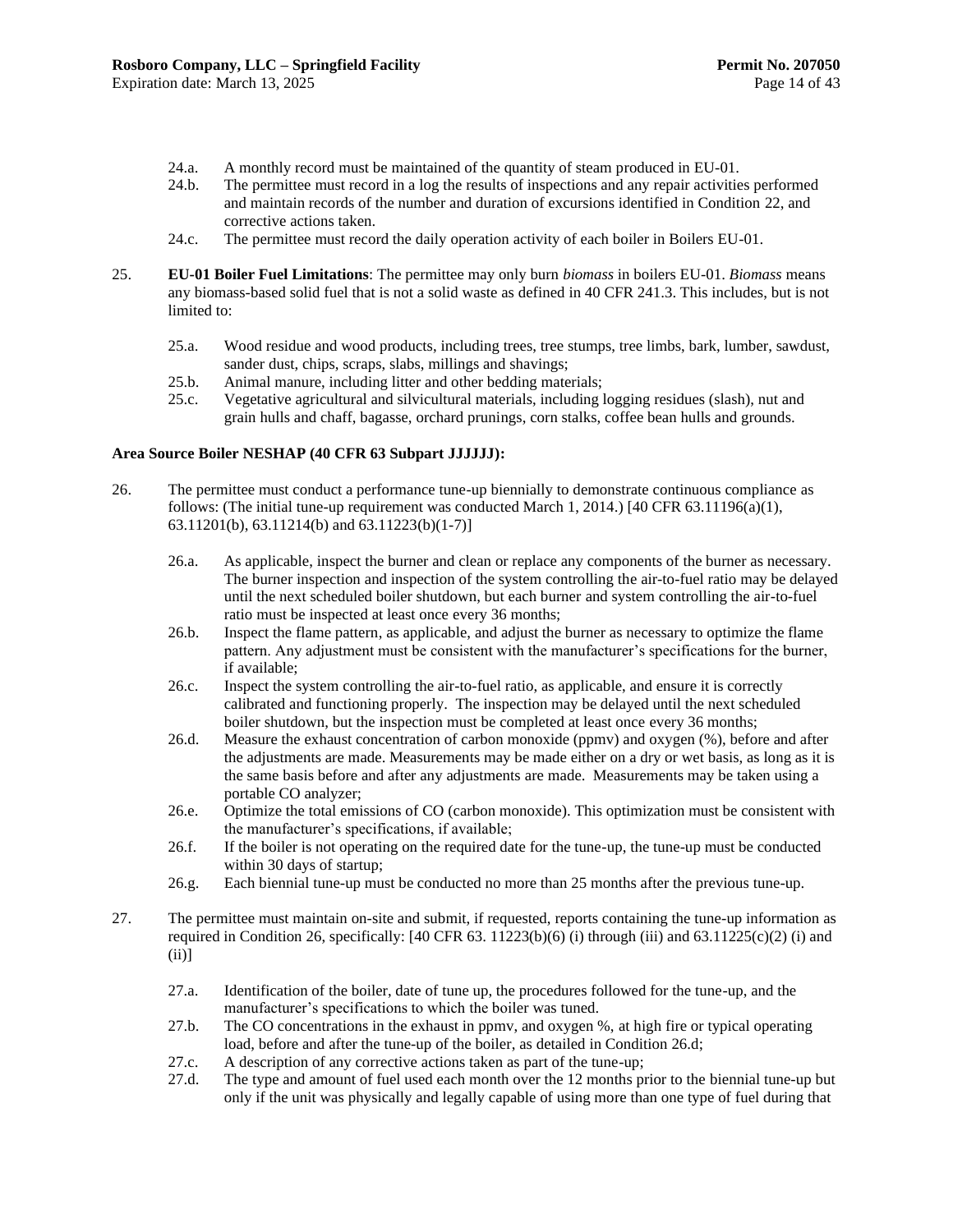period. Units sharing a fuel meter may estimate the fuel use by each unit;

- 27.e. These records must be maintained onsite, in a form suitable for inspection and/or submittal upon request.
- <span id="page-18-1"></span>28. [Reserved] Condition [28](#page-18-1) requirement met. Permittee submitted the Notification of Compliance Status for the "initial" boiler tune-up in accordance with 40 CFR 63.11225(a)(4)(ii) on April 14, 2014.
- <span id="page-18-2"></span>29. [Reserved] Condition [29](#page-18-2) requirement met . Permittee conducted one-time energy assessment of the boiler and its energy use systems on February 5, 2014 in accordance with 40 CFR 63.11214(c), 63.11237 and Table 2 to Subpart JJJJJJ of Part 63.
- <span id="page-18-3"></span>30. [Reserved] Condition [30](#page-18-3) requirement met . Permittee submitted the Notification of Compliance Status for the boiler energy assessment in accordance with 40 CFR  $63.11225(a)(4)(iii)$  on April 14, 2014.
- <span id="page-18-4"></span><span id="page-18-0"></span>31. The permittee must comply with the following, as applicable:
	- 31.a. The permittee must prepare a biennial compliance report and include it with the appropriate annual report specified in Condition [65.b.iv.B.](#page-33-0) The report must include the following: [40 CFR 63.11225(b)]
		- 31.a.i. Company name and address;
		- 31.a.ii. Statement by a responsible official, with the official's name, title, phone number, email address, and signature, certifying the truth accuracy and completeness of the notification and a statement of whether the source has complied with all of the relevant standards and other requirements of 40 CFR Part 63, subpart JJJJJJ. Your notification must include the following certification(s) of compliance, as applicable, and signed by a responsible official:
			- 31.a.ii.A. "This facility complies with the requirements in §63.11223 to conduct a biennial tune-up of each boiler." 31.a.ii.B. For units that do not qualify for a statutory exemption as provided
			- in section  $129(g)(1)$  of the Clean Air Act: "No secondary materials that are solid waste were combusted in any affected unit."
		- 31.a.iii. If the source experiences any deviations from the applicable requirements during the reporting period, include a description of the deviations, the time periods during which the deviations occurred, and the corrective action taken.
	- 31.b. Notification 30 days prior to commencing combustion of solid waste including the following information: [40 CFR 63.11225(f)]
		- 31.b.i. The name of the owner or operator of the affected source, the location of the source, the boilers(s) that will commence burning solid waste, and the date of the notice;
		- 31.b.ii. The currently applicable subcategory under 40 CFR Part 63, subpart JJJJJJ;
		- 31.b.iii. The date on which the boilers became subject to the currently applicable emission limits; and
		- 31.b.iv. The date upon which combusting solid waste will commence.
	- 31.c. Notification 30 days prior to switching to a fuel(s) that may result in the applicability of a different subcategory or a switch out of 40 CFR Part 63, subpart JJJJJJ due to a switch to 100 percent natural gas, including the following information: [40 CFR 63.11225(g)]
		- 31.c.i. The name of the owner or operator of the affected source, the location of the source, the boiler(s) that will switch fuels, and the date of the notice;
		- 31.c.ii. The currently applicable subcategory under 40 CFR Part 63, subpart JJJJJJ;
		- 31.c.iii. The date on which the boilers became subject to the currently applicable emission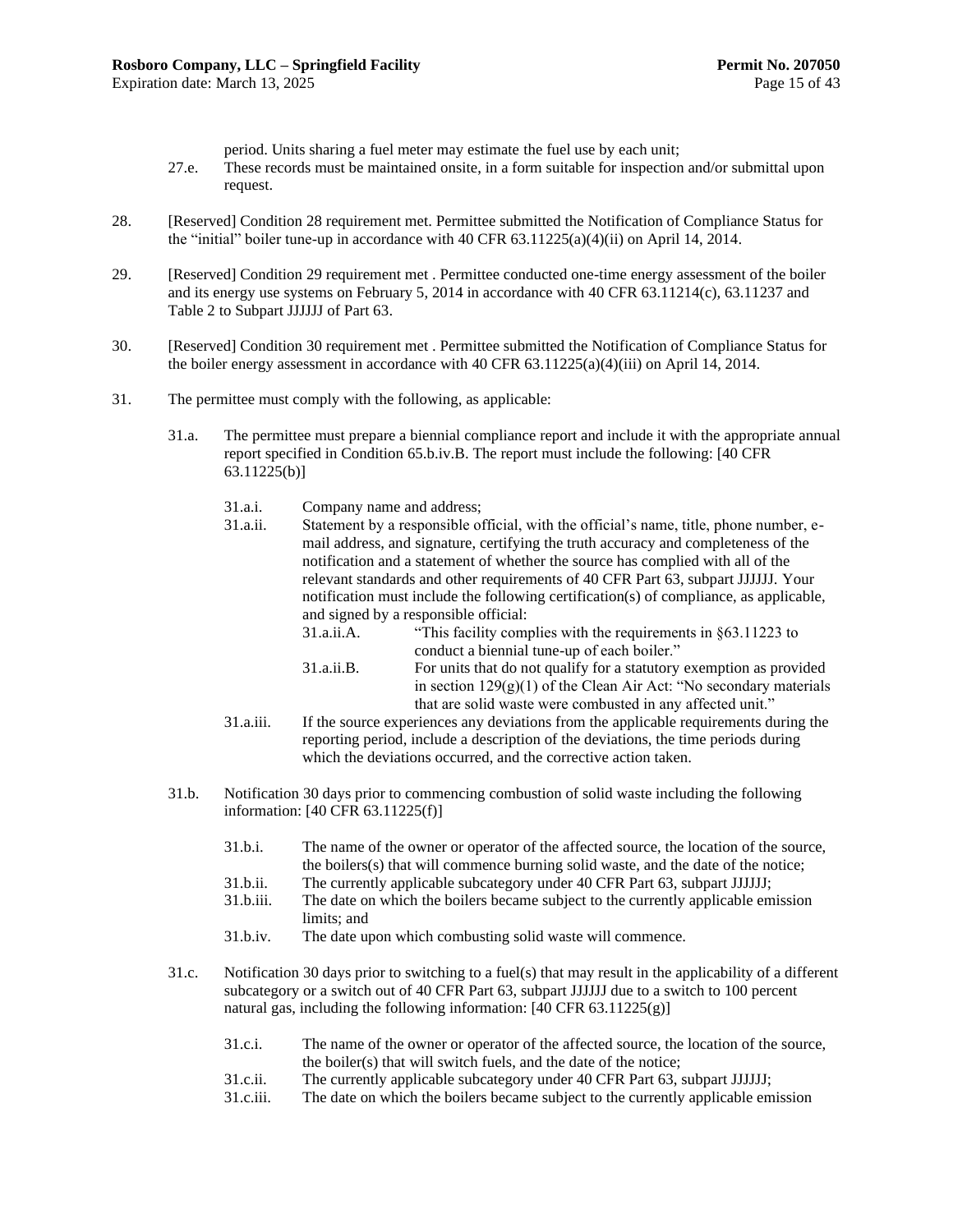|          | limits; and                                        |
|----------|----------------------------------------------------|
| 31.c.iv. | The date upon which the fuel switch will commence. |

- 31.d. 40 CFR Part 63 General Provisions according to Table 8 of Subpart JJJJJJ, incorporated by reference. [40 CFR 63.11235]
- 31.e. The General Compliance Requirements specified in 40 CFR 63.11205(a) of Subpart JJJJJJ are incorporated by reference.

#### **Table 4. Emissions Unit EU-03 (Cyclones & Target Boxes) and EU-04 (Baghouses) Requirements**

|           |                                |                     |                         |                                                | <b>Monitoring Requirements</b>   |                     |
|-----------|--------------------------------|---------------------|-------------------------|------------------------------------------------|----------------------------------|---------------------|
| EU ID     | Applicable<br>Requirement      | Condition<br>Number | Pollutant/<br>Parameter | Limit/Standard                                 | Method                           | Condition<br>Number |
| $EU-03$ . | $32-010(2)$ and<br>$32-010(3)$ | 32                  | Visible<br>Emissions    | 20% opacity,<br>$3 \text{ min.}$ in 60<br>min. | <b>VE Periodic</b><br>Monitoring | 33                  |
| $EU-04$   | $32-015(2)(b)$                 | 34.b                | $PM/PM_{10}$            | $0.14$ gr/dscf                                 | <b>VE Periodic</b><br>Monitoring | 33 and<br>35.b      |
|           | 32-045                         | 36                  | $PM/PM_{10}$            | Process weight<br>rule                         | <b>VE Periodic</b><br>Monitoring | 33                  |

- <span id="page-19-0"></span>32. Applicable Requirement: For sources (EU-03 and EU-04), other than wood-fired boilers, the permittee must not cause or allow to be emitted any visible emissions or equal or exceed an average of 20 percent opacity for a period or periods aggregating more than three minutes in any one hour. [LRAPA 32-010(3)]
	- 32.a. For all visible emission standards in this section, the minimum observation period must be six minutes, though longer periods may be required by a specific rule or permit condition. Aggregate times (e.g., three (3) minutes in any one (1) hour) consist of the total duration of all readings during the observation period that are equal to or greater than the opacity percentage in the standard, whether or not the readings are consecutive. Each EPA Method 203B reading represents 15 seconds of time. Three-minute aggregate periods are measured by: [LRAPA 32-010(2)] 32.a.i. EPA Method 203B;

32.a.ii. A continuous opacity monitoring system (COMS) installed and operated in accordance with the DEQ Continuous Monitoring Manual or 40 CFR part 60; or

- 32.a.iii. An alternative monitoring method approved by LRAPA that is equivalent to EPA Method 203B.
- <span id="page-19-1"></span>33. Monitoring and Recordkeeping Requirement(s):

The permittee must conduct a six (6) minute visible emission survey of each emission unit in EU-03 (cyclones and target boxes) and EU-04 (baghouses) with devices with the potential to emit visible air contaminants to the atmosphere using EPA Method 22 for monitoring pertaining to Condition [32.](#page-19-0) The visible emission surveys may be conducted simultaneously on multiple emission points when they are in the same field of view for the observer. The person conducting this survey does not have to be EPA Method 9 certified. However, the individual should be familiar with the procedures of EPA Method 9, including using the proper location to observe visible emissions. Excessive emissions observed using Method 22 are considered to be any visible emissions that leave the emission unit boundaries for more than 5% (18 seconds) of the survey time. The emission unit boundary is defined as the general location on the permittee's property of the emission unit that includes the emitting device. In addition: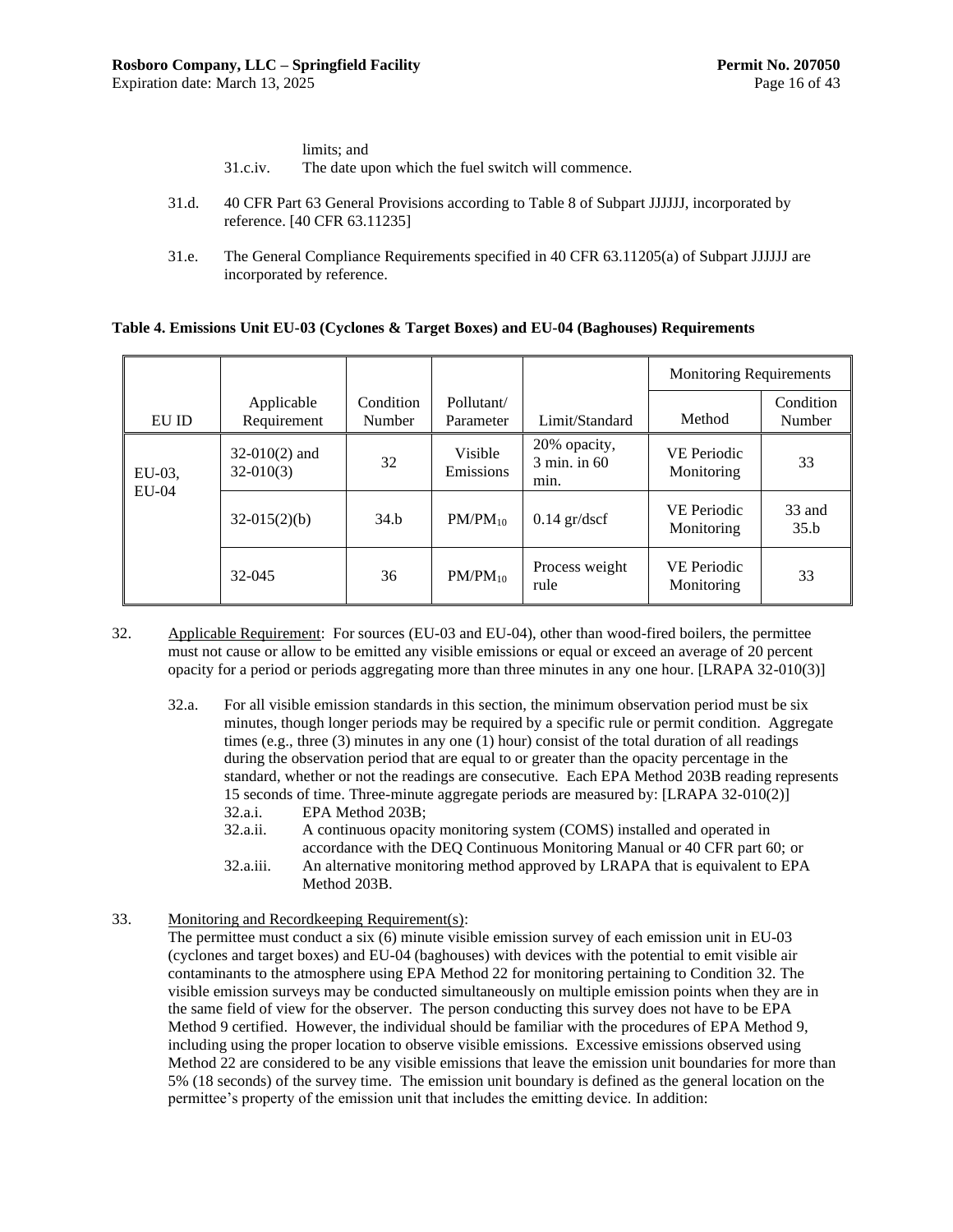- 33.a. All visible emissions surveys must be conducted during operating conditions that have the potential to create visible emissions (e.g., process is operating under normal, representative conditions).
- <span id="page-20-2"></span>33.b. The permittee must conduct visible emission surveys on EU-03 and EU-04 at least once each month.
- 33.c. If the monthly surveys conducted during four (4) consecutive months do not result in the need for corrective action, the surveys need only be done once per quarter.
- <span id="page-20-1"></span><span id="page-20-0"></span>33.d. If visible emissions are detected at the emission unit boundary for more than 5% (18 seconds) of the survey time, the permittee must take corrective action which includes one of the following [\(33.d.i](#page-20-0) o[r 33.d.ii\)](#page-20-1):
	- 33.d.i. For fugitive emissions from emission units the permittee must use water, sweeping, a chemical treatment, or other effective method to minimize the fugitive emissions, unless cold weather would make this activity result in hazardous conditions. Cold weather is defined as weather conditions where ambient temperatures at surface level are expected to be or have been less than 32°F within 12 hours. If water is used to control the fugitive dust emissions, the permittee must take care not to create a water quality problem from surface water run-off.
	- 33.d.ii. Modified EPA Method 9 must be used to determine opacity in accordance with ODEQ's *Source Sampling Manual* within 24 hours on the affected monitoring point. Each modified Method 9 observation period must be for a minimum of six (6) minutes unless any one (1) reading is equal to or greater than 20% opacity, in which case the observation period must be for a minimum of 60 minutes or until a violation of the emissions standards identified in Condition [32,](#page-19-0) or an exceedance of the applicable requirement is documented, whichever is a shorter period. The permittee must record the results of the Modified EPA Method 9 tests.
	- 33.d.iii. For emissions units with a baghouse as a control device (EU-3A), the permittee must perform corrective action by checking the condition of the bags and/or performing maintenance on the baghouses.
- 33.e. The permittee must record the corrective action taken or the results of the Modified EPA Method 9 tests on **EU-03 (Cyclones & Target Boxes) and EU-04 Baghouses** per occurrence.
- 33.f. If an exceedance occurs, the survey and/or observation frequency for the affected monitoring point(s) in EU-03 and or EU-04 will start over with the initial frequency specified in Condition [33.b.](#page-20-2)
- 33.g. If the observer is unable to conduct the survey and/or Modified Method 9 tests due to visual interferences caused by other visible emissions sources (e.g., fugitive emissions during high wind conditions) or due to weather conditions such as fog, heavy rain, or snow which impair visibility, or darkness, the observer must note such conditions on the data observation sheet and make at least three attempts to conduct the surveys and/or tests at approximately 2-hour intervals throughout the day during daylight hours. If the visible emissions survey and/or test could not be conducted on the regularly scheduled day due to interferences, the observer must conduct the test on the following day.
- 33.h. Prior notification and a pre-test plan are not required to be submitted to LRAPA for each visible emissions survey or Modified Method 9 test.
- <span id="page-20-3"></span>34. Applicable Requirements: For sources other than fuel burning equipment, refuse burning equipment and fugitive emissions, the permittee must not cause, suffer, allow, or permit particulate matter emissions from any air contaminant source installed, constructed or modified after June 1, 1970 but prior to April 16, 2015, (EU-03 (Cyclones & Target Boxes) and EU-04 (Baghouses)), in excess of the following limits: [LRAPA 32-015(1), (2)(b), and (3)]
	- 34.a. 0.10 grains per dry standard cubic foot provided that all representative compliance source test results collected prior to April 16, 2015 demonstrate emissions no greater than 0.080 grains per dry standard cubic foot, or;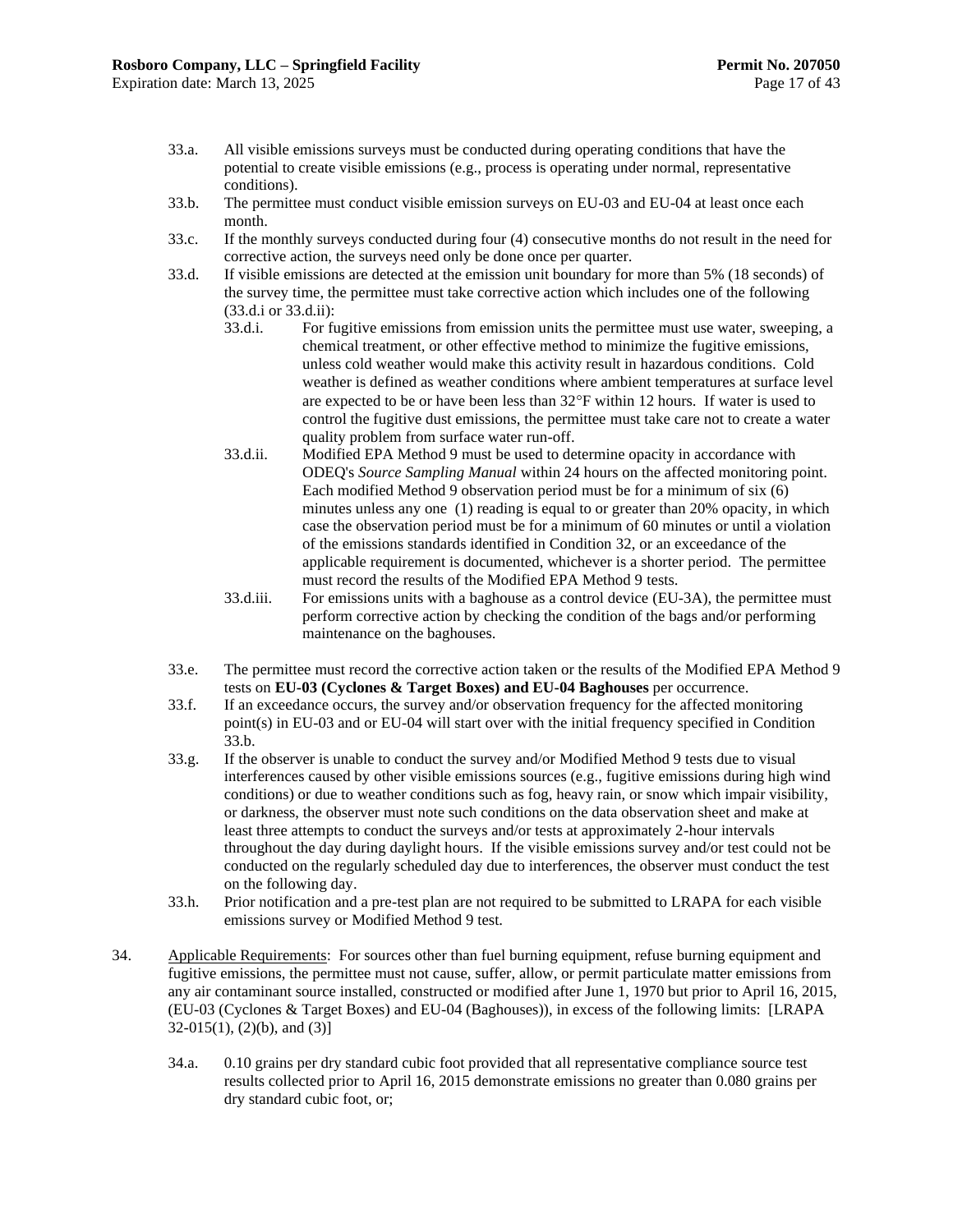- <span id="page-21-0"></span>34.b. If any representative compliance source test results prior to April 16, 2015 are greater than 0.080 grains per dry standard cubic foot, or if there are no representative compliance source test results, then 0.14 grains per dry standard cubic foot.
- 34.c. Compliance with the emissions standard in Condition [34.b](#page-21-0) is determined using:
	- 34.c.i. DEQ Method 5;
	- 34.c.ii. DEQ Method 8, as approved by LRAPA for sources with exhaust gases at or near ambient conditions;
	- 34.c.iii. DEQ Method 7 for direct heat transfer sources; or
	- 34.c.iv. An alternative method approved by LRAPA.
- 34.d. For purposes of this section, representative compliance source test results are data that was obtained:
	- 34.d.i. No more than ten years before April 16, 2015; and
	- 34.d.ii. When a source is operating and maintaining air pollution control devices and emission reduction processes at the highest reasonable efficiency and effectiveness to minimize emissions based on the current configuration of the emissions unit and pollution control equipment.
- <span id="page-21-1"></span>35. Monitoring and Recordkeeping Requirement(s):
	- 35.a. Monitoring of compliance with particulate matter standards in Conditio[n 34](#page-20-3) pertaining to emissions units EU-03 and EU-04 must be conducted using the visible emission monitoring requirements in Condition [33.](#page-19-1) [LRAPA 35-0120 and OAR 340-218-0050(3)]
	- 35.b. *At least weekly,* the permittee must monitor each baghouse pressure drop in EU-04, and initiate corrective action if the pressure drop exceeds the following range in inches of water: [LRAPA 32- 007-2, OAR 340-218-0050(3)]
		- 35.b.i. Baghouse #5: 0.1 to 3.8"
		- 35.b.ii. Baghouse #18: 0.1 to 3.8"
		- 35.b.iii. Baghouse #26: 0.1 to 3.8"
	- 35.c. Real-time data must be displayed at least once every minute that each baghouse (#5, #18 and #26) in EU-04 is in operation. Minimum data availability during development of the action levels required by this condition must be 90% for any month. Monitor availability must be determined excluding periods of calibrations and routine maintenance. Data recorded during periods of CMS breakdowns, repairs, audits, calibration checks, and zero and span adjustments must not be included in the data averages. [DEQ CMM – Appx. C.2(4)] [OAR 340-218-0050(3)]
	- 35.d. **EU-03 Recordkeeping**: A monthly record must be maintained of the quantity of material handled (BDT) in emission unit EU-03.
	- 35.e. **EU-04 Recordkeeping**: A monthly record must be maintained of the hours of operation (hours) of each baghouse (#5, #18 and #26) in emission unit EU-04.
- <span id="page-21-2"></span>36. Applicable Requirement: The permittee must not cause or allow the emission of particulate matter in any one hour from any cyclone or target box included in emissions unit EU-03 in excess of the amount shown in Table 1 in LRAPA 32-045, for the process weight allocated to that process. [LRAPA 32-045]
- 37. Monitoring and Recordkeeping Requirement(s):

Monitoring of compliance with process weight limit in Condition [36](#page-21-2) pertaining to emissions unit EU-03 must be conducted in accordance with Condition [33.](#page-19-1)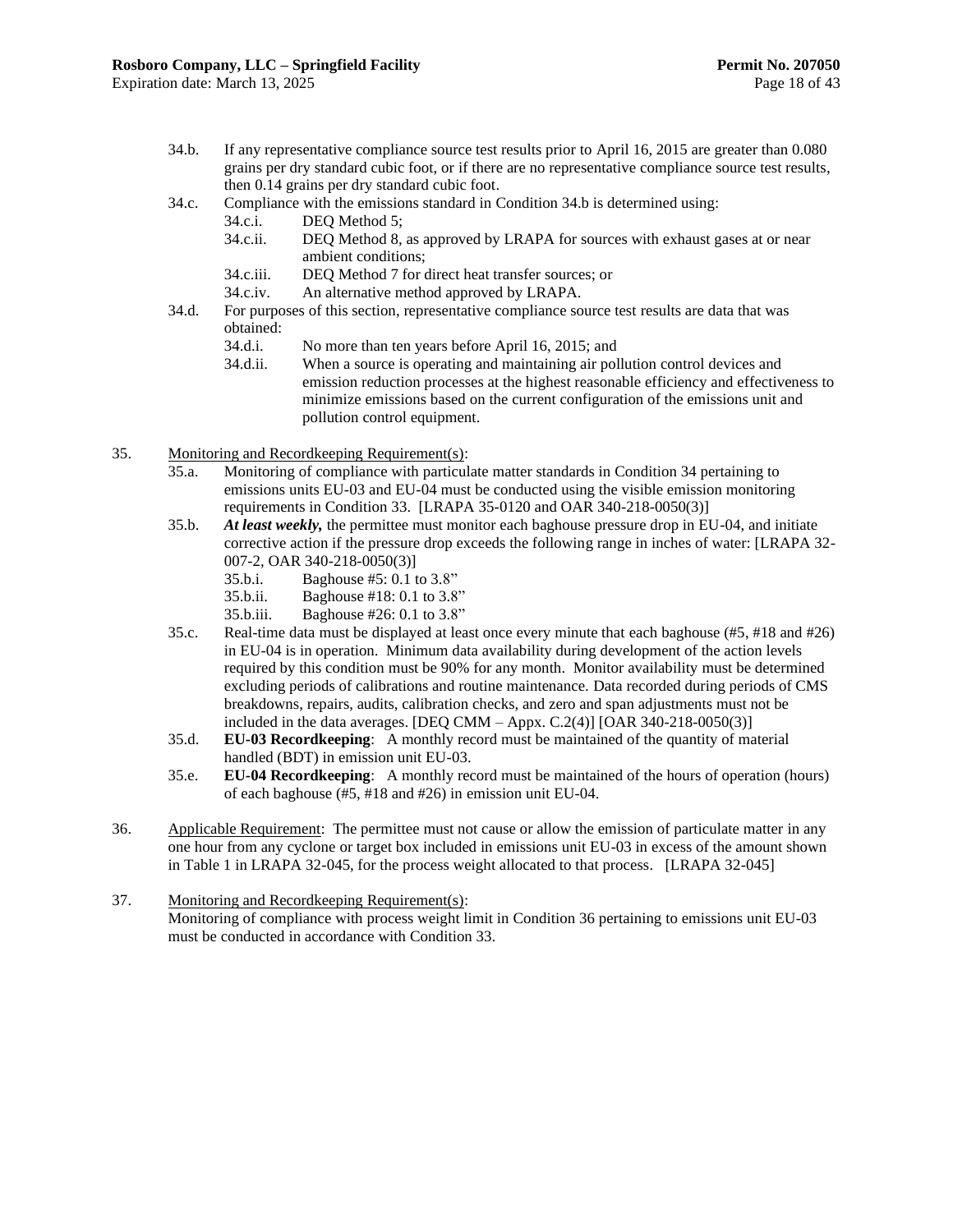| EU ID                                       | Applicable                                                               | Condition | Pollutant/ | Limit/                     | Monitoring    | Condition |
|---------------------------------------------|--------------------------------------------------------------------------|-----------|------------|----------------------------|---------------|-----------|
|                                             | Requirement                                                              | Number    | Parameter  | Standard                   | Requirement   | Number    |
| VOC (not<br>listed<br>elsewhere)<br>$EU-05$ | 40 CFR Part 63<br>NESHAP: Plywood<br>& Composite Wood<br>Products (PCWP) | 38        | <b>HAP</b> | <b>PCWP</b><br><b>MACT</b> | Recordkeeping | 39        |

#### **Table 5. Emissions Unit EU-05 VOC (not listed elsewhere) Requirements**

<span id="page-22-0"></span>38. PCWP MACT (Synthetic Minor) Applicable Requirement**:** The miscellaneous coatings in use must have HAP contents below 0.1 percent by mass for Occupational Safety and Health Administration-defined carcinogens as specified in 29 CFR 1910.1200 $(d)(4)$ , and below 1.0 percent by mass for other HAP compounds.  $[40 \text{ CFR } 63.2241(a)]$ 

<span id="page-22-2"></span>39. Monitoring and Recordkeeping Requirement(s):

The permittee must monitor coating materials used at the facility and maintain records of the current Safety Data Sheet (SDS), Certified Product Data Sheet (CPDS) or material content certification document on-site for each miscellaneous coating used at the facility in accordance with Conditio[n 55.](#page-30-1)

**Table 6. Emissions Unit EU-08 Dry Kilns Requirements**

|              |                                                      |                     |                         |                                        | <b>Monitoring Requirements</b>   |                     |
|--------------|------------------------------------------------------|---------------------|-------------------------|----------------------------------------|----------------------------------|---------------------|
| EU ID        | Applicable<br>Requirement                            | Condition<br>Number | Pollutant/<br>Parameter | Limit/Standard                         | Method                           | Condition<br>Number |
| Dry<br>Kilns | $32-010(2)$ and<br>(3)                               | 40                  | Visible<br>Emissions    | 20% opacity,<br>$3$ min. in<br>60 min. | <b>VE</b> Periodic<br>Monitoring | 41                  |
| $EU-08$      | 34-016, 42-0080<br>and OAR $340-$<br>$218 - 0050(3)$ | 42                  | Dry Kiln<br>Temp        | $<$ 210 degrees F                      | Recordkeeping                    | 43                  |

- <span id="page-22-1"></span>40. Applicable Requirement: For sources (EU-08), other than wood-fired boilers, the permittee must not cause or allow to be emitted any visible emissions or equal or exceed an average of 20 percent opacity for a period or periods aggregating more than three minutes in any one hour. [LRAPA 32-010(3)]
	- 40.a. For all visible emission standards in this section, the minimum observation period must be six minutes, though longer periods may be required by a specific rule or permit condition. Aggregate times (e.g., 3 minutes in any one hour) consist of the total duration of all readings during the observation period that are equal to or greater than the opacity percentage in the standard, whether or not the readings are consecutive. Each EPA Method 203B reading represents 15 seconds of time. Three-minute aggregate periods are measured by: [LRAPA 32-010(2)]
		- 40.a.i. EPA Method 203B;
		- 40.a.ii. A continuous opacity monitoring system (COMS) installed and operated in accordance with the DEQ Continuous Monitoring Manual or 40 CFR part 60; or 40.a.iii. An alternative monitoring method approved by LRAPA that is equivalent to EPA
		- Method 203B.
- <span id="page-22-3"></span>41. Monitoring and Recordkeeping Requirement(s): The permittee must monitor visible emissions from emissions unit Dry Kilns EU-08 in accordance with Condition [5.](#page-10-1)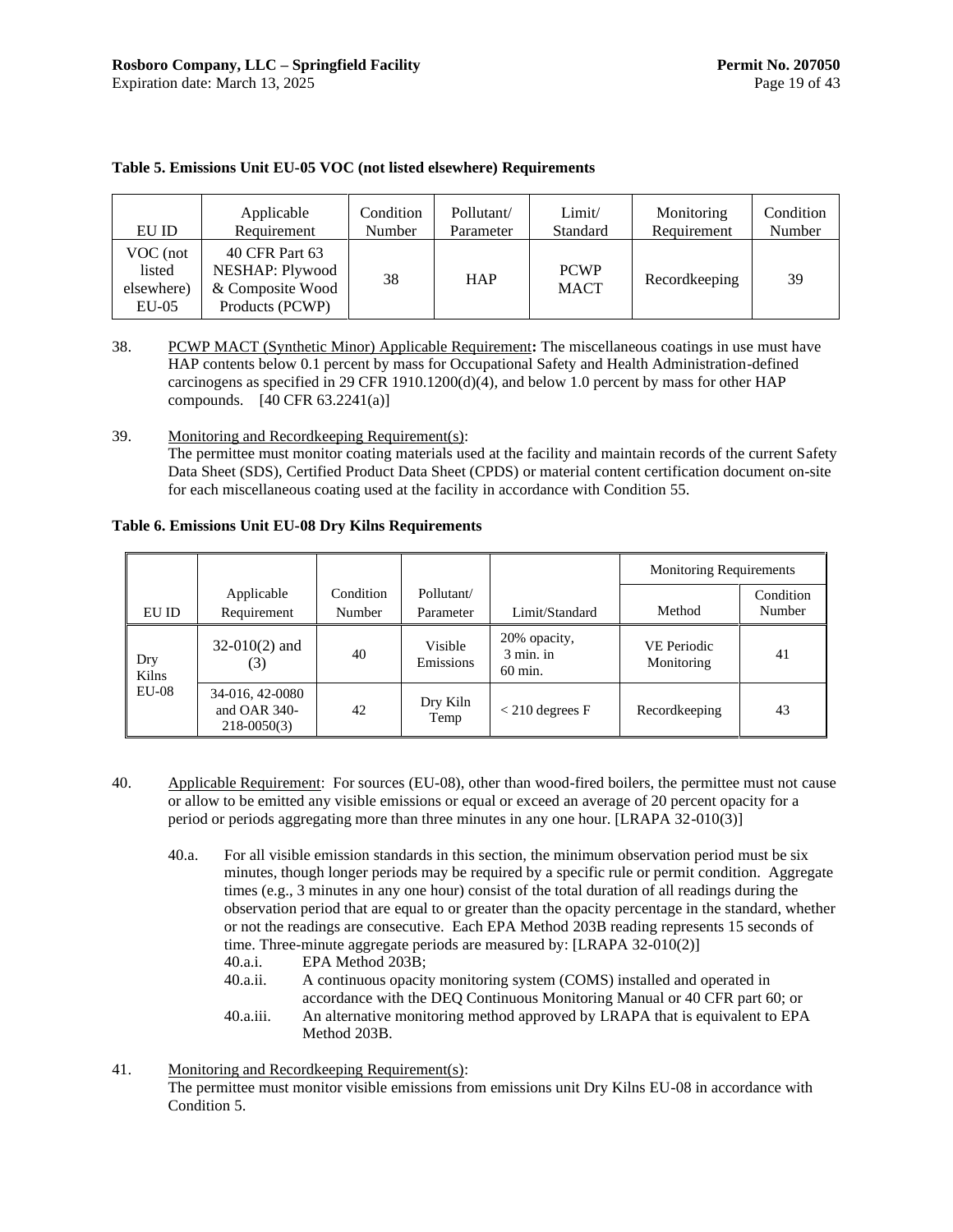- <span id="page-23-1"></span>42. Applicable Requirement: **Synthetic Minor HAP Limit**: Each dry kiln in emissions unit Dry Kilns EU-08 must not exceed a drying temperature of 210 degrees Fahrenheit (ºF) when the equipment is in operation, with the exceptions as specified in Conditions [42.a](#page-23-3) through [42.c:](#page-23-4) [LRAPA 34-016, 42-0080, OAR 340- 218-0050(3)]
	- 42.a. The startup and preliminary operation of a new kiln (not to exceed 2 months).
	- 42.b. During an emission related performance test, or
	- 42.c. Tests or studies to verify the emission factor/operating parameter (temperature).
- <span id="page-23-4"></span><span id="page-23-3"></span><span id="page-23-2"></span>43. Monitoring and Recordkeeping Requirement(s):

The permittee must maintain the high temperature notification system for the kilns, investigate the cause of temperatures greater than 205 degrees F, and take corrective action as necessary. The permittee must monitor and record the board foot volume (MBF) of the lumber dried in the kilns as a twelve-month rolling total, on a wood specific basis.

| Applicable<br>Requirement  | Condition<br>Number | Pollutant/<br>Parameter | Limit/Standard                     | Monitoring                   |
|----------------------------|---------------------|-------------------------|------------------------------------|------------------------------|
| $32-010(2)$ and $(3)$      | 44.a                | Opacity                 | 20%                                | 45                           |
| $32-015(2), 32-$<br>020(1) | $44.b - 44.e$       | $PM/PM_{10}/PM_{2.5}$   | $0.10$ gr/dscf                     | 45                           |
| $32-030(1)$ & $(2)$        | 44.f & 44.g         | $PM/PM_{10}/PM_{2.5}$   | $0.10$ gr/dscf                     | 45                           |
| 32-045                     | 44.h                | $PM/PM_{10}$            | Process weight rule                | 45                           |
| 44-230                     | 46 & 47             | Gasoline<br>Dispensing  | Work Practices &<br>Submerged Fill | $46.a - 46.g$<br>& 47.a,47.b |

#### **Table 7. EU-AI Aggregate Insignificant Activities Requirements**

- <span id="page-23-8"></span><span id="page-23-7"></span><span id="page-23-6"></span><span id="page-23-5"></span><span id="page-23-0"></span>44. Applicable Requirement: LRAPA acknowledges that insignificant emissions units (IEUs) identified by rule as either categorically insignificant activities or aggregate insignificant emissions as defined in LRAPA Title 12 exist at facilities required to obtain an Oregon Title V Operating Permit. IEUs must comply with all applicable requirements. In general, the requirements that could apply to IEUs are incorporated as follows:
	- 44.a. 32-010(3) 20% opacity for a period or periods aggregating more than three (3) minutes in any hour for sources other than wood fired boilers.
	- 44.b. 32-015(2)(a)(B) 0.24 gr/dscf until Dec. 31, 2019 and 0.15 gr/dscf on and after Jan. 1, 2020 for non-fugitive, non-fuel burning equipment installed, constructed, or modified before June 1, 1970 if there are no representative compliance source tests.
	- 44.c.  $32-015(2)(b)(B) 0.14$  gr/dscf for non-fugitive, non-fuel burning equipment installed, constructed, or modified on or after June 1, 1970 but prior to April 16, 2015 if there are no representative compliance source tests.
	- 44.d.  $32-015(2)(c) 0.10$  gr/dscf for non-fugitive, non-fuel burning equipment installed, constructed, or modified after April 16, 2015
	- 44.e. 32-020(1)(b) 0.24 gr/dscf until Dec. 31, 2019 and 0.15 gr/dscf on and after Jan. 1, 2020 for fuel burning equipment sources installed, constructed, or modified before June 1, 1970 if there are no representative compliance source tests.
	- 44.f.  $32-030(1)(b)\&(3)(b) 0.14$  gr/dscf for fuel burning equipment sources installed, constructed, or modified after June 1, 1970, but prior to April 16, 2015 if there are no representative compliance source tests. For fuel burning equipment that burns fuels other than wood, the emission results are corrected to 50% excess air.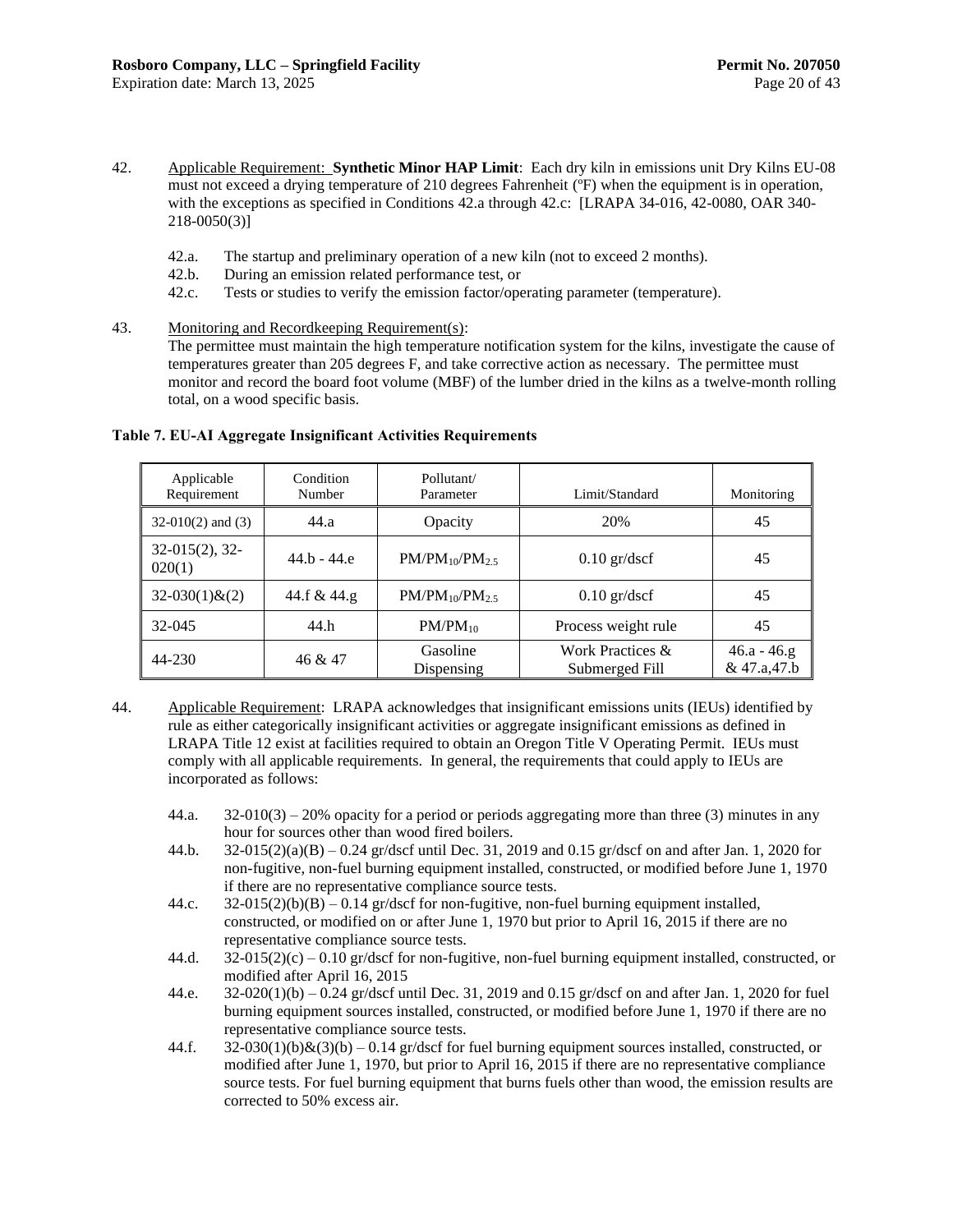- <span id="page-24-1"></span>44.g.  $32-030(2)\&(3)(b)-0.10$  gr/dscf for fuel burning equipment sources installed, constructed, or modified after April 16, 2015. For fuel burning equipment that burns fuels other than wood, the emission results are corrected to 50% excess air.
- 44.h. 32-045 process weight limit for non-fugitive, non-fuel burning process equipment.
- <span id="page-24-2"></span><span id="page-24-0"></span>45. Testing, Monitoring, and Recordkeeping Requirements: Unless otherwise specified in this permit or an applicable requirement, LRAPA is not requiring any testing, monitoring, recordkeeping, or reporting for the applicable emissions limits and standards that apply to IEUs. However, if testing were performed for compliance purposes, the permittee would be required to use the test methods identified in the definitions of "opacity" and "particulate matter" in LRAPA Title 12 and perform the testing in accordance with the DEQ's *Source Sampling Manual*.

#### **Gasoline Dispensing Facility (GDF) Requirements [LRAPA 44-230]**

- <span id="page-24-5"></span><span id="page-24-3"></span>46. **Work Practice Requirements:** The permittee must not allow gasoline to be handled in a manner that would result in vapor releases to the atmosphere for extended periods of time. Measures to be taken include, but are not limited to, the following:
	- 46.a. Minimize gasoline spills;
	- 46.b. Do not top off or overfill vehicle tanks or gas cans. If a person can confirm that a vehicle tank is not full after the nozzle clicks off, such as by the vehicle's fuel tank gauge, the person may continue to dispense fuel using best judgement and caution to prevent a spill;
	- 46.c. Post a sign at the GDF instructing a person filling up a motor vehicle to not top off vehicle tanks;
	- 46.d. Clean up spills as expeditiously as practicable;
	- 46.e. Cover all gasoline storage tank fill-pipes with a gasketed seal and all gasoline containers when not in use. Portable gasoline containers that meet the requirements of 40 C.F.R. part 59 subpart F are considered acceptable for compliance with this condition;
	- 46.f. Minimize gasoline sent to open waste collection systems that collect and transport gasoline to reclamation and recycling devices, such as oil/water separators; and
	- 46.g. Ensure cargo tanks unloading at the GDF comply with Conditions, and. [LRAPA 44-230(1)&(7)] This condition is enforceable only by LRAPA
- <span id="page-24-8"></span><span id="page-24-7"></span><span id="page-24-6"></span><span id="page-24-4"></span>47. Submerged Fill Requirements: The permittee must not transfer or allow the transfer of gasoline into any storage tank (GDF tank 4,000 gal. capacity) with a capacity of 250 gallons or more unless the tank is equipped with submerged fill pipe.
	- 47.a. Submerged fill pipes installed on or before 11/09/06, must be no more than 12 inches from the bottom of the storage tank.
	- 47.b. Submerged fill pipes installed after 11/09/06, must be no more than 6 inches from the bottom of the storage tank.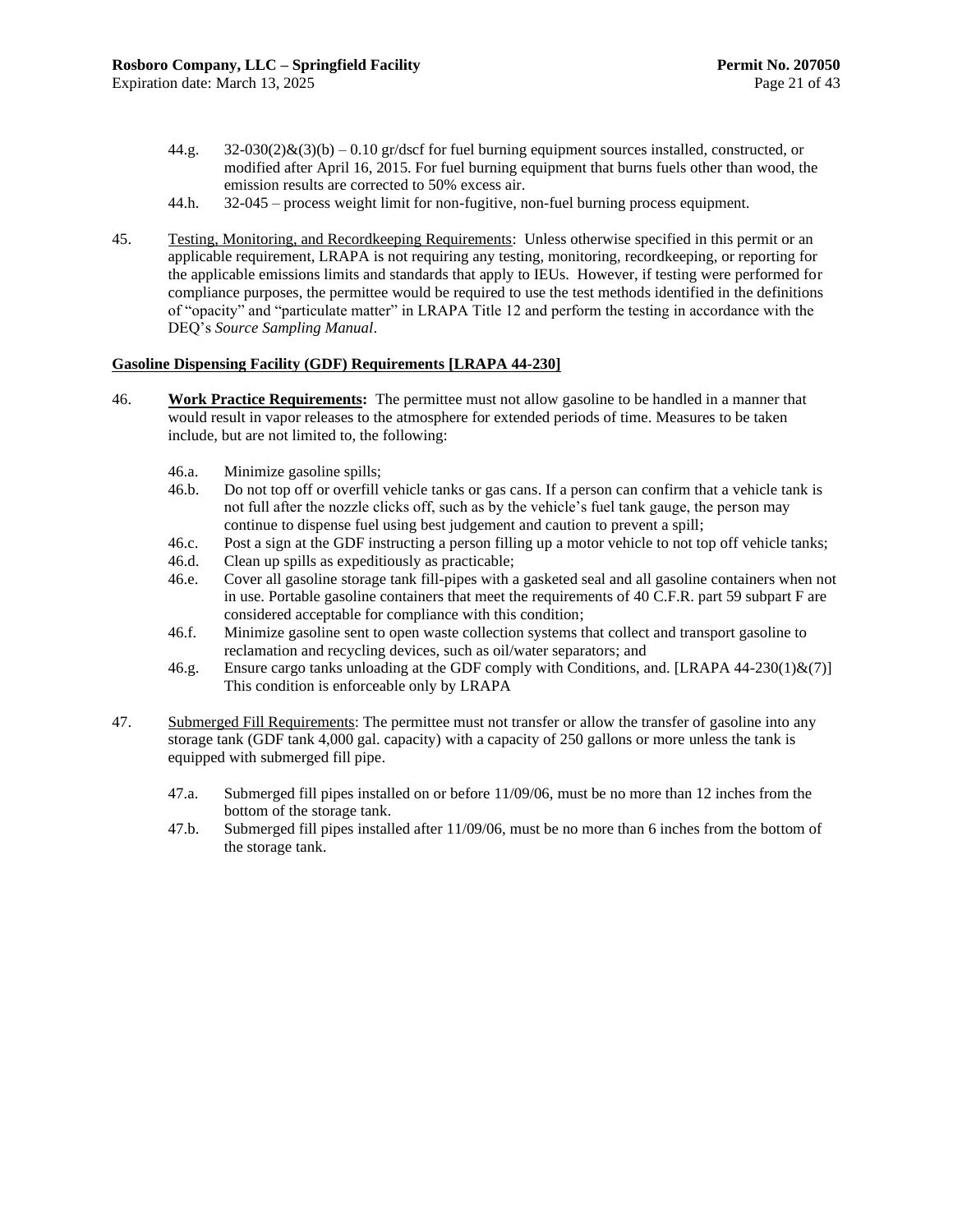#### PLANT SITE EMISSION LIMITS

<span id="page-25-0"></span>48. The plant site emissions must not exceed the following limits for any 12 consecutive calendar month period: [LRAPA 42-0035 through 42-0041]

**Table 8. Plant Site Emission Limits (PSELs)**

| Pollutant       | <b>Plant Site Emission Limit</b><br>(tons/yr) | <b>Unassigned Emissions</b><br>(tons/yr) | <b>Emission Reduction Credit</b><br>(tons/yr) |
|-----------------|-----------------------------------------------|------------------------------------------|-----------------------------------------------|
| <b>PM</b>       | 178                                           | 66                                       | $\Omega$                                      |
| $PM_{10}$       | 171                                           | 73                                       | $\overline{0}$                                |
| $PM_{2.5}$      | 123                                           | 19                                       | $\Omega$                                      |
| CO              | 274                                           | 126                                      | $\overline{0}$                                |
| NO <sub>x</sub> | 181                                           | 2                                        | $\overline{0}$                                |
| SO <sub>2</sub> | 39                                            | $\theta$                                 | $\mathbf{0}$                                  |
| <b>VOC</b>      | 230                                           | $\Omega$                                 | $\theta$                                      |
| Single HAP      | 9                                             | <b>NA</b>                                | <b>NA</b>                                     |
| Combined HAPs   | 24                                            | <b>NA</b>                                | <b>NA</b>                                     |
| <b>GHGs</b>     | 81,740                                        | <b>NA</b>                                | NA                                            |

- 48.a. The permittee may only use Unassigned Emissions after any necessary construction (OAR 340- 218-0190) and operating permit applications (OAR 340-218-0130 through 340-218-0180) have been approved by LRAPA. The permittee is not required to pay emission fees for the unassigned emissions.
- 48.b. Upon the next permit renewal, the unassigned emissions will be reduced to no more than the SER for each regulated pollutant. [LRAPA 42-0055(5)]
- 48.c. The facility currently has no Emission Reduction Credits (ERC). Emission reduction credits may be used for internal facility use only after any necessary construction (OAR 340-218-0190) and operating permit applications (OAR 340-218-0130 through 340-218-0180) have been approved by the LRAPA.

#### 49. Monitoring Requirement: [OAR 340-218-0050(3)]

*By the 15th working day of each month*, the permittee must determine compliance with the Plant Site Emission Limits established in Condition [48](#page-25-0) of this permit by conducting monitoring and calculations in accordance with the following procedures, test methods, and frequencies for all pollutants except for GHGs. GHG emissions must be calculated in accordance with OAR 340-215 and reported in accordance with Condition [62:](#page-32-2)

<span id="page-25-1"></span>49.a. The permittee must monitor and maintain records of the following process parameters: [OAR 340- 218-0050(3)]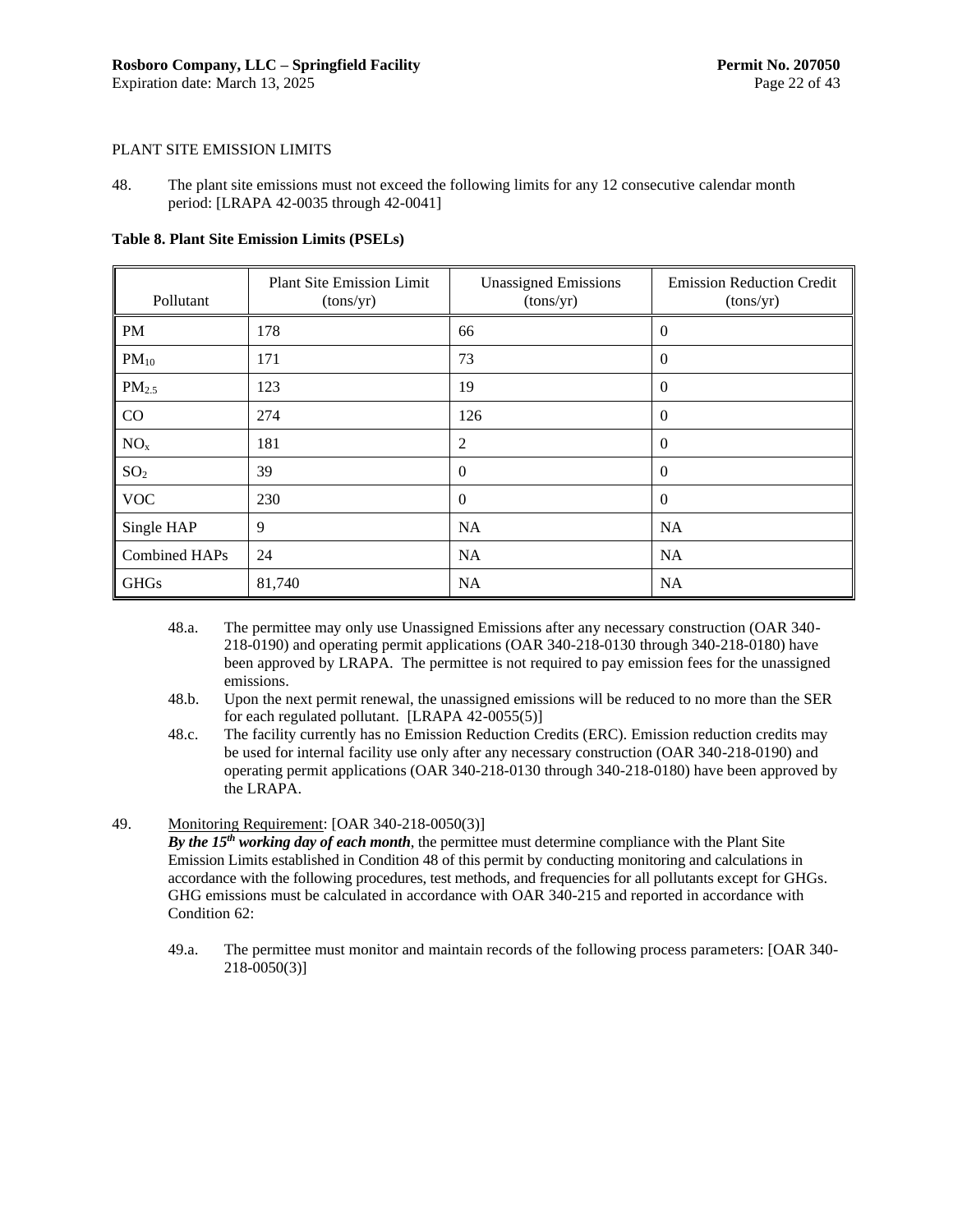## **Table 9. Process Parameter Monitoring**

| Process Parameter                                                                               | Emissions<br>Unit $(s)$ | Units                               | Measurement<br>Technique | Measurement<br>Frequency                           |
|-------------------------------------------------------------------------------------------------|-------------------------|-------------------------------------|--------------------------|----------------------------------------------------|
| <b>Boiler Steam Produced</b>                                                                    | $EU-01$                 | 1000 lbs steam/mo.                  | Recordkeeping            | Monthly                                            |
| <b>By-product Material</b><br>Handled (BDT)                                                     | EU-02                   | Bone dry tons/month                 | Recordkeeping            | Monthly                                            |
| Uncontrolled Cyclone &<br><b>Target Box Throughput</b><br>(BDT)                                 | $EU-03$                 | Bone dry tons/month                 | Recordkeeping            | Monthly                                            |
| <b>Baghouse Throughput</b>                                                                      | $EU-04$                 | Bone dry tons/month                 | Recordkeeping            | Monthly                                            |
| VOC/HAP containing<br>materials usage: adhesive,<br>paint, ink, sap stain<br>treatment, & epoxy | $EU-05$                 | Gallons or pounds                   | Recordkeeping            | Monthly                                            |
| VOC/HAP containing<br>materials density                                                         | $EU-05$                 | pounds/gallon                       | Recordkeeping            | Maintain<br>current<br>information at<br>all times |
| VOC containing materials<br>usage                                                               | $EU-05$                 | % by weight                         | Recordkeeping            | Maintain<br>current<br>information at<br>all times |
| HAP containing materials<br>usage                                                               | $EU-05$                 | % by weight                         | Recordkeeping            | Maintain<br>current<br>information at<br>all times |
| Lam Press Face Adhesive                                                                         | $EU-05$                 | Pounds used/mo.                     | Recordkeeping            | Monthly                                            |
| Lam Press Finger-Joint<br>Adhesive                                                              | $EU-05$                 | Pounds used/mo.                     | Recordkeeping            | Monthly                                            |
| Lumber Dried in Kilns                                                                           | $EU-08$                 | MBF Doug Fir/mo.<br>MBF Hemlock/mo. | Recordkeeping            | Monthly                                            |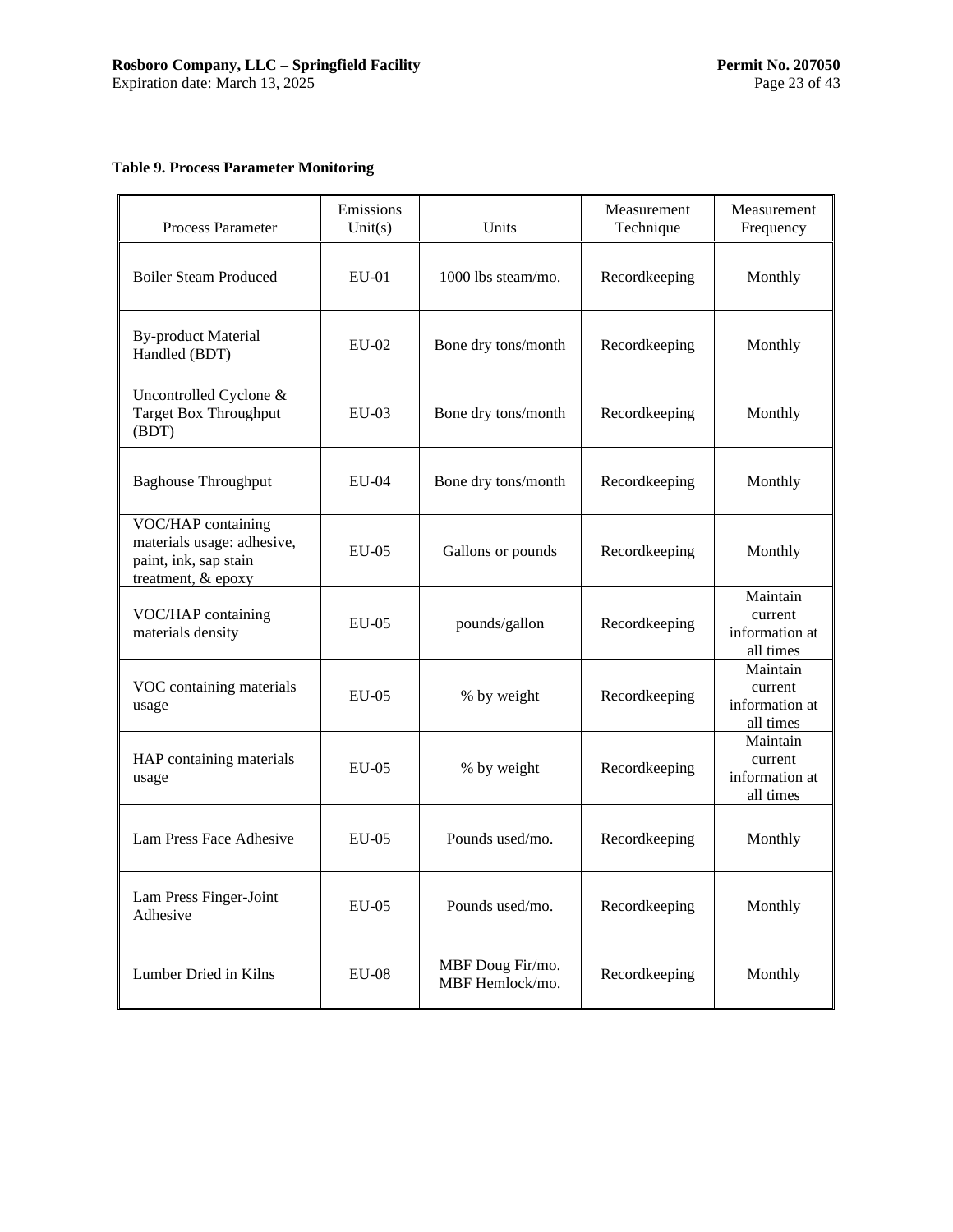<span id="page-27-1"></span>49.b. The permittee must calculate emissions each month for the preceding 12 consecutive calendar months using the following formula, process parameters, and emission factors:

$$
E = \sum P_{eu} x E F_{eu} x K
$$

where:

| E                   | $=$ | Pollutant emissions in lbs/month and tons/yr;                           |
|---------------------|-----|-------------------------------------------------------------------------|
| $\sum_{\text{Peu}}$ | $=$ | Symbol representing "summation of";                                     |
|                     | $=$ | Process parameter identified in the table below;                        |
| $EF_{en}$           | $=$ | Emission factor identified for each emissions unit and pollutant in the |
|                     |     | table below:                                                            |
| K                   | $=$ | Conversion constant: 1 lb/lb for daily and monthly emissions            |
|                     |     | calculations; 1 ton/2,000 lbs for annual emissions calculations.        |

49.c. The permittee must use the following emission factors for calculating emissions:

<span id="page-27-0"></span>

|  |  |  |  |  | Table 10. Emission Factors to Be Used for Calculating Emissions |  |
|--|--|--|--|--|-----------------------------------------------------------------|--|
|--|--|--|--|--|-----------------------------------------------------------------|--|

| Emissions<br>Unit(s) | Pollutant                  | Process<br>Parameters    | Emission<br>Factor | Emission<br>Factor<br>Units |                | <b>Emission Factor Verification</b><br>Testing |                                                           |
|----------------------|----------------------------|--------------------------|--------------------|-----------------------------|----------------|------------------------------------------------|-----------------------------------------------------------|
| <b>Boilers</b>       | PM                         | Steam<br>Produced        | 0.316              | lbs/Mlb                     | No             | NA                                             | NA                                                        |
| <b>EU-01</b>         | $PM_{10}$                  | Steam<br>Produced        | 0.300              | lbs/Mlb                     | Yes            | <b>ODEQ</b><br>Method<br>5                     | Once/term<br>within 18<br>months of<br>permit<br>issuance |
|                      | PM <sub>2.5</sub>          | Steam<br>Produced        | 0.253              | lbs/Mlb                     | N <sub>0</sub> | <b>NA</b>                                      | <b>NA</b>                                                 |
|                      | CO                         | Steam<br>Produced        | 0.8                | lbs/Mlb                     | Yes            | <b>EPA</b><br>Method<br>10                     | Once/term<br>within 18<br>months of<br>permit<br>issuance |
|                      | NO <sub>X</sub>            | Steam<br>Produced        | 0.528              | lbs/Mlb                     | Yes            | <b>EPA</b><br>Method<br><b>7E</b>              | Once/term<br>within 18<br>months of<br>permit<br>issuance |
|                      | SO <sub>2</sub>            | Steam<br>Produced        | 0.014              | lbs/Mlb                     | N <sub>0</sub> | <b>NA</b>                                      | <b>NA</b>                                                 |
|                      | <b>VOC</b><br>(as propane) | <b>Steam</b><br>Produced | 0.190              | lbs/Mlb                     | Yes            | <b>EPA</b><br>Method<br>25A                    | Once/term<br>within 18<br>months of<br>permit<br>issuance |
|                      | Single HAP-<br>Methanol*   | <b>Steam</b><br>Produced | 0.00226            | lbs/Mlb                     | N <sub>0</sub> | <b>NA</b>                                      | <b>NA</b>                                                 |
|                      | <b>Total HAP</b>           | Steam<br>Produced        | 0.0353             | lbs/Mlb                     | N <sub>o</sub> | <b>NA</b>                                      | <b>NA</b>                                                 |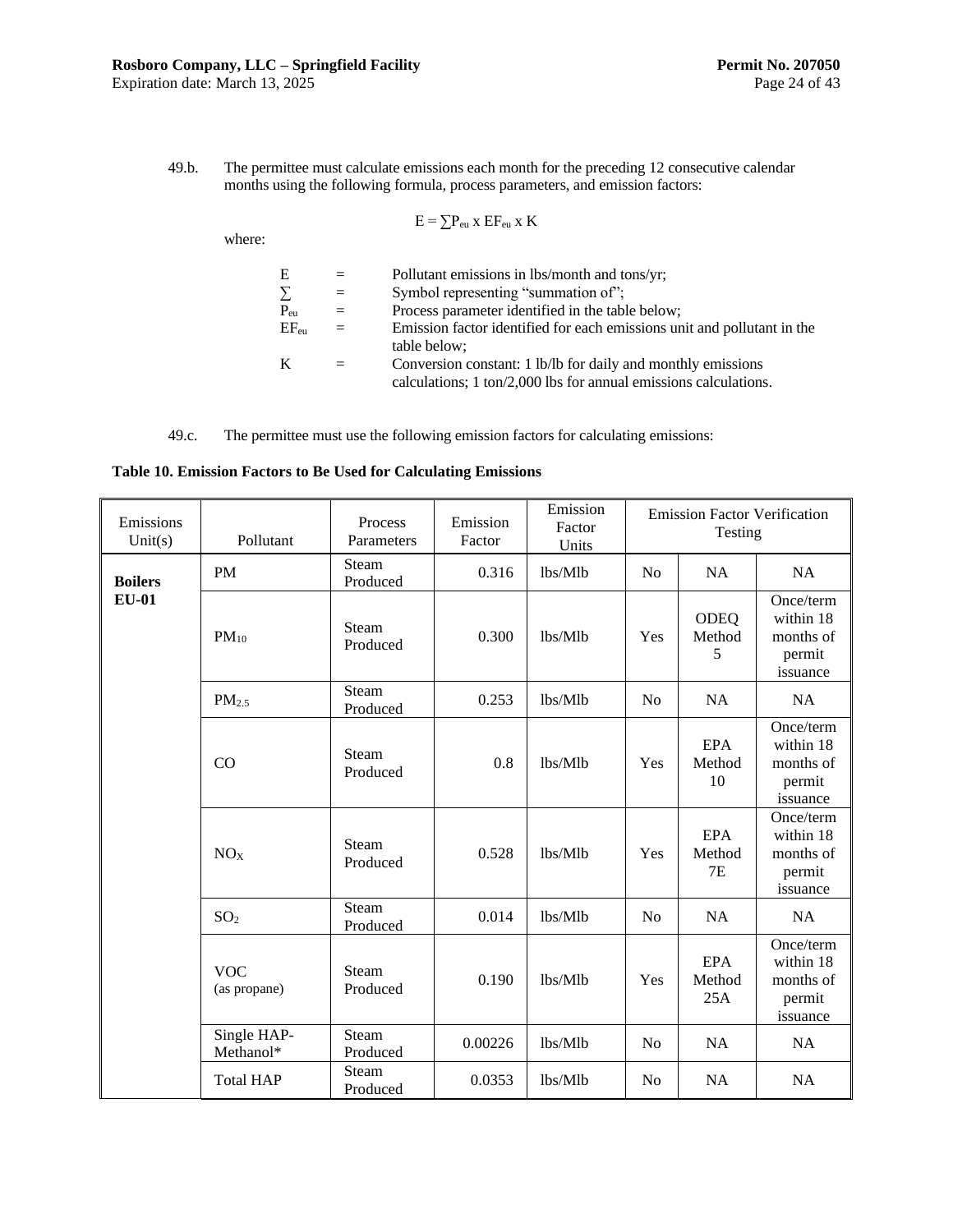## **Rosboro Company, LLC – Springfield Facility Permit No. 207050**

Expiration date: March 13, 2025 **Page 25 of 43** 

| Emissions<br>Unit $(s)$                       | Pollutant                                           | Process<br>Parameters                                     | Emission<br>Factor | Emission<br>Factor<br>Units |                | <b>Emission Factor Verification</b><br>Testing |           |
|-----------------------------------------------|-----------------------------------------------------|-----------------------------------------------------------|--------------------|-----------------------------|----------------|------------------------------------------------|-----------|
|                                               | <b>PM</b>                                           | Material<br>Handled                                       | 0.25               | Lb/BDT                      | No             | NA                                             | NA        |
| <b>Plantsite</b><br><b>Fugitives</b>          | $PM_{10}$                                           | Material<br>Handled                                       | 0.25               | Lb/BDT                      | N <sub>o</sub> | NA                                             | NA        |
| $EU-02$                                       | PM <sub>2.5</sub>                                   | Material<br>Handled                                       | 0.125              | Lb/BDT                      | N <sub>o</sub> | NA                                             | NA        |
|                                               | <b>PM</b>                                           | Material<br>Throughput                                    | 0.5                | lb/BDT                      | N <sub>0</sub> | NA                                             | NA        |
| <b>Cyclones</b><br><b>EU-03</b>               | $PM_{10}$                                           | Material<br>Throughput                                    | 0.425              | lb/BDT                      | N <sub>0</sub> | NA                                             | NA        |
|                                               | PM <sub>2.5</sub>                                   | Material<br>Throughput                                    | 0.25               | lb/BDT                      | N <sub>0</sub> | NA                                             | NA        |
|                                               | PM                                                  | Material<br>Throughput                                    | 0.1                | lb/BDT                      | N <sub>0</sub> | NA                                             | NA        |
| <b>Target</b><br><b>Boxes</b><br><b>EU-03</b> | $PM_{10}$                                           | Material<br>Throughput                                    | 0.085              | lb/BDT                      | N <sub>o</sub> | NA                                             | NA        |
|                                               | PM <sub>2.5</sub>                                   | Material<br>Throughput                                    | 0.050              | lb/BDT                      | N <sub>0</sub> | NA                                             | NA        |
| <b>Baghouse</b><br>#18 EU-04                  | $PM/PM_{10}/PM_{2.5}$                               | Sanderdust,                                               | 0.04               | lb/BDT                      | N <sub>o</sub> | NA                                             | NA        |
| <b>Baghouses</b><br>#5 & #26<br><b>EU-04</b>  | $PM/PM_{10}/PM_{2.5}$                               | Sawdust &<br>Shavings                                     | 0.001              | lb/BDT                      | N <sub>0</sub> | NA                                             | NA        |
| <b>VOC</b><br><b>EU-05</b>                    | VOC,<br>Total HAP,<br>Single HAP*<br>(Mass Balance) | Paint, Ink,<br>sap stain<br>treatment &<br>epoxy<br>usage | 100%               | 1b/1b                       | N <sub>o</sub> | NA                                             | <b>NA</b> |
|                                               | VOC (by<br>weight)                                  | Lam Face<br>Adhesive                                      | 0.00106            | Lb/lb<br>adhesive           | No             | NA                                             | NA        |
|                                               | <b>Total HAP</b>                                    | Lam Face<br>Adhesive                                      | 0.00017            | Lb/lb<br>adhesive           | N <sub>0</sub> | NA                                             | NA        |
|                                               | Single HAP*                                         | Lam Face<br>Adhesive                                      | 0.00014            | Lb/lb<br>adhesive           | N <sub>o</sub> | NA                                             | NA        |
| <b>VOC</b><br><b>EU-05</b>                    | VOC (by<br>weight)                                  | Lam Finger<br>Joint<br>Adhesive                           | 0.01320            | Lb/lb<br>adhesive           | No             | NA                                             | NA        |
|                                               | <b>Total HAP</b>                                    | Lam Finger<br>Joint<br>Adhesive                           | 0.01320            | Lb/lb<br>adhesive           | No             | NA                                             | NA        |
|                                               | Single HAP*                                         | Lam Finger<br>Joint<br>Adhesive                           | 0.01312            | Lb/lb<br>adhesive           | N <sub>o</sub> | NA                                             | NA        |
| <b>Dry Kilns</b>                              | $PM/PM_{10}$<br>PM <sub>2.5</sub>                   | D-fir<br>Lumber<br>Dried                                  | 0.02               | Lb/MBF                      | N <sub>o</sub> | NA                                             | NA        |
| $EU-08$                                       | $PM/PM_{10}$<br>PM <sub>2.5</sub>                   | Hemlock<br>Lumber<br>Dried                                | 0.05               | Lb/MBF                      | N <sub>0</sub> | NA                                             | NA        |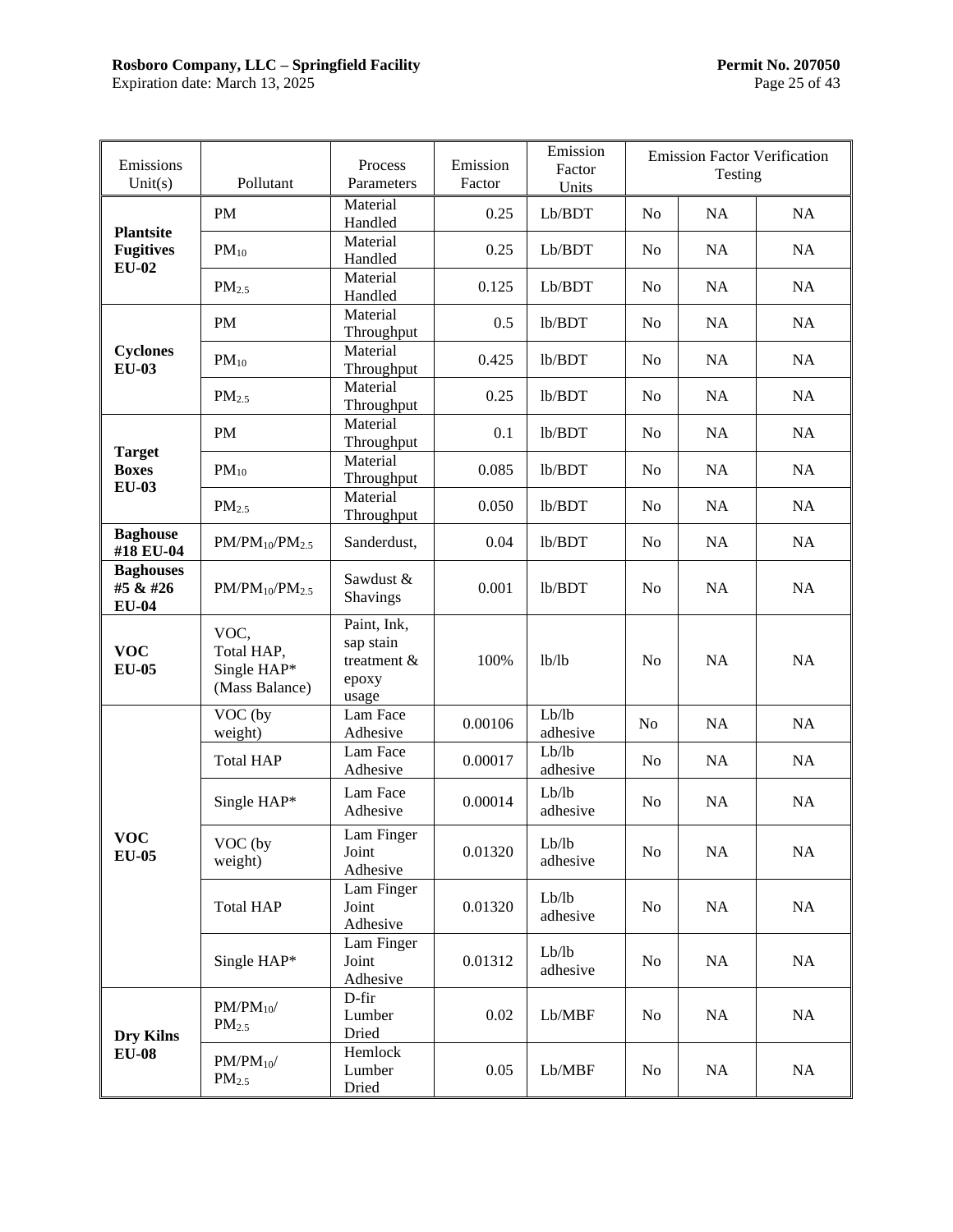| Emissions<br>Unit(s) | Pollutant        | Process<br>Parameters        | Emission<br>Factor | Emission<br>Factor<br>Units |                | <b>Emission Factor Verification</b><br>Testing |           |
|----------------------|------------------|------------------------------|--------------------|-----------------------------|----------------|------------------------------------------------|-----------|
|                      | <b>VOC</b>       | $D$ -Fir<br>Lumber<br>Dried  | 0.97               | Lb/MBF                      | N <sub>o</sub> | NA                                             | <b>NA</b> |
|                      | <b>VOC</b>       | Hemlock<br>Lumber<br>Dried   | 0.28               | Lb/MBF                      | N <sub>o</sub> | NA                                             | NA        |
|                      | <b>Total HAP</b> | Lumber<br>Dried,<br>Doug Fir | 0.146              | Lb/MBF                      | N <sub>0</sub> | NA                                             | NA.       |
|                      | Single HAP*      | Lumber<br>Dried,<br>Doug Fir | 0.069              | Lb/MBF                      | N <sub>o</sub> | NA                                             | <b>NA</b> |
|                      | <b>Total HAP</b> | Lumber<br>Dried.<br>Hemlock  | 0.195              | Lb/MBF                      | N <sub>0</sub> | NA                                             | <b>NA</b> |
|                      | Single HAP*      | Lumber<br>Dried,<br>Hemlock  | 0.0605             | Lb/MBF                      | N <sub>o</sub> | NA                                             | <b>NA</b> |

\*Methanol is the highest single HAP emitted by the facility

- 49.d. The emissions factors listed in Conditio[n 49.c](#page-27-0) are not enforceable limits unless otherwise specified in this permit.
- 49.e. Compliance with PSELs must be determined using the calculations contained in Condition [49.b.](#page-27-1) using the monitored parameters recorded during the reporting period (See Conditio[n 49.a\)](#page-25-1) and the emission factors contained in Condition [49.c,](#page-27-0) unless the permittee elects to pay emission fees based on actual emissions using a verified emission factor determined in accordance with OAR 340-220-0170. If the permittee is paying on actual emissions based on a verified emission factor, the verified emission factor must be used for determining compliance with the PSEL in accordance with Condition [53.](#page-30-2)

## EMISSION FEES

<span id="page-29-0"></span>50. Emission fees will be based on the Plant Site Emissions Limits, unless the permittee elects to report actual emissions for one or more permitted processes/pollutants. [OAR 340-220-0090]

## GENERAL TESTING REQUIREMENTS

- <span id="page-29-1"></span>51. Unless otherwise specified in this permit, the permittee must conduct all testing in accordance with the DEQ's Source Sampling Manual. [LRAPA 35-0120(3)]
	- 51.a. Unless otherwise specified by a state or federal regulation, the permittee must submit a source test plan to the LRAPA at least 30 days prior to the date of the test. The test plan must be prepared in accordance with the DEQ's Source Sampling Manual and address any planned variations or alternatives to prescribed test methods. The permittee should be aware that if significant variations are requested, it may require more than 30 days for LRAPA to grant approval and may require EPA approval in addition to approval by LRAPA.
	- 51.b. Only regular operating staff may adjust the processes or emission control device parameters during a compliance source test and within two (2) hours prior to the tests. Any operating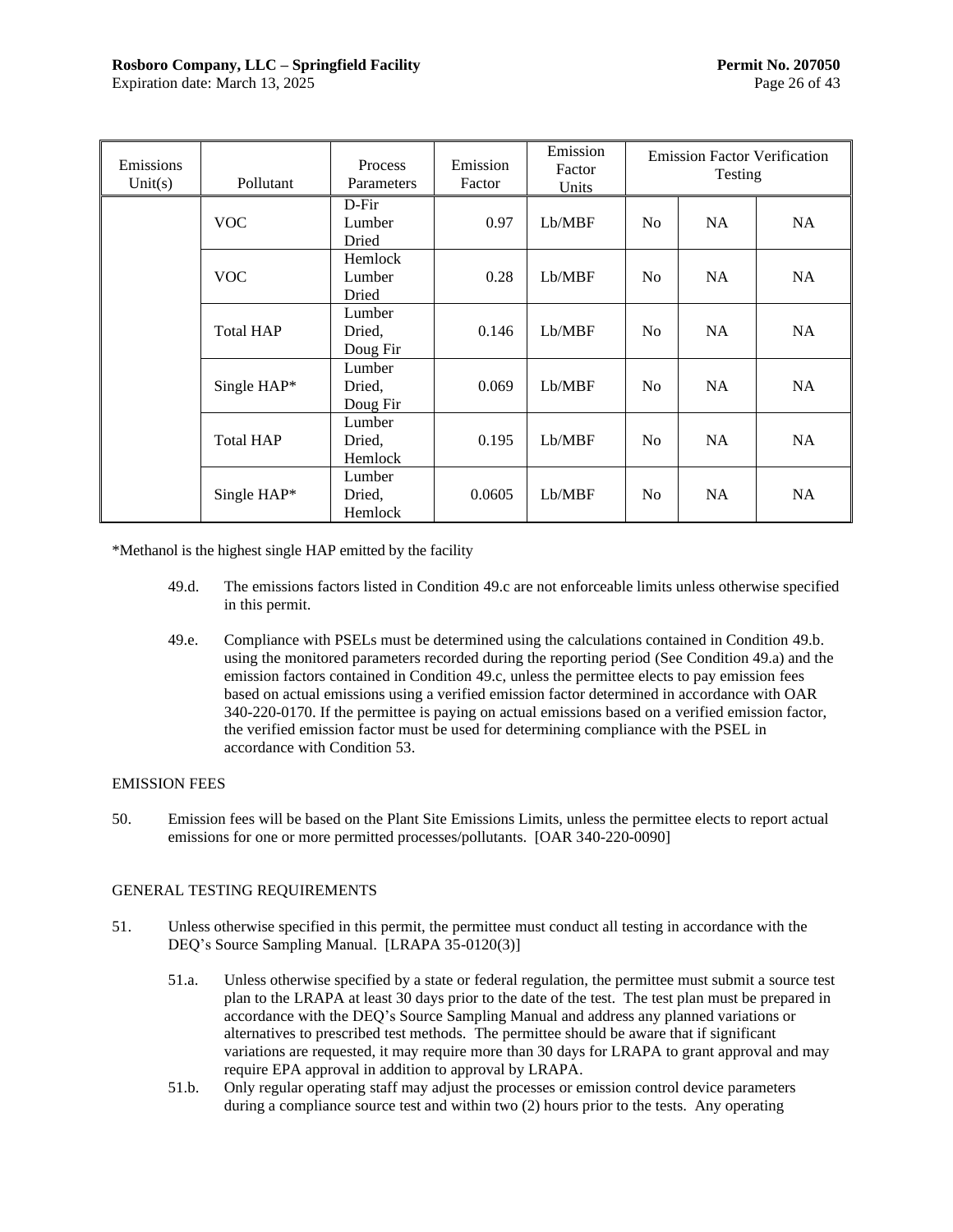adjustments made during a compliance source test, which are a result of consultation during the tests with source testing personnel, equipment vendors, or consultants, may render the source test invalid.

- 51.c. Unless otherwise specified by permit condition or LRAPA approved source test plan, all compliance source tests must be performed as follows:
	- 51.c.i. at least 90% of the design capacity for new or modified equipment;
	- 51.c.ii. at least 90% of the maximum operating rate for existing equipment; or
	- 51.c.iii. For purposes of this permit, the normal maximum operating rate is defined as the 90th percentile of the average hourly operating rates during a 12-month period immediately preceding the source test. Data supporting the normal maximum operating rate must be included with the source test report.
- 51.d. Each source test must consist of at least three (3) test runs and the emissions results must be reported as the arithmetic average of all valid test runs. If for reasons beyond the control of the permittee a test run is invalid, LRAPA may accept two (2) test runs for demonstrating compliance with the emission limit or standard.
- 51.e. Source test reports prepared in accordance with DEQ's Source Sampling Manual must be submitted to LRAPA within 30 days of completing any required source test, unless a different time period is approved in the source test plan submitted prior to the source test.

### GENERAL MONITORING AND RECORDKEEPING REQUIREMENTS

#### **General Monitoring Requirements:**

- <span id="page-30-0"></span>52. The permittee must not knowingly render inaccurate any required monitoring device or method. [OAR 340-218-0050(3)(a)(E)]
- <span id="page-30-2"></span>53. Methods used to determine actual emissions for fee purposes must also be used for compliance determination and can be no less rigorous than the requirements of OAR 340-218-0080. [OAR 340-218-  $0050(3)(a)(F)$ ]
- 54. Monitoring requirements must commence on the date of permit issuance unless otherwise specified in the permit. [OAR 340-218-0050(3)(a)(G)]

#### **General Recordkeeping Requirements**

- <span id="page-30-1"></span>55. The permittee must maintain the following general records of testing and monitoring required by this permit: [OAR 340-218-0050(3)(b)(A)]
	- 55.a. The date, place as defined in the permit, and time of sampling or measurements;
	- 55.b. The date analyses were performed;
	- 55.c. The company or entity that performed the analyses;
	- 55.d. The analytical techniques or methods used;
	- 55.e. The results of such analyses;
	- 55.f. The operating conditions as existing at the time of sampling or measurement; and
	- 55.g. The records of quality assurance for continuous monitoring systems (including but not limited to quality control activities, audits, calibration drifts).
- 56. Unless otherwise specified by permit condition, the permittee must make every effort to maintain 100 percent of the records required by the permit. If information is not obtained or recorded for legitimate reasons (e.g., the monitor or data acquisition system malfunctions due to a power outage), the missing record(s) will not be considered a permit deviation provided the amount of data lost does not exceed 10%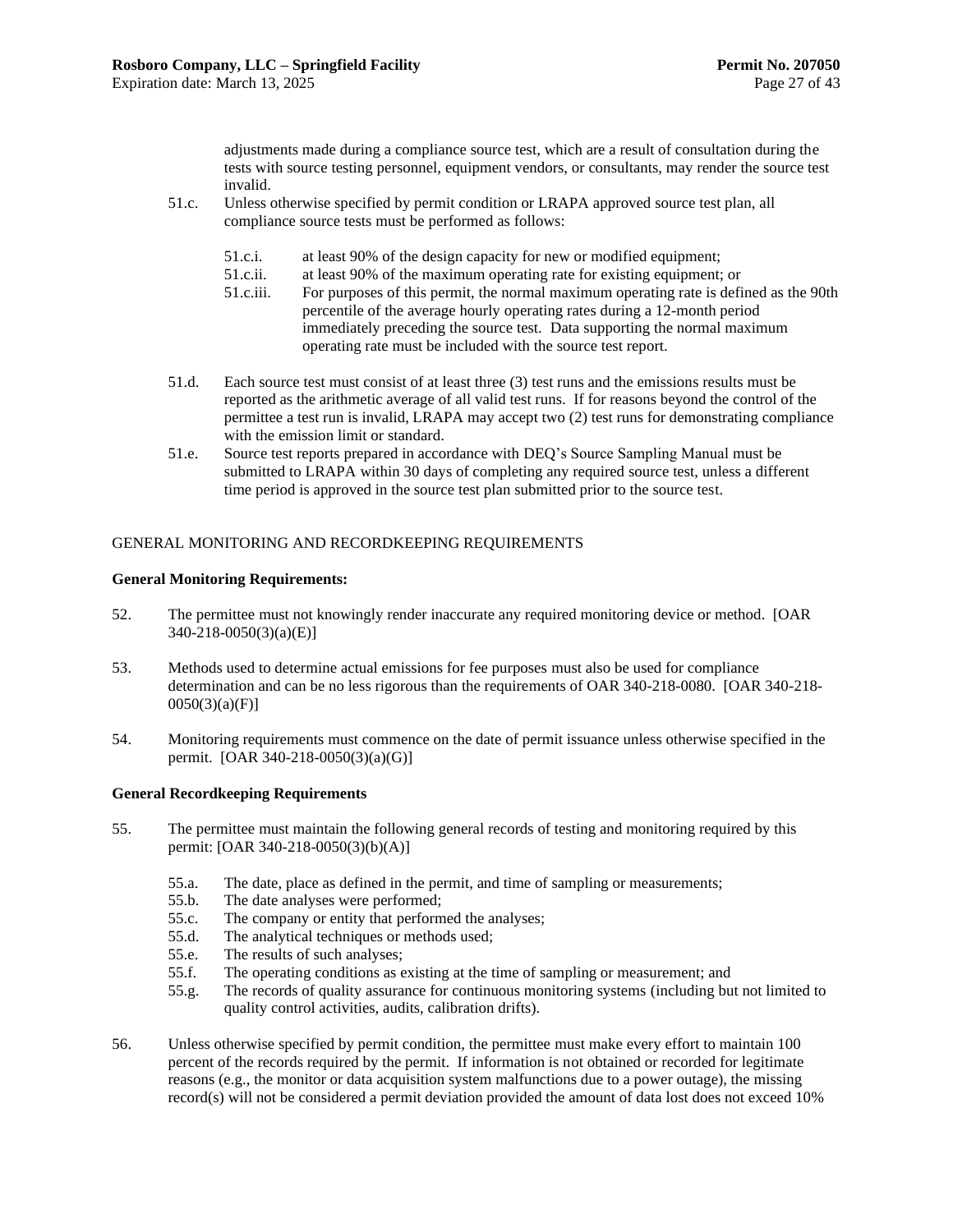of the averaging periods in a reporting period or 10% of the total operating hours in a reporting period, if no averaging time is specified. Upon discovering that a required record is missing, the permittee must document the reason for the missing record. In addition, any missing record that can be recovered from other available information will not be considered a missing record. [LRAPA 34-016, and OAR 340-214- 0114 and 340-218-0050(3)(b)]

- 57. Recordkeeping requirements must commence on the date of permit issuance unless otherwise specified in the permit.  $[OAR 340-218-0050(3)(b)(C)]$
- 58. Unless otherwise specified, the permittee must retain records of all required monitoring data and support information for a period of at least five (5) years from the date of the monitoring sample, measurement, report, or application. Support information includes all calibration and maintenance records and all original strip-chart recordings for continuous monitoring instrumentation, and copies of all reports required by the permit. [LRAPA 34-016 and OAR 340-218-0050(3)(b)(B)]

#### REPORTING REQUIREMENTS

#### **General Reporting Requirements**

- <span id="page-31-1"></span><span id="page-31-0"></span>59. Excess Emissions Reporting: The permittee must report all excess emissions as follows: [LRAPA Title 36]
	- 59.a. Immediately (within 1 hour of the event) notify LRAPA of an excess emission event by phone, email, or facsimile; and
	- 59.b. Within 15 days of the excess emissions event, submit a written report that contains the following information: [LRAPA 36-025(1)]
		- 59.b.i. The date and time of the beginning of the excess emissions event and the duration or best estimate of the time until return to normal operation;
		- 59.b.ii. The date and time the owner or operator notified LRAPA of the event;
		- 59.b.iii. The equipment involved;
		- 59.b.iv. Whether the event occurred during startup, shutdown, maintenance, or as a result of a breakdown, malfunction, or emergency;
		- 59.b.v. Steps taken to mitigate emissions and corrective action taken;
		- 59.b.vi. The magnitude and duration of each occurrence of excess emissions during the course of an event and the increase over normal rates or concentrations as determined by continuous monitoring or a best estimate, supported by operating data and calculations;
		- 59.b.vii. The final resolution of the cause of the excess emissions; and
		- 59.b.viii. Where applicable, evidence supporting any claim that emissions in excess of technology-based limits were due to any emergency pursuant to 36-040.
	- 59.c. In the event of any excess emissions which are of a nature that could endanger public health and occur during non-business hours, weekends, or holidays, the permittee must immediately notify LRAPA by calling the Oregon Emergency Response System (OERs). The current number is 1- 800-452-0311.
	- 59.d. If startups, shutdowns, or scheduled maintenance may result in excess emissions, the permittee must submit startup, shutdown, or scheduled maintenance procedures used to minimize excess emissions to LRAPA for prior authorization, as required LRAPA 36-010 and 36-015. New or modified procedures must be received by LRAPA in writing at least 72 hours prior to the first occurrence of the excess emission event. The permittee must abide by the approved procedures and have a copy available at all times.
	- 59.e. Once LRAPA approves startup/shutdown procedures, the permittee must notify LRAPA of planned startup/shutdown or scheduled maintenance events only if required by permit condition or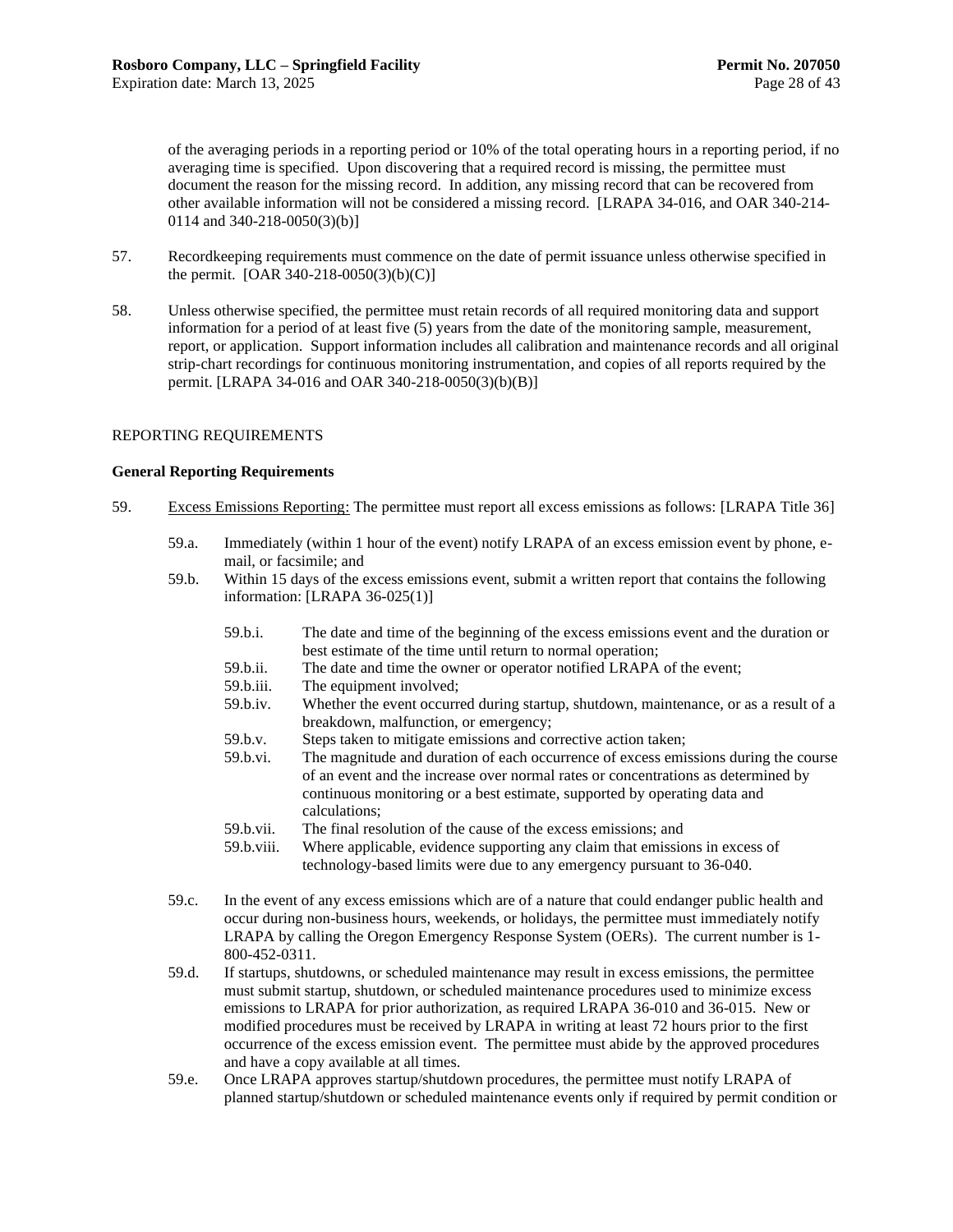if it results in excess emissions. When notice is required by this condition, it must be made in accordance with Condition [59.a.](#page-31-1)

- 59.f. The permittee must continue to maintain a log of all excess emissions in accordance with 36- 025(3). However, the permittee is not required to submit the detailed log with the semi-annual and annual monitoring reports. The permittee is only required to submit a brief summary listing the date, time, and the affected emissions units for each excess emission that occurred during the reporting period. [OAR 340-218-0050(3)(c)]
- 60. Permit Deviations Reporting: The permittee must promptly report deviations from permit requirements that do not cause excess emissions, including those attributable to upset conditions, as defined in the permit, the probable cause of such deviations, and any corrective actions or preventive measures taken. "Prompt" means within 15 days of the deviation. Deviations that cause excess emissions, as specified in LRAPA Title 36 must be reported in accordance with Condition [59.](#page-31-0) [OAR 340-218-0050(3)(c)(B)]
- 61. All required reports must be certified by a responsible official consistent with OAR 340-218-0040(5).  $[OAR 340-218-0050(3)(c)(D)]$
- <span id="page-32-2"></span>62. Reporting requirements must commence on the date of permit issuance unless otherwise specified in the permit. [OAR 340-218-0050(3)(c)(E)]
- <span id="page-32-3"></span>63. **Greenhouse Gas Registration and Reporting:** If the calendar year emission rate of greenhouse gases (CO2e) is greater than or equal to 2,756 tons (2,500 metric tons including both biogenic and anthropogenic), the permittee must register and report its greenhouse gas emissions with LRAPA in accordance with OAR 340-215. The greenhouse gas report must be certified by the responsible official consistent with OAR 340-218-0040(5). [OAR 340-215-0040]
- 64. Addresses of regulatory agencies are the following, unless otherwise instructed:

| LRAPA                 | <b>Enforcement and Compliance Assurance Division</b> |
|-----------------------|------------------------------------------------------|
| 1010 Main Street      | Region $10(20-C04)$                                  |
| Springfield, OR 97477 | U.S. Environmental Protection Agency                 |
| $(541)$ 736-1056      | 1200 Sixth Avenue, Suite 155                         |
|                       | Seattle, WA 98101                                    |

#### **Semi-Annual and Annual Reports**

- <span id="page-32-1"></span><span id="page-32-0"></span>65. The permittee must submit three (3) copies of reports of any required monitoring at least every 6 months, completed on forms approved by LRAPA. Six-month periods are January 1 to June 30, and July 1 to December 31. One copy of the report must be submitted to the EPA and two copies to the LRAPA office. All instances of deviations from permit requirements must be clearly identified in such reports: [OAR 340- 218-0050(3)(c)(A) and 340-218-0080(6)(d)]
	- 65.a. The first semi-annual report is be due on July 30 and must include the semi-annual compliance certification specified in Condition [66.](#page-33-1) [OAR 340-218-0080]
	- 65.b. The annual report is due on February 15 and must consist of the following:
		- 65.b.i. The emission fee report; [OAR 340-220-0100]
		- 65.b.ii. A copy of the excess emission log entries for the reporting period, unless previously submitted in accordance with LRAPA 36-025(1); and where applicable, current procedures to minimize emissions startup, shutdown, or maintenance. [LRAPA 36-  $025(4)$ ]
		- 65.b.iii. The second semi-annual compliance certification; and [OAR 340-218-0080]
		- 65.b.iv. Other annual reporting requirements:
			- 65.b.iv.A. Annual Greenhouse Gas (GHG) emissions in accordance with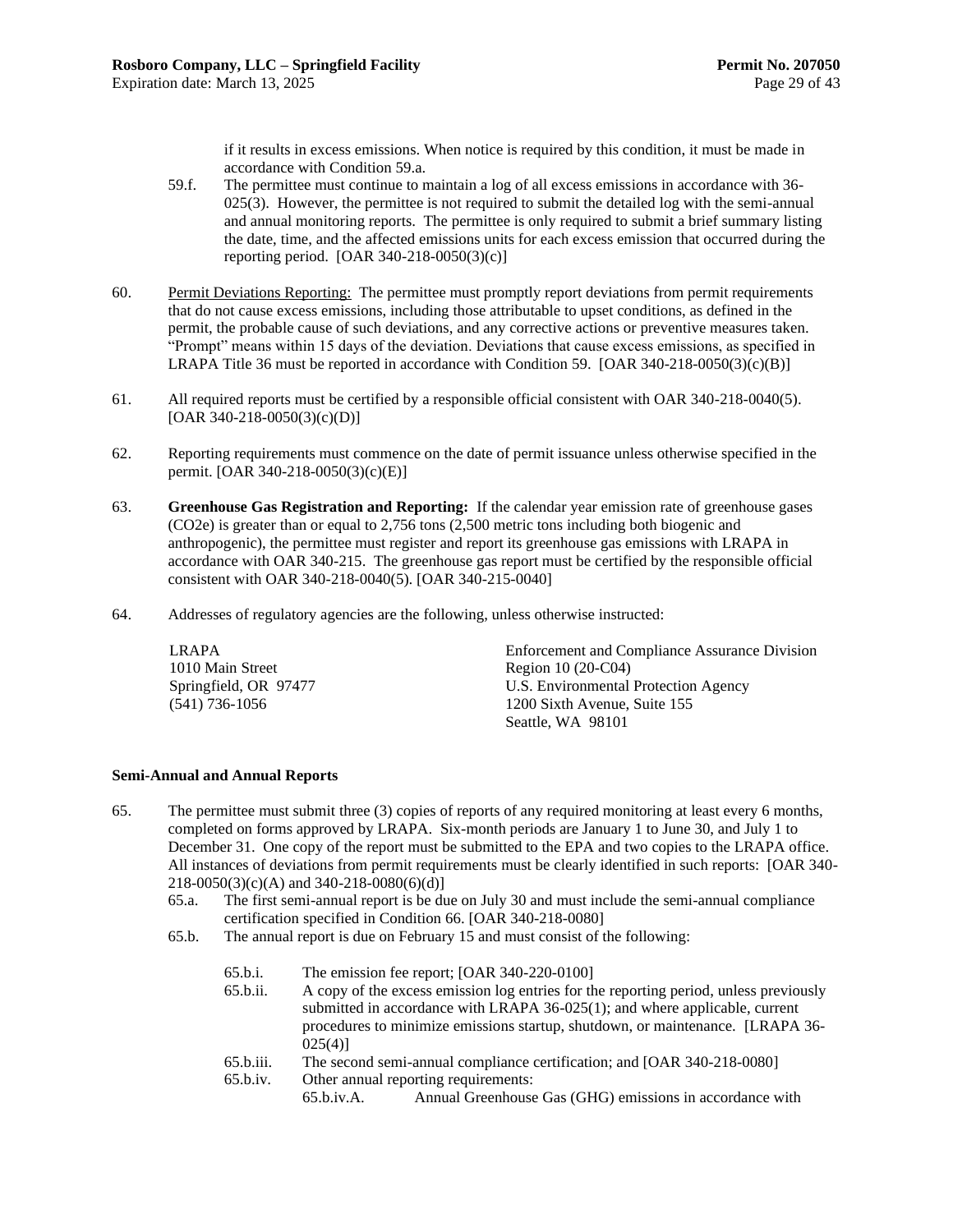#### Condition [63.](#page-32-3) [OAR 340-215-0010(2) and 340-215-0040] 65.b.iv.B. As applicable, the biennial compliance report as specified in Condition [31.a.](#page-18-4)

- <span id="page-33-2"></span><span id="page-33-1"></span><span id="page-33-0"></span>66. The semi-annual compliance certification must include the following (provided that the identification of applicable information may cross-reference the permit or previous reports, as applicable): [OAR 340-218-  $0080(6)(c)$ ]
	- 66.a. The identification of each term or condition of the permit that is the basis of the certification;
	- 66.b. The identification of the method(s) or other means used by the owner or operator for determining the compliance status with each term and condition during the certification period. Such methods and other means must include, at a minimum, the methods and means required under OAR 340- 218-0050(3). *Note: Certification of compliance with the monitoring conditions in the permit is sufficient to meet this requirement, except when the permittee must certify compliance with new applicable requirements that are incorporated by reference. When certifying compliance with new applicable requirements that are incorporated by reference, the permittee must provide the information required by this condition.* If necessary, the owner or operator also must identify any other material information that must be included in the certification to comply with section  $113(c)(2)$  of the FCAA, which prohibits knowingly making a false certification or omitting material information;
	- 66.c. The status of compliance with terms and conditions of the permit for the period covered by the certification, including whether compliance during the period was continuous or intermittent. The certification must be based on the method or means designated in Conditio[n 66.b](#page-33-2) of this rule. The certification must identify each deviation and take it into account in the compliance certification. The certification must also identify as possible exceptions to compliance any periods during which compliance is required and in which an excursion or exceedance, as defined under LRAPA Title 12 and 40 CFR part 64, occurred; and
	- 66.d. Such other facts as LRAPA may require in order to determine the compliance status of the source.
	- 66.e. Number of Emission Action Level (EAL) excursions under Conditions [22,](#page-16-0) [35.b](#page-21-1) an[d 43](#page-23-2) including the corrective action taken.
- 67. Notwithstanding any other provision contained in any applicable requirement, the owner or operator may use monitoring as required under OAR 340-218-0050(3) and incorporated into the permit, in addition to any specified compliance methods, for the purpose of submitting compliance certifications. [OAR 340- 218-0080(6)(e)]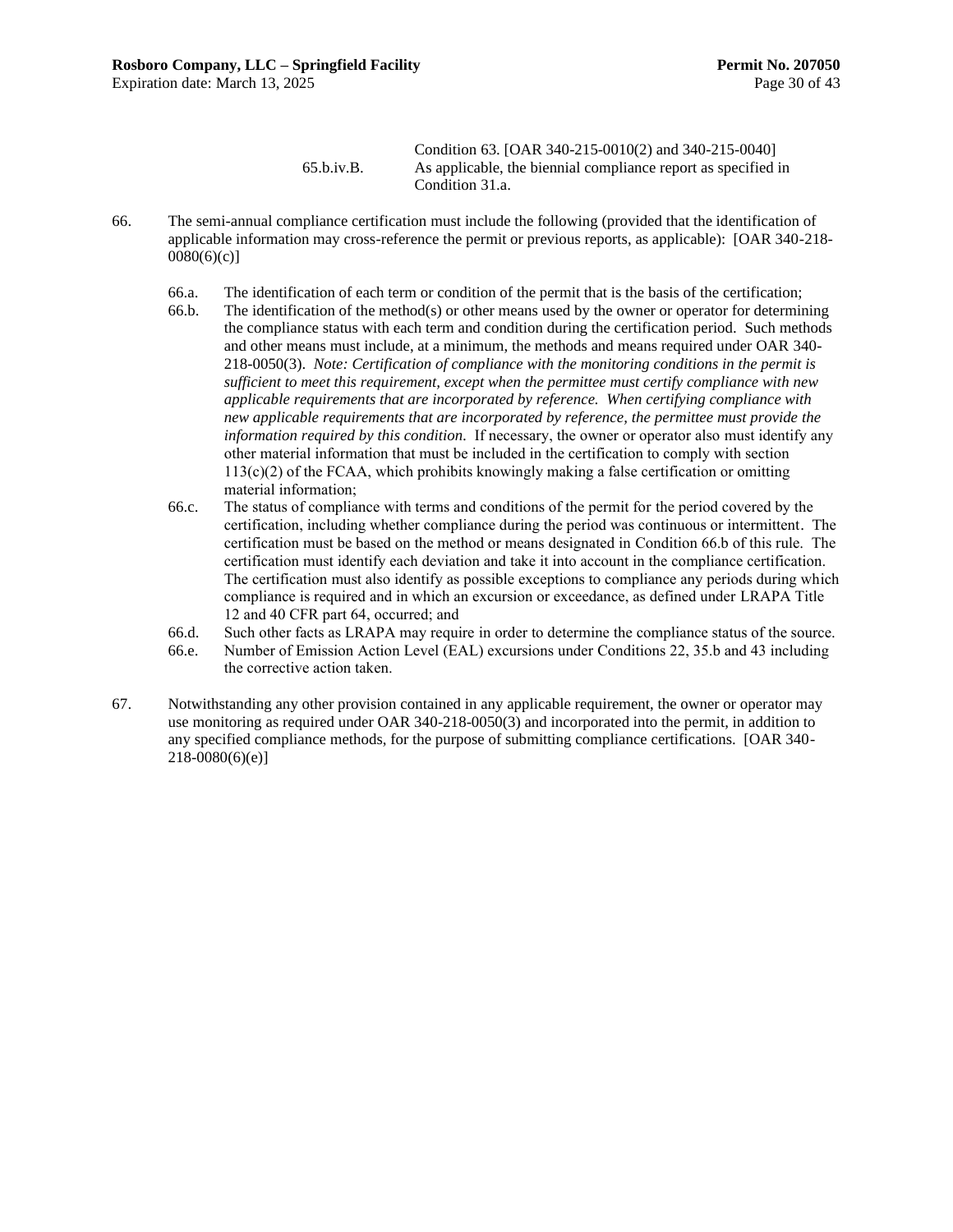## NON-APPLICABLE REQUIREMENTS

<span id="page-34-0"></span>68. The following State and Federal air quality requirements are not applicable to this facility for the reasons stated. [OAR 340-218-0110]

**Table 11. Non-Applicable Requirements Summary** 

| <b>Rule Citation</b>                                                                                                                                                                                                                                                                                                                          | Summary                                                                                                                                                              | Reason for Not Being Applicable                                                                         |
|-----------------------------------------------------------------------------------------------------------------------------------------------------------------------------------------------------------------------------------------------------------------------------------------------------------------------------------------------|----------------------------------------------------------------------------------------------------------------------------------------------------------------------|---------------------------------------------------------------------------------------------------------|
| 40 CFR Part 60, Subpart Dc                                                                                                                                                                                                                                                                                                                    | Standards of Performance for Small<br>Industrial-Commercial-<br><b>Institutional Steam Generating</b><br>Units                                                       | The boilers were manufactured and<br>installed prior to June 9, 1989.                                   |
| 40 CFR Part 63, Subpart DDDDD                                                                                                                                                                                                                                                                                                                 | National Emission Standards for<br>Hazardous Air Pollutants for Major<br>Sources: Industrial, Commercial,<br>and Institutional Boilers and<br><b>Process Heaters</b> | These standards do not apply<br>because the Rosboro facility is not<br>a major source of HAP emissions. |
| $63.11196(a)(1)$ , (b), (c), (d);<br>$63.11201(a)$ , (b), (d); $63.11205(b)$<br>and (c); $63.11210$ (a), (b), (d), (e);<br>63.11211, 63.11212, 63.11213,<br>$63.11214(a)$ , (d); $63.11220$ ;<br>63.11221; 63.11222; 63.11223(c);<br>$63.11223(g)$ , $63.11224$ ,<br>$63.11225(a)(3)$ and $(5)$ , $(c)(3)$ , $(6)$ ,<br>$(7)$ , (e); 63.11226 | 40 CFR Part 63, Subpart JJJJJJ<br>Area Source Requirements for<br>Boilers that are Subject to Emission<br>Limits and Operating Limits.                               | The boilers at the Rosboro facility<br>are not subject to emission limits<br>and operating limits.      |

KEC/cmw 3/11/2020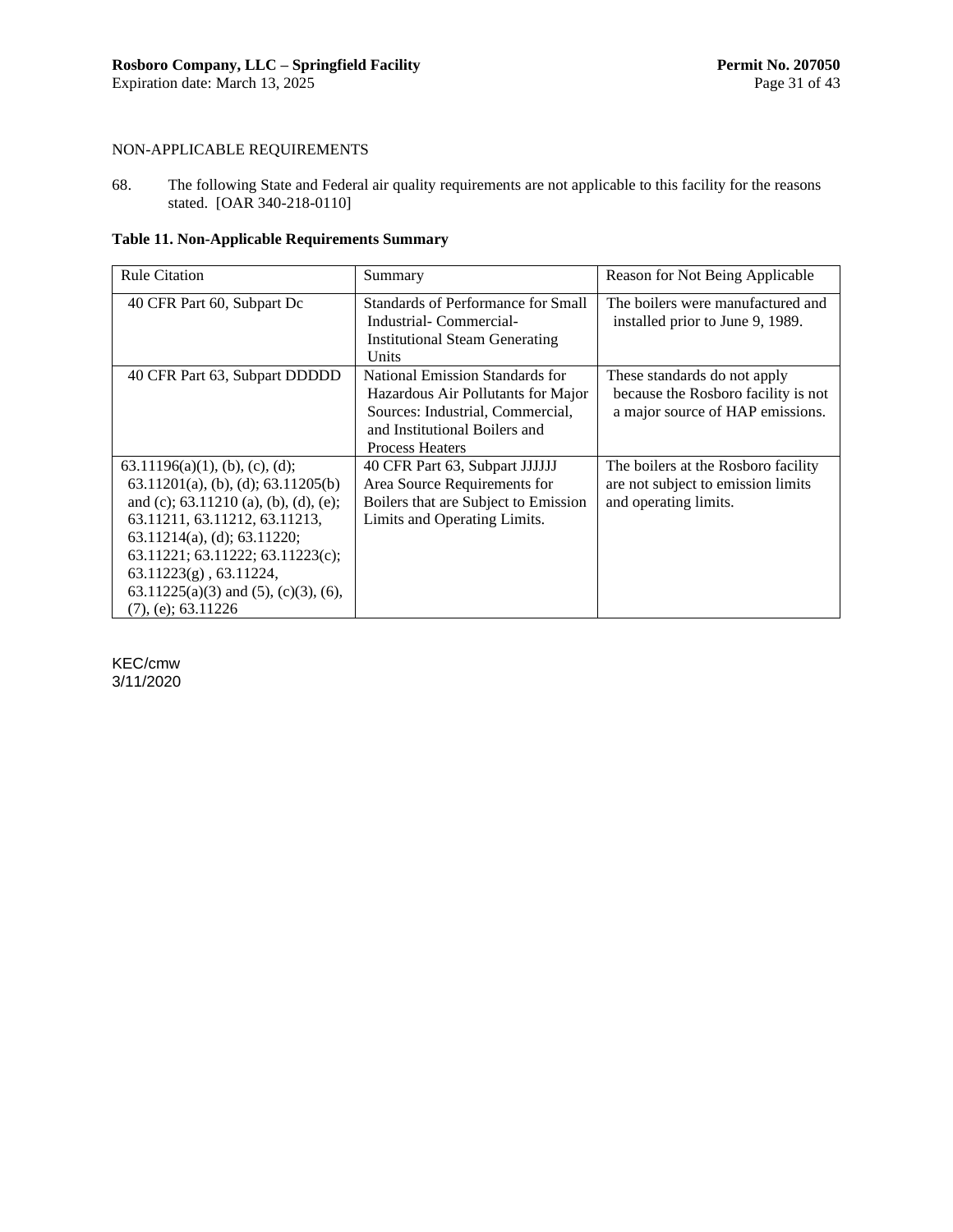#### GENERAL CONDITIONS

#### <span id="page-35-0"></span>G1. General Provision

Terms not otherwise defined in the permit must have the meaning assigned to such terms in the referenced regulation.

#### G2. Reference Materials

Where referenced in this permit, the version of the following materials are effective as of the dates noted unless otherwise specified in the permit:

- a. Source Sampling Manual; November 15, 2018 State Implementation Plan Volume 4, Appendix A4;
- b. Continuous Monitoring Manual; April 16, 2015 State Implementation Plan Volume 3, Appendix A6; and
- c. All state and federal regulations as in effect on the date of issuance of this permit.

#### G3. Applicable Requirements [OAR 340-218-0010(3)(b)]

Oregon Title V Operating Permits do not replace requirements in Air Contaminant Discharge Permits (ACDP) issued to the source even if the ACDP(s) have expired. For a source operating under a Title V permit, requirements established in an earlier ACDP remain in effect notwithstanding expiration of the ACDP or Title V permit, unless a provision expires by its terms or unless a provision is modified or terminated following the procedures used to establish the requirement initially. Source specific requirements, including, but not limited to TACT, RACT, BACT, and LAER requirements, established in an ACDP must be incorporated into the LRAPA Title V Operating Permit and any revisions to those requirements must follow the procedures used to establish the requirement initially.

- G4. Compliance [OAR 340-218-0040(3)(n)(C), 340-218-0050(6), and 340-218-0080(4)]
	- a. The permittee must comply with all conditions of the federal operating permit. Any permit condition noncompliance constitutes a violation of the Federal Clean Air Act and/or state rules and is grounds for enforcement action; for permit termination, revocation and re-issuance, or modification; or for denial of a permit renewal application. Any noncompliance with a permit condition specifically designated as enforceable only by the state constitutes a violation of state rules only and is grounds for enforcement action; for permit termination, revocation and reissuance, or modification; or for denial of a permit renewal application.
	- b. Any schedule of compliance for applicable requirements with which the source is not in compliance at the time of permit issuance must be supplemental to, and must not sanction noncompliance with the applicable requirements on which it is based.
	- c. For applicable requirements that will become effective during the permit term, the source must meet such requirements on a timely basis unless a more detailed schedule is expressly required by the applicable requirement.
- G5. Masking Emissions:

The permittee must not install or use any device or other means designed to mask the emission of an air contaminant that causes or is likely to cause detriment to health, safety, or welfare of any person or otherwise violate any other regulation or requirement. [LRAPA 32-050(2)] This condition is enforceable only by LRAPA.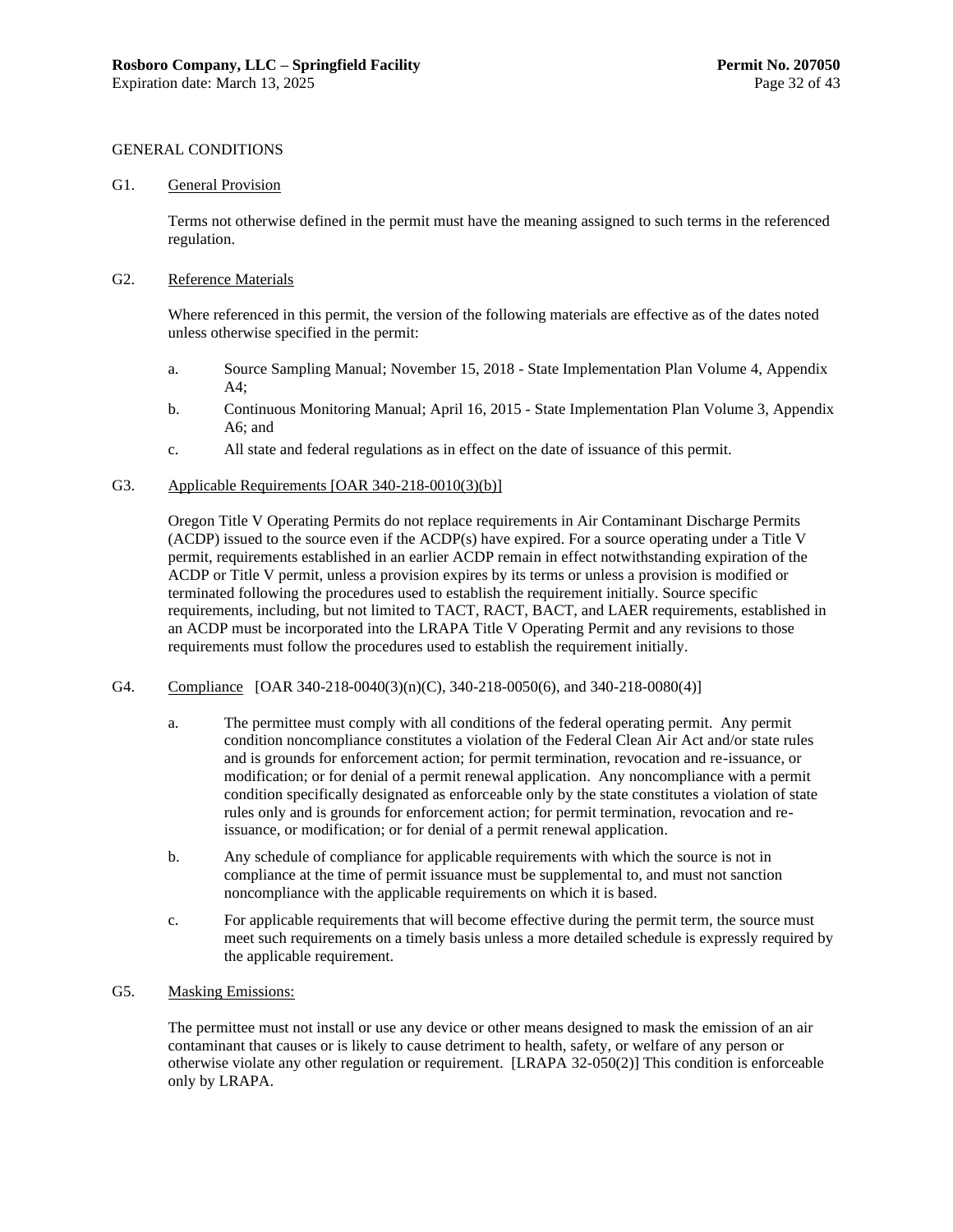#### G6. Credible Evidence

Notwithstanding any other provisions contained in any applicable requirement, any credible evidence may be used for the purpose of establishing whether a person has violated or is in violation of any such applicable requirements. [LRAPA 34-017]

G7. Certification [OAR 340-214-0110, 340-218-0040(5), 340-218-0050(c)(D), and 340-218-0080(2)]

Any document submitted to LRAPA or EPA pursuant to this permit must contain certification by a responsible official of truth, accuracy and completeness. All certifications must state that based on information and belief formed after reasonable inquiry, the statements and information in the document are true, accurate, and, complete. The permittee must promptly, upon discovery, report to LRAPA a material error or omission in these records, reports, plans, or other documents.

G8. Outdoor Burning [LRAPA Title 47]

The permittee is prohibited from conducting outdoor burning, except as may be allowed by LRAPA 47-001 through 47-030.

G9. Asbestos [40 CFR Part 61, Subpart M (federally enforceable), OAR 340-248-0240, and LRAPA 43-015 (LRAPA-only enforceable)]

The permittee must comply with OAR 340-248-0240, LRAPA 43-015, and 40 CFR Part 61, Subpart M when conducting any renovation or demolition activities at the facility.

G10. Stratospheric Ozone and Climate Protection [40 CFR 82 Subpart F, OAR 340-260-0040]

The permittee must comply with the standards for recycling and emissions reduction pursuant to 40 CFR Part 82, Subpart F, Recycling and Emissions Reduction.

- G11. Permit Shield [OAR 340-218-0110]
	- a. Compliance with the conditions of the permit must be deemed compliance with any applicable requirements as of the date of permit issuance provided that:
		- i. such applicable requirements are included and are specifically identified in the permit, or
		- ii. LRAPA, in acting on the permit application or revision, determines in writing that other requirements specifically identified are not applicable to the source, and the permit includes the determination or a concise summary thereof.
	- b. Nothing in this rule or in any federal operating permit must alter or affect the following:
		- i. the provisions of ORS 468.115 (enforcement in cases of emergency) and ORS 468.035 (function of department);
		- ii. the liability of an owner or operator of a source for any violation of applicable requirements prior to or at the time of permit issuance;
		- iii. the applicable requirements of the national acid rain program, consistent with Section 408(a) of the FCAA; or
		- iv. the ability of LRAPA to obtain information from a source pursuant to ORS 468.095 (investigatory authority, entry on premises, status of records).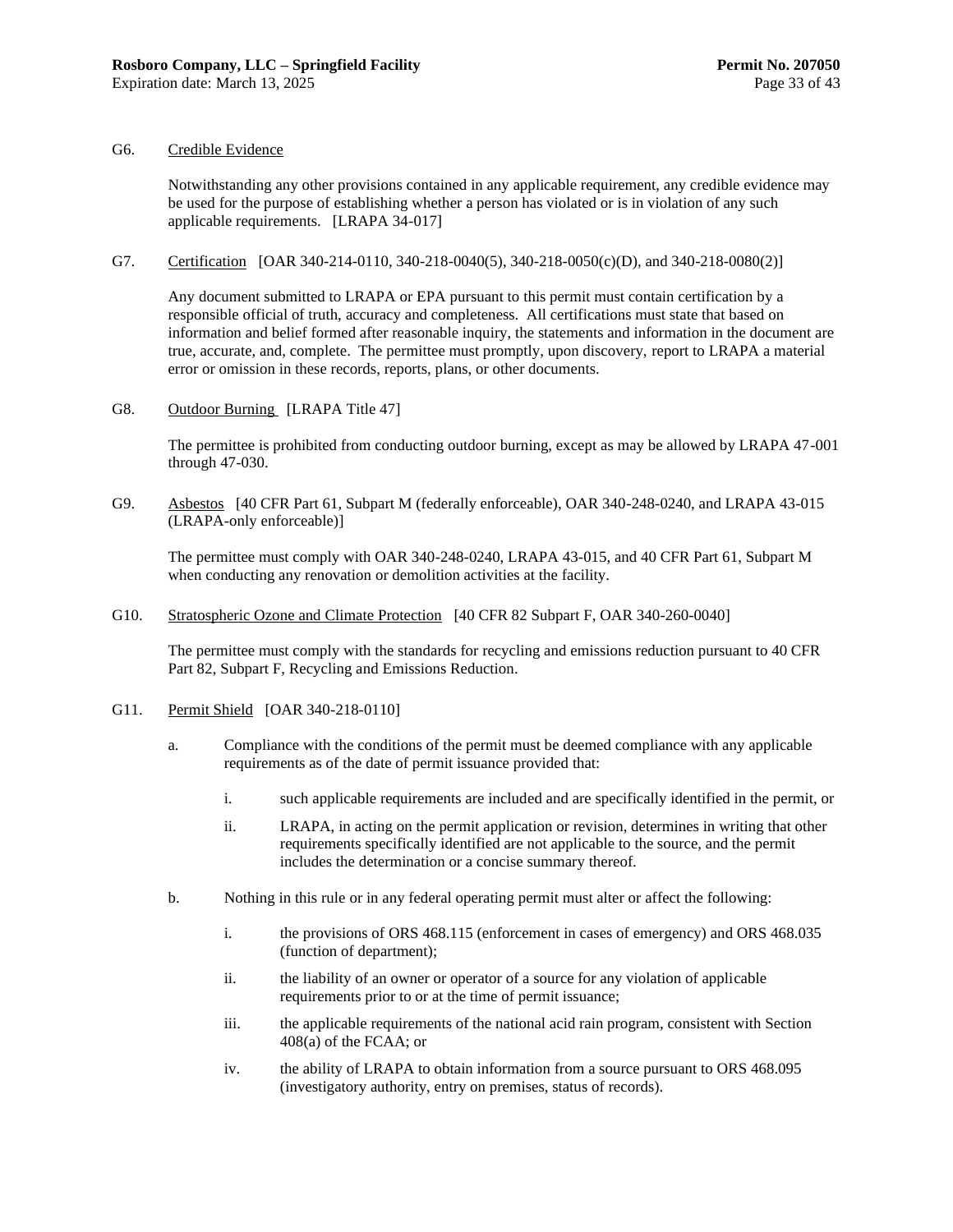c. Sources are not shielded from applicable requirements that are enacted during the permit term, unless such applicable requirements are incorporated into the permit by administrative amendment, as provided in OAR 340-218-0150(1)(h), significant permit modification, or reopening for cause by LRAPA.

#### G12. Inspection and Entry [OAR 340-218-0080(3)]

Upon presentation of credentials and other documents as may be required by law, the permittee must allow Lane Regional Air Protection Agency, or an authorized representative (including an authorized contractor acting as a representative of the EPA Administrator), to perform the following:

- a. Enter upon the permittee's premises where a Title V operating permit program source is located or emissions-related activity is conducted, or where records must be kept under the conditions of the permit;
- b. Have access to and copy, at reasonable times, any records that must be kept under conditions of the permit;
- c. Inspect, at reasonable times, any facilities, equipment (including monitoring and air pollution control equipment), practices, or operations regulated or required under the permit; and
- d. As authorized by the FCAA or LRAPA rules, sample or monitor, at reasonable times, substances or parameters, for the purposes of assuring compliance with the permit or applicable requirements.
- G13. Fee Payment [OAR 340-220-0010, and 340-220-0030 through 340-220-0190]

The permittee must pay an annual base fee and an annual emission fee for all regulated air pollutants except for carbon monoxide, any class I or class II substance subject to a standard promulgated under or established by Title VI of the Federal Clean Air Act, or any pollutant that is a regulated air pollutant solely because it is subject to a standard or regulation under Section  $112(r)$  of the Federal Clean Air Act. The permittee must submit payment to Lane Regional Air Protection Agency, 1010 Main Street, Springfield, Oregon, 97477, within 30 days of the date LRAPA mails the fee invoice or August 1 of the year following the calendar year for which emission fees are paid, whichever is later. Disputes must be submitted in writing to LRAPA. Payment must be made regardless of the dispute. User-based fees must be charged for specific activities (e.g., computer modeling review, ambient monitoring review, etc.) requested by the permittee.

- G14. Off-Permit Changes to the Source [OAR 340-218-0140(2)]
	- a. The permittee must monitor for, and record, any off-permit change to the source that:
		- i. Is not addressed or prohibited by the permit;
		- ii. Is not a Title I modification;
		- iii. Is not subject to any requirements under Title IV of the FCAA;
		- iv. Meets all applicable requirements;
		- v. Does not violate any existing permit term or condition; and
		- vi. May result in emissions of regulated air pollutants subject to an applicable requirement but not otherwise regulated under this permit or may result in insignificant changes as defined in LRAPA Title 12.
	- b. A contemporaneous notification, if required under OAR 340-218-0140(2)(b), must be submitted to LRAPA and the EPA.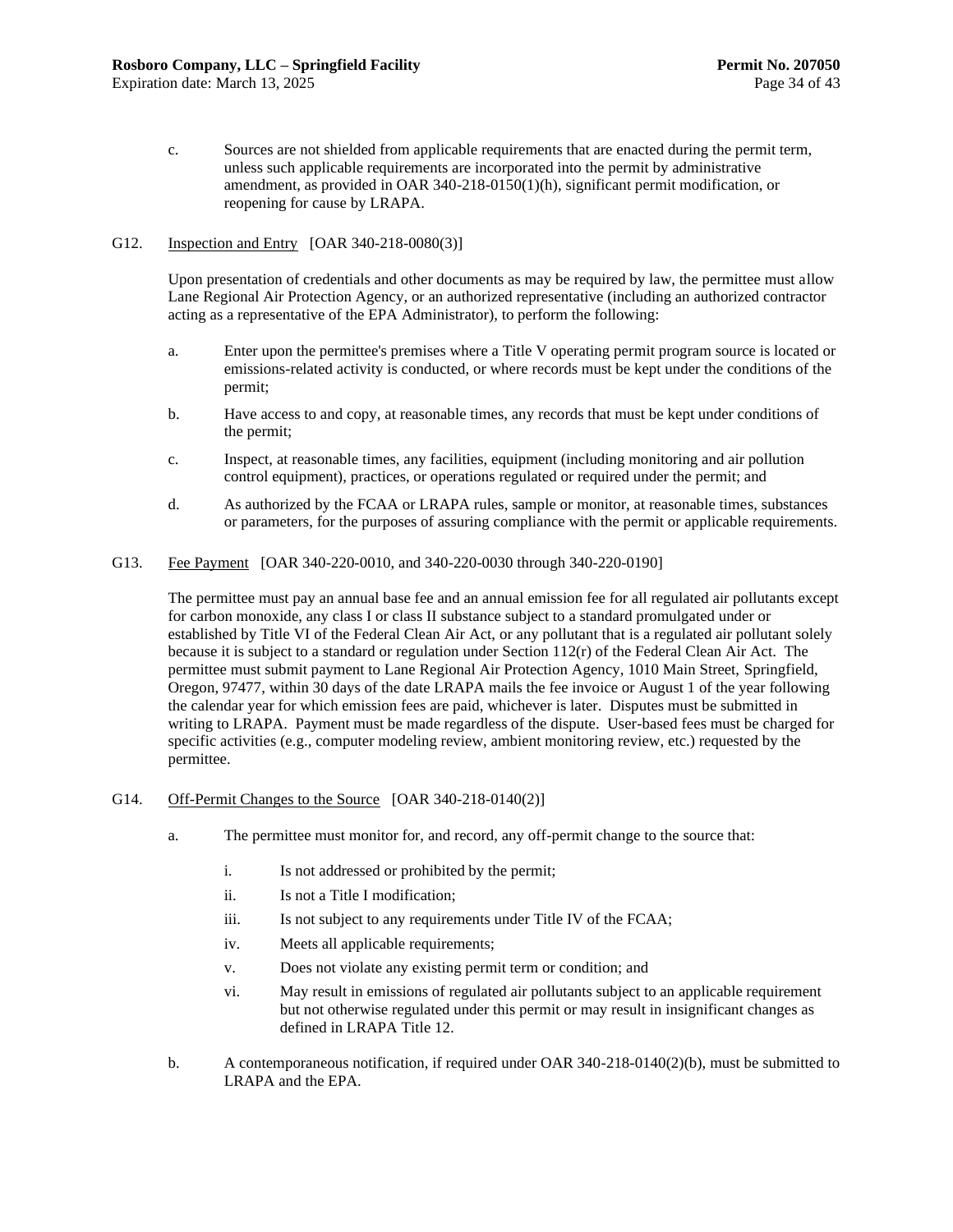- c. The permittee must keep a record describing off-permit changes made at the facility that result in emissions of a regulated air pollutant subject to an applicable requirement, but not otherwise regulated under the permit, and the emissions resulting from those off-permit changes.
- d. The permit shield of Condition G11 must not extend to off-permit changes.
- G15. Section 502(b)(10) Changes to the Source [OAR 340-218-0140(3)]
	- a. The permittee must monitor for, and record, any Section 502(b)(10) change to the source, which is defined as a change that would contravene an express permit term but would not:
		- i. Violate an applicable requirement;
		- ii. Contravene a federally enforceable permit term or condition that is a monitoring, recordkeeping, reporting, or compliance certification requirement; or
		- iii. Be a Title I modification.
	- b. A minimum 7-day advance notification must be submitted to LRAPA and the EPA in accordance with OAR 340-218-0140(3)(b).
	- c. The permit shield of Condition G11 must not extend to Section 502(b)(10) changes.
- <span id="page-38-0"></span>G16. Administrative Amendment [OAR 340-218-0150]

Administrative amendments to this permit must be requested and granted in accordance with OAR 340- 218-0150. The permittee must promptly submit an application for the following types of administrative amendments upon becoming aware of the need for one, but no later than 60 days of such event:

- a. Legal change of the registered name of the company with the Corporations Division of the State of Oregon, or
- b. Sale or exchange of the activity or facility.
- <span id="page-38-1"></span>G17. Minor Permit Modification [OAR 340-218-0170]

The permittee must submit an application for a minor permit modification in accordance with OAR 340- 218-0170.

G18. Significant Permit Modification [OAR 340-218-0180]

The permittee must submit an application for a significant permit modification in accordance with OAR 340-218-0180.

G19. Staying Permit Conditions [OAR 340-218-0050(6)(c)]

Notwithstanding Condition[s G16](#page-38-0) and [G17,](#page-38-1) the filing of a request by the permittee for a permit modification, revocation and re-issuance, or termination, or of a notification of planned changes or anticipated noncompliance does not stay any permit condition.

G20. Construction/Operation Modification [OAR 340-218-0190]

The permittee must obtain approval from LRAPA prior to construction or modification of any stationary source of air pollution control equipment in accordance with LRAPA 34-010 and 34-034 through 34-038.

G21. New Source Review Modification [LRAPA 38-0010]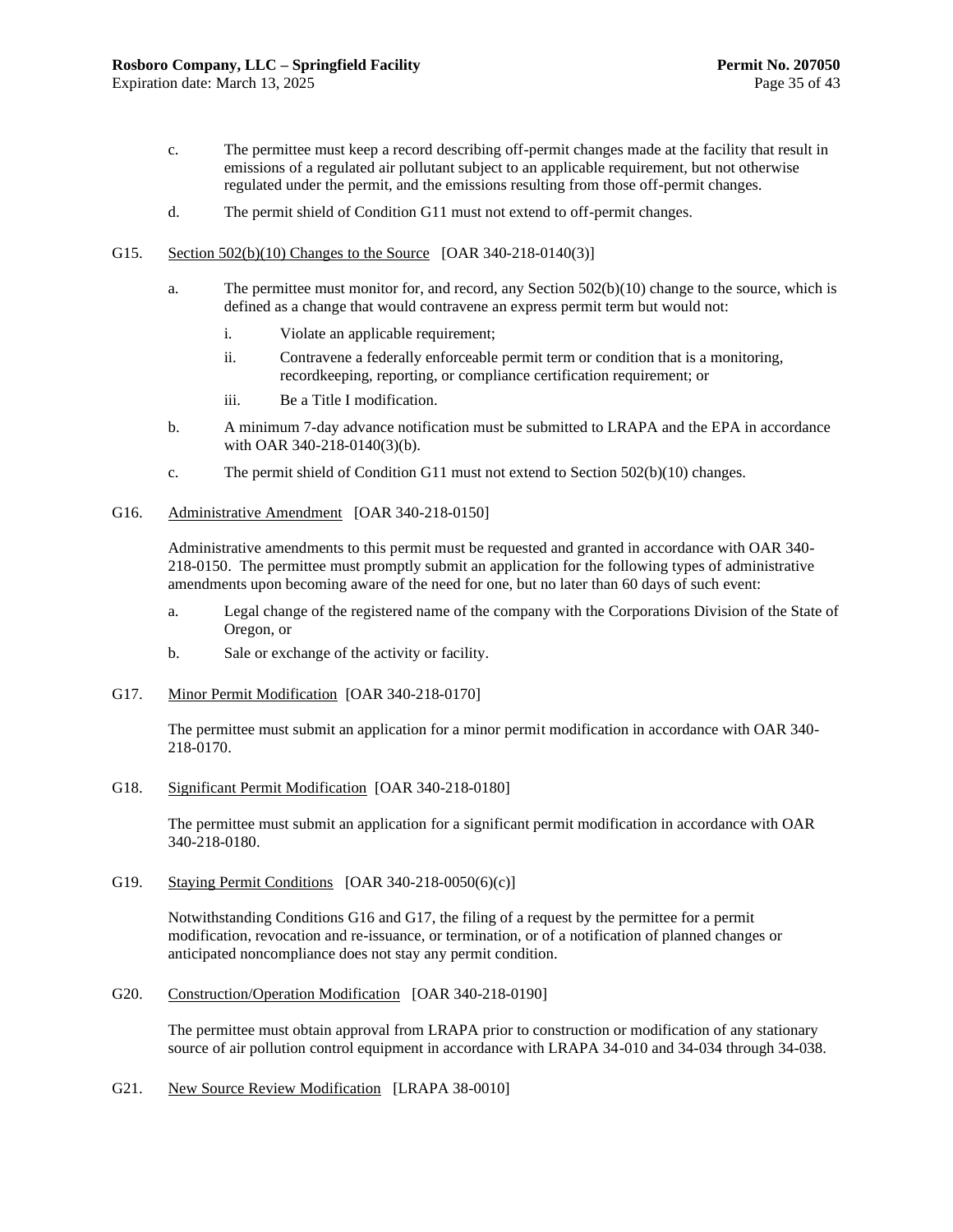The permittee must not begin construction of a major source or a major modification of any stationary source without having received an Air Contaminant Discharge Permit (ACDP) (LRAPA 34-010) from LRAPA and having satisfied the requirements of LRAPA Title 38 (New Source Review).

#### G22. Need to Halt or Reduce Activity Not a Defense [OAR 340-218-0050(6)(b)]

The need to halt or reduce activity will not be a defense. It will not be a defense for a permittee in an enforcement action that it would have been necessary to halt or reduce the permitted activity in order to maintain compliance with the conditions of this permit.

G23. Duty to Provide Information [OAR 340-218-0050(6)(e) and LRAPA 34-015]

The permittee must furnish to LRAPA, within a reasonable time, any information that LRAPA may request in writing to determine whether cause exists for modifying, revoking and reissuing, or terminating the permit, or to determine compliance with the permit. Upon request, the permittee must also furnish to LRAPA copies of records required to be retained by the permit or, for information claimed to be confidential, the permittee may furnish such records to LRAPA along with a claim of confidentiality.

- G24. Reopening for Cause [OAR 340-218-0050(6)(c) and 340-218-0200]
	- a. The permit may be modified, revoked, reopened and reissued, or terminated for cause as determined by LRAPA.
	- b. A permit must be reopened and revised under any of the circumstances listed in OAR 340-218-  $0200(1)(a)$ .
	- c. Proceedings to reopen and reissue a permit must follow the same procedures as apply to initial permit issuance and must affect only those parts of the permit for which cause to reopen exists.
- G25. Severability Clause [OAR 340-218-0050(5)]

Upon any administrative or judicial challenge, all the emission limits, specific and general conditions, monitoring, recordkeeping, and reporting requirements of this permit, except those being challenged, remain valid and must be complied with.

#### G26. Permit Renewal and Expiration [OAR 340-218-0040(1)(a)(D) and 340-218-0130]

- a. This permit must expire at the end of its term, unless a timely and complete renewal application is submitted as described below. Permit expiration terminates the permittee's right to operate.
- b. Applications for renewal must be submitted at least 12 months before the expiration of this permit, unless LRAPA requests an earlier submittal. If more than 12 months is required to process a permit renewal application, LRAPA must provide no less than six (6) months for the owner or operator to prepare an application.
- c. Provided the permittee submits a timely and complete renewal application, this permit must remain in effect until final action has been taken on the renewal application to issue or deny the permit.
- G27. Permit Transference [OAR 340-218-0150(1)(d)]

The permit is not transferable to any person except as provided in OAR 340-218-0150(1)(d).

G28. Property Rights [340-218-0050(6)(d)]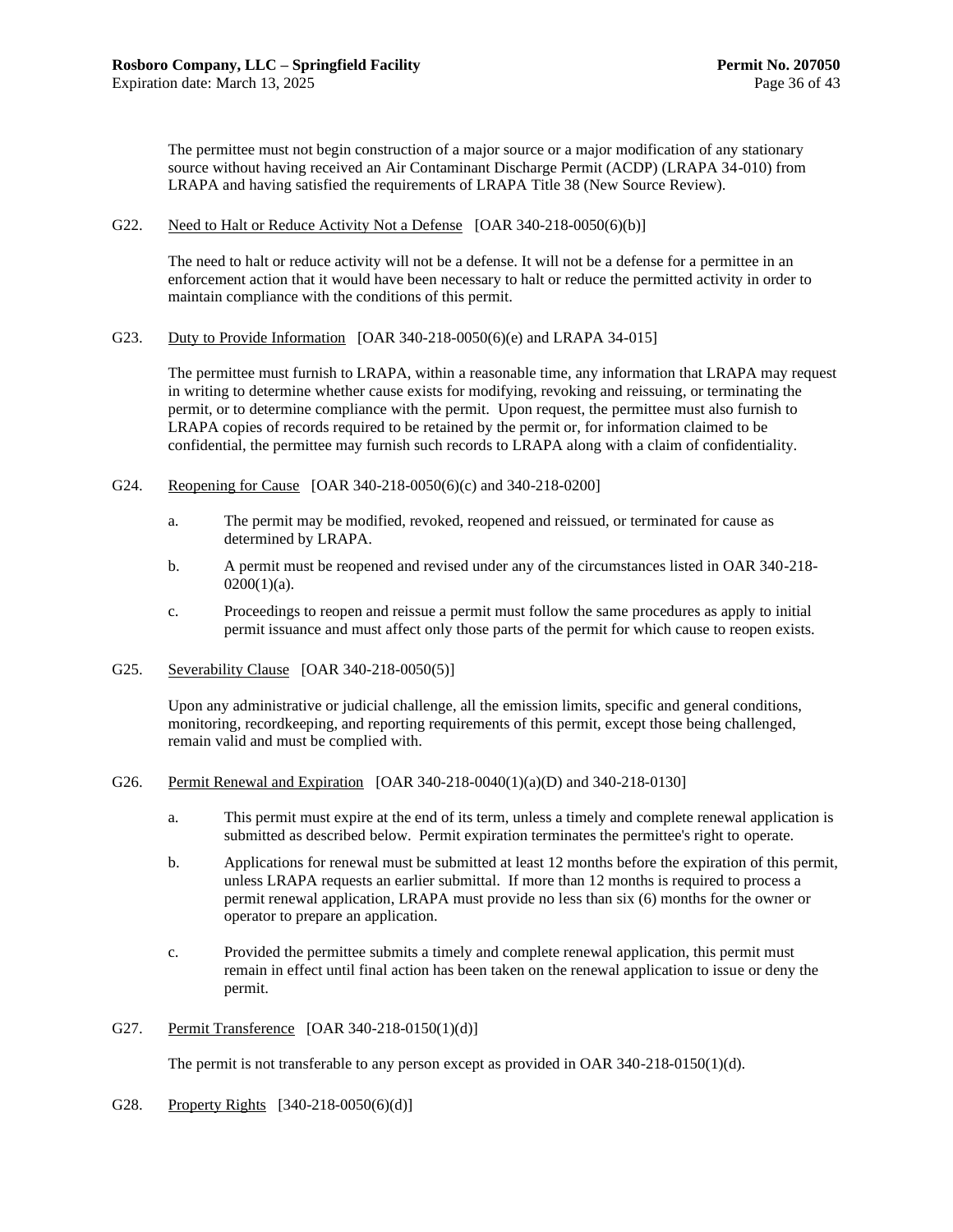The permit does not convey any property rights in either real or personal property, or any exclusive privileges, nor does it authorize any injury to private property or any invasion of personal rights, nor any infringement of federal, state, or local laws or regulations, except as provided in OAR 340-218-0110.

#### G29. Permit Availability [LRAPA 34-015 and 340-218-0120(2)]

The permittee must have available at the facility at all times a copy of the LRAPA Title V Operating Permit and must provide a copy of the permit to LRAPA or an authorized representative upon request.

#### ALL INQUIRIES SHOULD BE DIRECTED TO:

Lane Regional Air Protection Agency 1010 Main Street Springfield, OR 97477 (541) 736-1056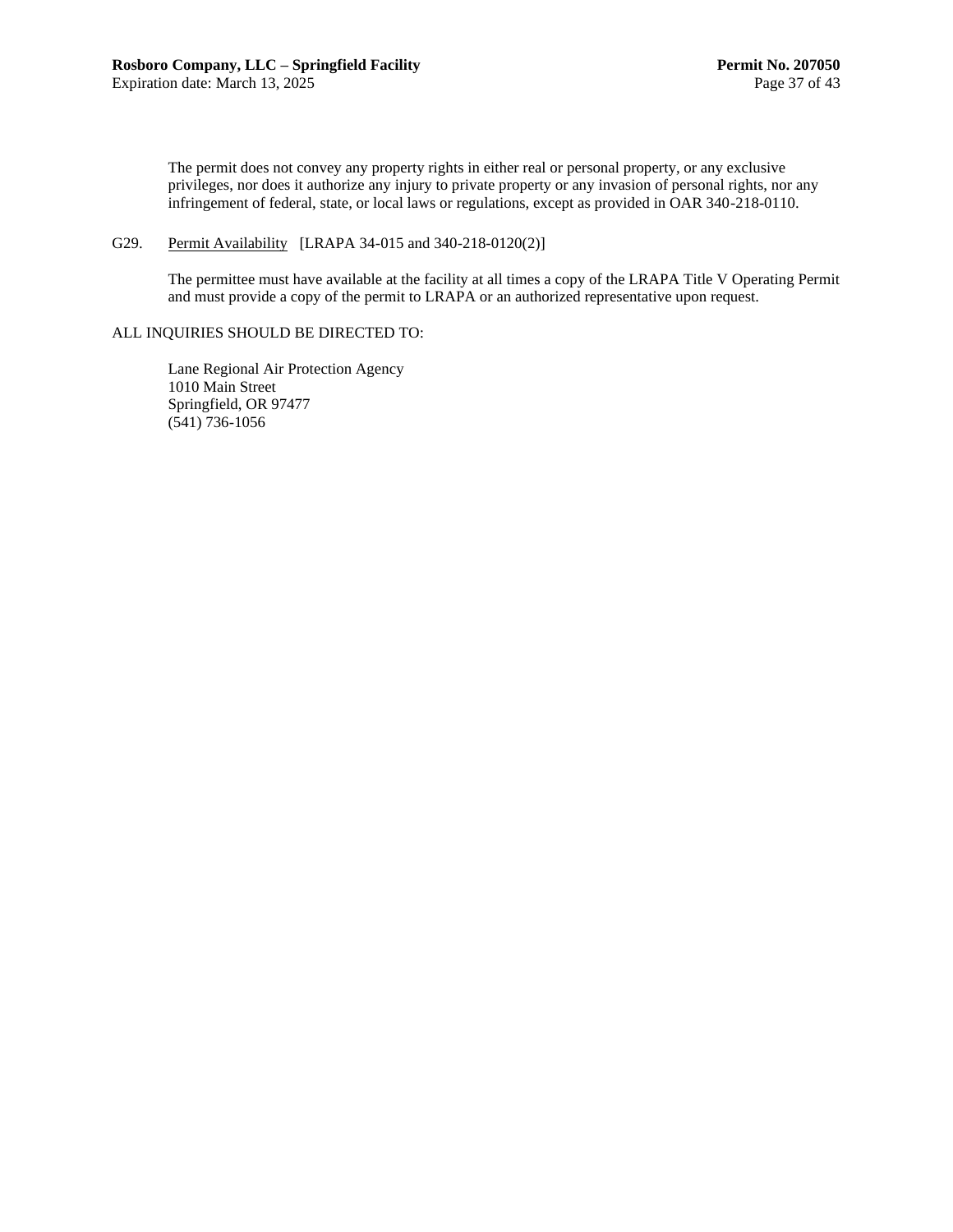## **ATTACHMENT A: Air Pollution Emergencies**

#### **Table I**

#### AIR POLLUTION EPISODE: *ALERT CONDITION*

#### EMISSION REDUCTION PLAN

#### Part A: Pollution Episode Conditions for Carbon Monoxide or Ozone

For *Alert Conditions* due to excessive levels of carbon monoxide or ozone, persons operating motor vehicles shall be requested to voluntarily curtail or eliminate all unnecessary operations within the designated *Alert Area*, and public transportation systems shall be requested to provide additional services in accordance with a preplanned strategy.

#### Part B: Pollution Episode Conditions for Particulate Matter

For *Alert Conditions* resulting from excessive levels of particulate matter, the following measures shall be taken in the designated area:

- 1. There shall be no open burning by any person of any material.
- 2. Persons operating fuel-burning equipment which requires boiler lancing or soot blowing shall perform such operations only between the hours of 12 noon and 4 p.m.
- 3. Persons responsible for the operation of any source of air contaminants listed below shall take all required actions for the *Alert Level*, in accordance with the preplanned strategy:

|    | Source of Contamination                                          |                | Control Actions — Alert Level                                                                                                                                                                                                                                                                          |
|----|------------------------------------------------------------------|----------------|--------------------------------------------------------------------------------------------------------------------------------------------------------------------------------------------------------------------------------------------------------------------------------------------------------|
| А. | Coal, oil, or wood-fired facilities.                             | 1)<br>2)<br>3) | Utilization of electric generating fuels having low ash and<br>sulfur content.<br>Utilization of mid-day $(12:00 \text{ noon to } 4:00 \text{ p.m.})$<br>atmospheric turbulence for boiler lancing and soot<br>blowing.<br>Diverting electric power generation to facilities outside of<br>Alert Area. |
| B. | Coal, oil, or wood-fired process steam<br>generating facilities. | 1)<br>2)       | Utilization of fuel having low ash and sulfur content.<br>Utilization of mid-day $(12:00 \text{ noon to } 4:00 \text{ p.m.})$<br>atmospheric turbulence for boiler lancing and soot<br>blowing.                                                                                                        |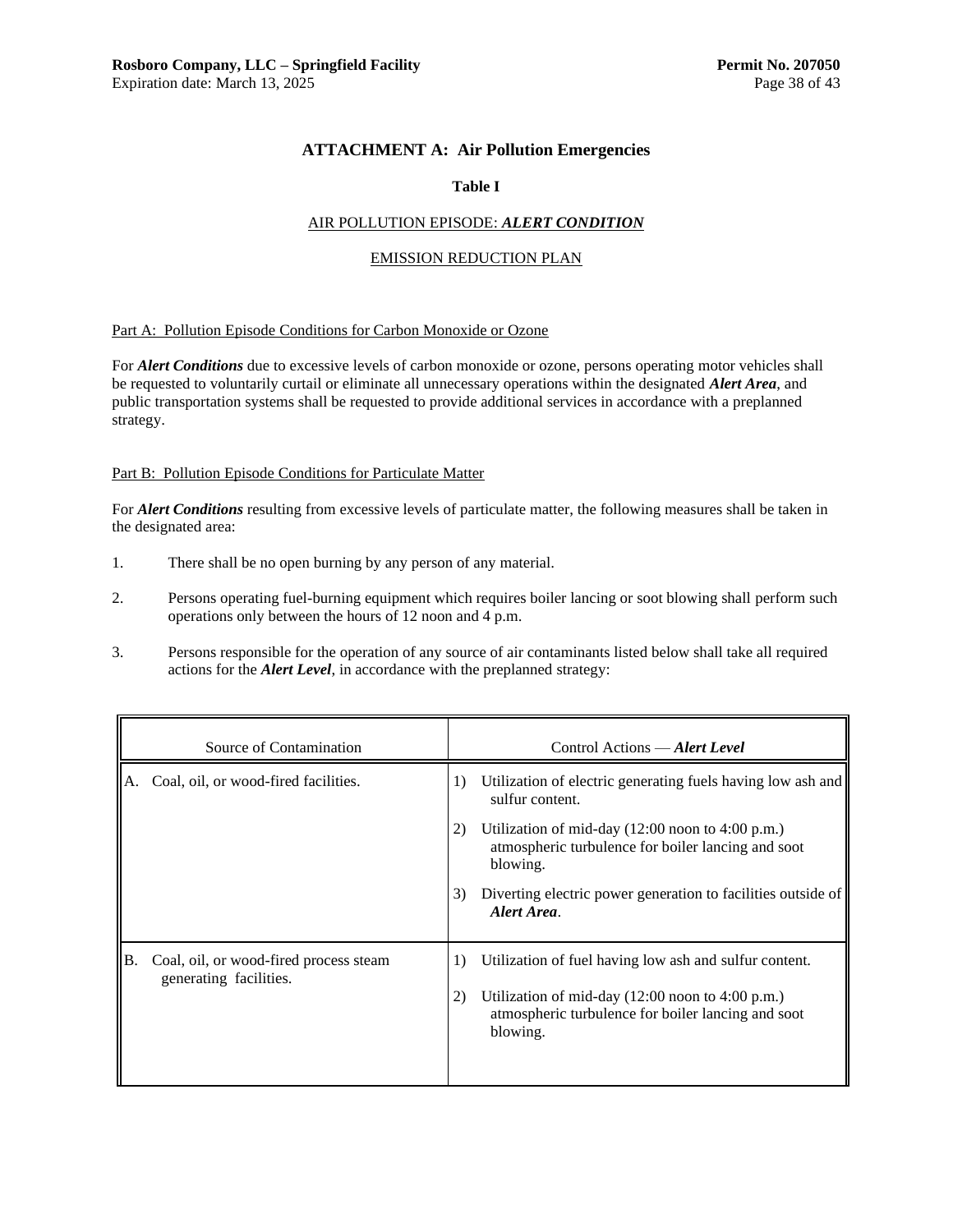Expiration date: March 13, 2025 Page 39 of 43

| Source of Contamination                                                                            |    | Control Actions — Alert Level                                                                                                            |
|----------------------------------------------------------------------------------------------------|----|------------------------------------------------------------------------------------------------------------------------------------------|
|                                                                                                    | 3) | Substantial reduction of steam load demands consistent<br>with continuing plant operations.                                              |
| Manufacturing industries of the following<br>classifications:<br>- Primary Metals Industries       | 1) | Reduction of air contaminants from manufacturing<br>operations by curtailing, postponing, or deferring<br>production and all operations. |
| - Petroleum Refining<br>- Chemical Industries<br>- Mineral Processing Indus.<br>- Grain Industries | 2) | Reduction by deferring trade waste disposal operations<br>which emit solid particle gas vapors or malodorous<br>substance.               |
| - Paper and Allied Products<br>- Wood Processing Industry                                          | 3) | Reduction of heat load demands for processing.                                                                                           |
|                                                                                                    | 4) | Utilization of mid-day $(12:00 \text{ noon to } 4:00 \text{ p.m.})$<br>atmospheric turbulence for boiler lancing or soot<br>blowing.     |

## **Table II**

## AIR POLLUTION EPISODE: *WARNING CONDITIONS*

#### EMISSION REDUCTION PLAN

### Part A: Pollution Episode Conditions for Carbon Monoxide or Ozone

For *Warning Conditions*, resulting from excessive levels or carbon monoxide or ozone, the following measures shall be taken:

- 1. Operation of motor vehicles carrying fewer than three (3) persons shall be prohibited within designated areas during specified hours. Exceptions from this provision are:
	- A. Public transportation and emergency vehicles
	- B. Commercial vehicles
	- C. Through traffic remaining on Interstate or primary highways.
- 2. At the discretion of the Agency, operations of all private vehicles within designated areas or entry of vehicles into designated areas may be prohibited for specified periods of time.
- 3. Public transportation operators shall, in accordance with a pre-planned strategy, provide the maximum possible additional service to minimize the public's inconvenience as a result of No. 1 or No. 2. above.
- 4. For ozone episodes the following additional measures shall be taken:
	- A. No bulk transfer of gasoline without vapor recovery from 2:00 a.m. to 2:00 p.m.
	- B. No service station pumping of gasoline from 2:00 a.m. to 2:00 p.m.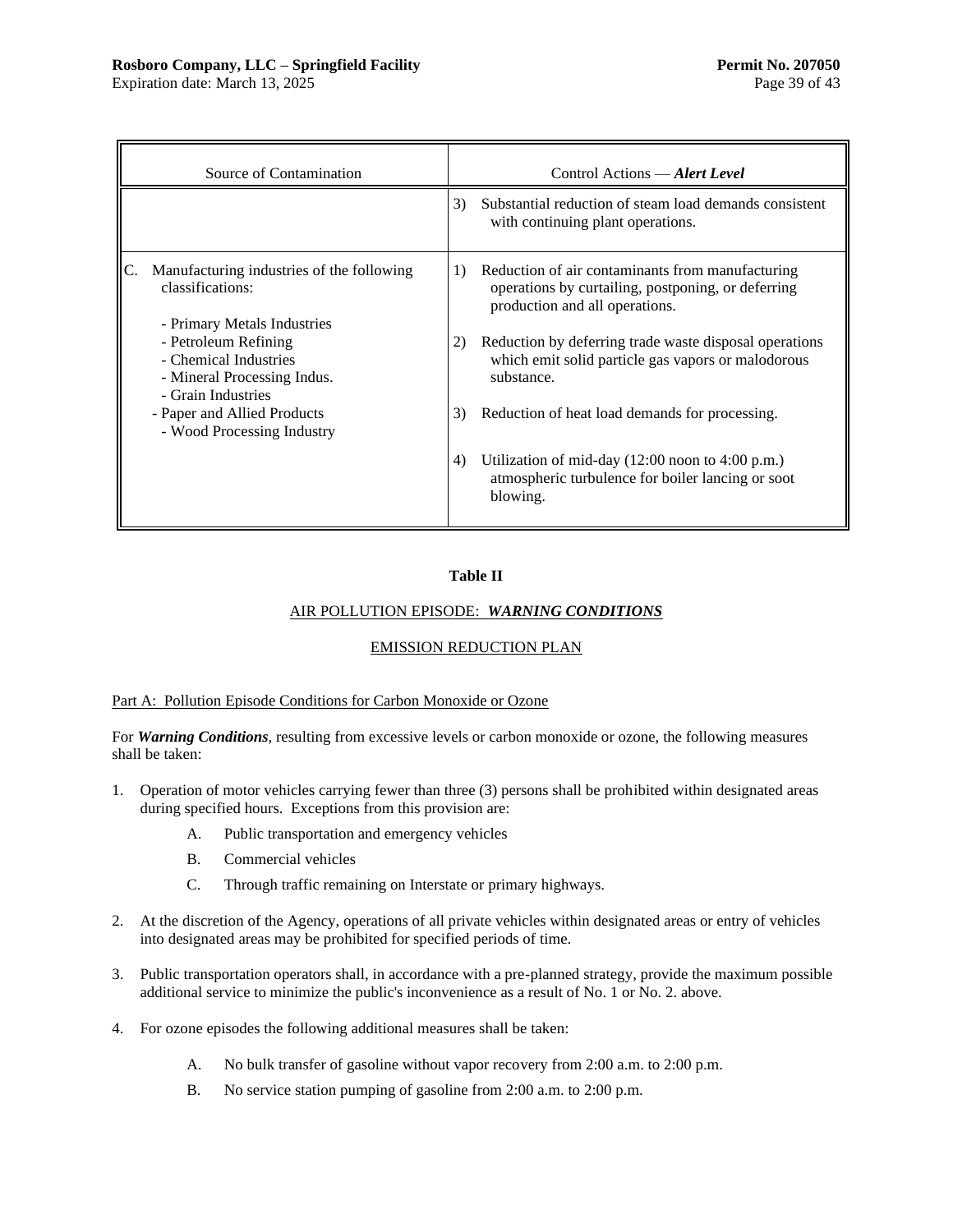- C. No operation of paper coating plants from 2:00 a.m. to 2:00 p.m.
- D. No architectural painting or auto finishing;
- E. No venting of dry cleaning solvents from 2:00 a.m. to 2:00 p.m. (except perchloroethylene).
- 5. Where appropriate for carbon monoxide episodes during the heating season, and where legal authority exists, governmental agencies shall prohibit all use of wood stoves and fireplaces for domestic space heating, except where such devices provide the sole source of heat.

#### Part B: Pollution Episode Conditions for Particulate Matter

For *Warning Conditions* resulting from excessive levels of particulate matter, the following measures shall be taken:

- 1. There shall be no open burning by any person of any material.
- 2. The use of incinerators for the disposal of solid or liquid wastes shall be prohibited.
- 3. Persons operating fuel-burning equipment which requires boiler lancing or soot blowing shall perform such operations only between the hours of 12 noon and 4 p.m.
- 4. Where legal authority exists, governmental agencies shall prohibit all use of wood stoves and fireplaces for domestic space heating, except where such devices provide the sole source of heat.
- 5. Persons responsible for the operation of any source of air contaminants listed below shall take all required actions for the *Warning Level*, in accordance with a preplanned strategy:

|     | Source of Contamination                                           |    | Control Actions — Warning Level                                                                                                       |
|-----|-------------------------------------------------------------------|----|---------------------------------------------------------------------------------------------------------------------------------------|
| A.  | Coal, oil, or wood-fired electric power<br>generating facilities. | 1) | Maximum utilization of fuels having lowest ash and<br>sulfur content.                                                                 |
|     |                                                                   | 2) | Utilization of mid-day $(12:00 \text{ noon to } 4:00 \text{ p.m.})$<br>atmospheric turbulence for boiler lancing and soot<br>blowing. |
|     |                                                                   | 3) | Diverting electric power generation to facilities outside of<br><b>Warning Area.</b>                                                  |
|     |                                                                   | 4) | Prepare to use a plan of action if an <i>Emergency</i><br><b>Condition</b> develops.                                                  |
|     |                                                                   | 5) | Cease operation of facilities not related to safety or<br>protection of equipment or delivery of priority power.                      |
| IB. | Coal, oil, or wood-fired<br>process steam generating facilities.  | 1) | Maximum utilization of fuels having the lowest ash and<br>sulfur content.                                                             |
|     |                                                                   | 2) | Utilization of mid-day (12: 00 noon to 4:00 p.m.)<br>atmospheric turbulence for boiler lancing and soot<br>blowing.                   |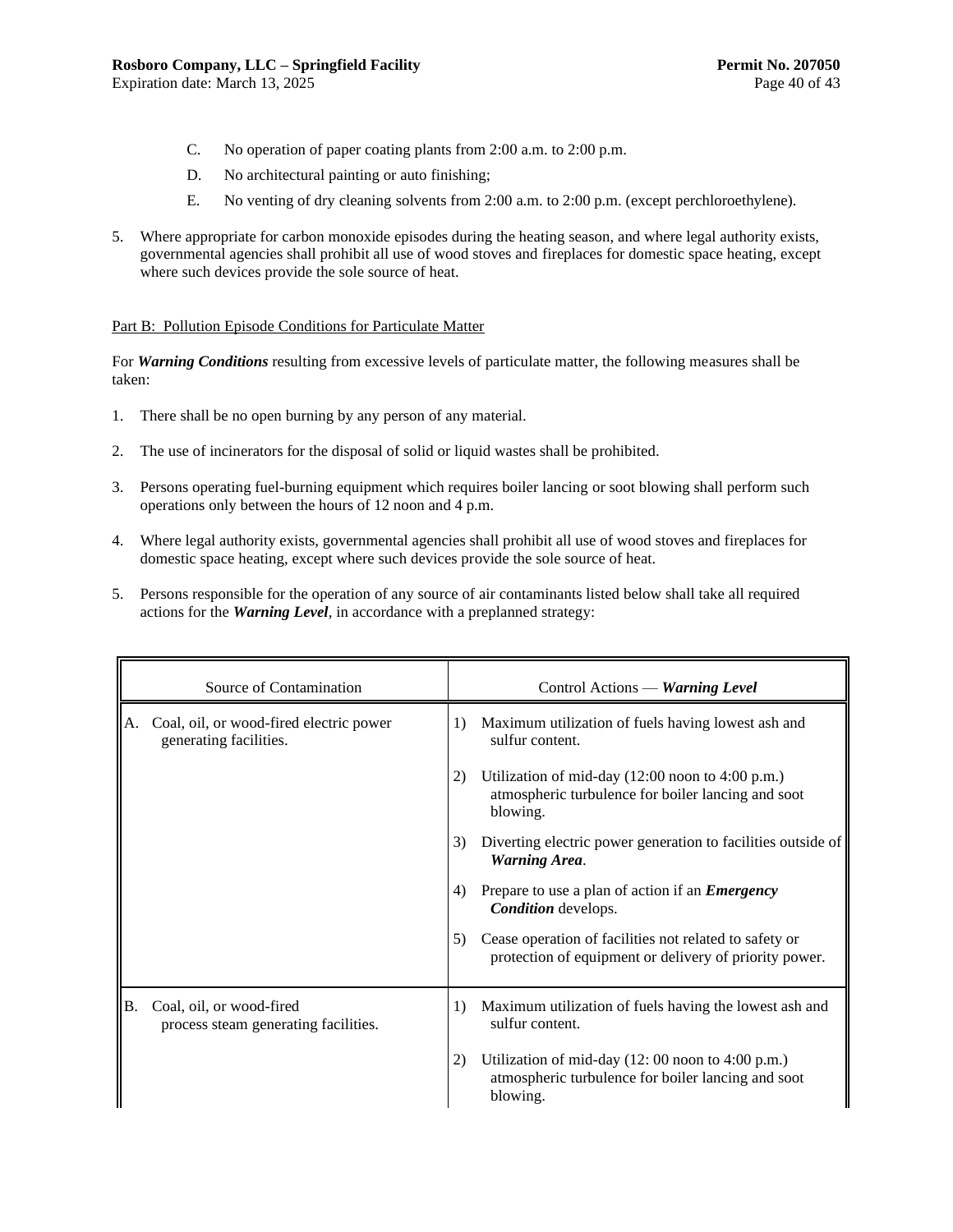## **Rosboro Company, LLC – Springfield Facility Permit No. 207050**

Expiration date: March 13, 2025 **Page 41** of 43

|    | Source of Contamination                                                                                                                                                                                                                                         |          | Control Actions - Warning Level                                                                                                                                                                                                                                                                                   |
|----|-----------------------------------------------------------------------------------------------------------------------------------------------------------------------------------------------------------------------------------------------------------------|----------|-------------------------------------------------------------------------------------------------------------------------------------------------------------------------------------------------------------------------------------------------------------------------------------------------------------------|
|    |                                                                                                                                                                                                                                                                 | 3)       | Prepare to use a plan of action if an <i>Emergency</i><br>Condition develops.                                                                                                                                                                                                                                     |
|    |                                                                                                                                                                                                                                                                 | 4)       | Cease operation of facilities not related to safety or<br>protection of equipment or delivery of priority power.                                                                                                                                                                                                  |
| C. | Manufacturing industries which require<br>considerable lead time for shut-down<br>including the following classifications:<br>- Petroleum Refining<br>- Chemical Industries<br>- Primary Metals Industries<br>- Glass Industries<br>- Paper and Allied Products | 1)<br>2) | Reduction of air contaminants from manufacturing<br>operations by, if necessary, assuming reasonable<br>economic hardships by postponing production and<br>allied operations.<br>Reduction by deferring trade waste disposal operations<br>which emit solid particles, gases, vapors or malodorous<br>substances. |
|    |                                                                                                                                                                                                                                                                 | 3)       | Maximum reduction of heat load demands for processing.                                                                                                                                                                                                                                                            |
|    |                                                                                                                                                                                                                                                                 | 4)       | Utilization of mid-day (12:00 noon to 4:00 p.m.)<br>atmospheric turbulence of boiler lancing or soot<br>blowing.                                                                                                                                                                                                  |
|    | D. Manufacturing industries which require<br>relatively short time for shut-down.                                                                                                                                                                               | 1)       | Elimination of air contaminants from manufacturing<br>operations by ceasing, allied operations to the extent<br>possible without causing injury to persons or damage to<br>equipment.                                                                                                                             |
|    |                                                                                                                                                                                                                                                                 | 2)       | Elimination of air contaminants from trade waste disposal<br>processes which emit solid particles, gases, vapors, or<br>malodorous substances.                                                                                                                                                                    |
|    |                                                                                                                                                                                                                                                                 | 3)       | Reduction of heat load demands for processing.                                                                                                                                                                                                                                                                    |
|    |                                                                                                                                                                                                                                                                 | 4)       | Utilization of mid-day (12 noon to 4 p.m.) atmospheric<br>turbulence for boiler lancing or soot blowing.                                                                                                                                                                                                          |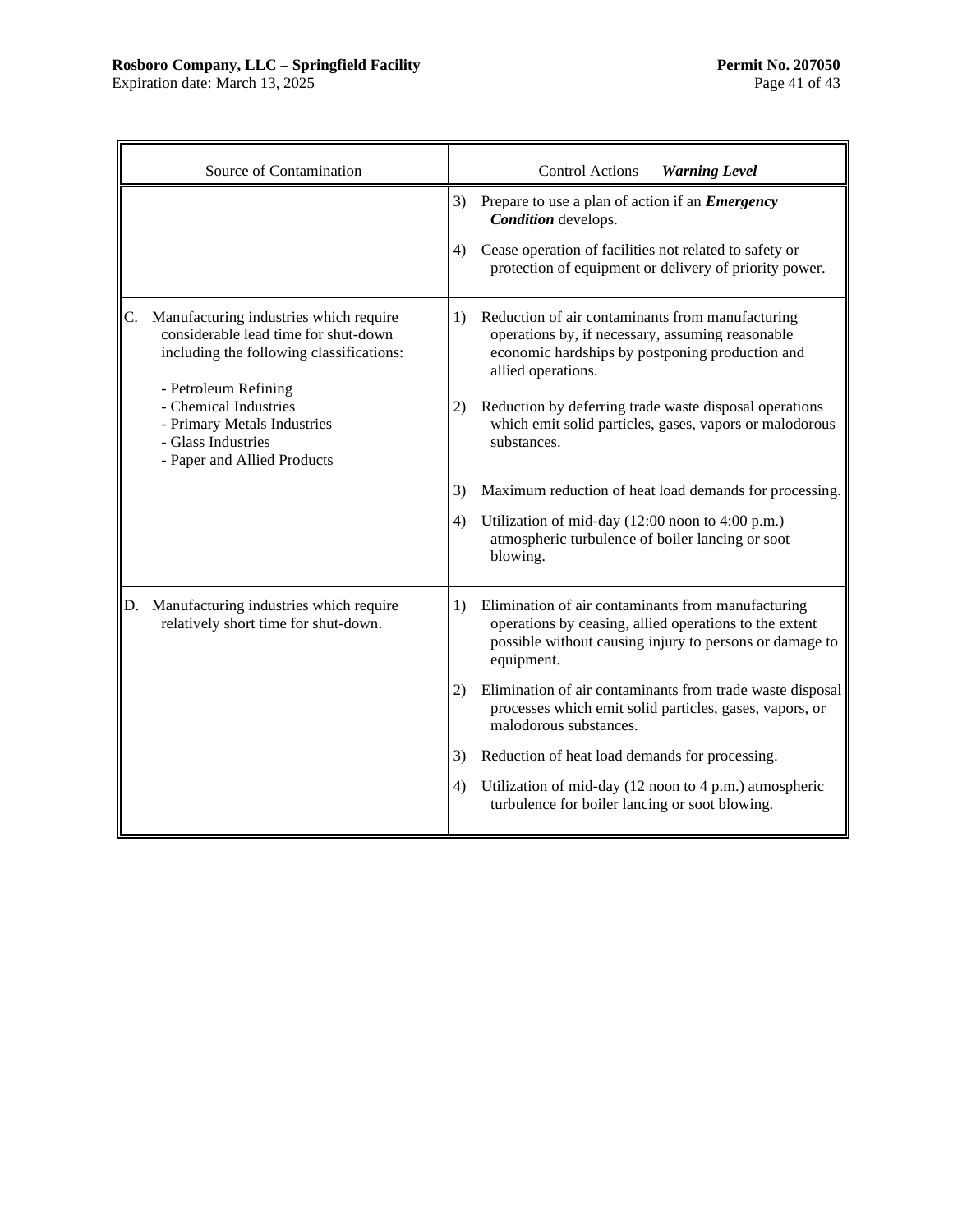#### **Table III**

#### AIR POLLUTION EPISODE: *EMERGENCY CONDITIONS*

#### EMISSION REDUCTION PLAN

- 1. There shall be no open burning by any person of any material.
- 2. The use of incinerators for the disposal of solid or liquid wastes shall be prohibited.
- 3. All places of employment, commerce, trade, public gatherings, government, industry, business, or manufacture shall immediately cease operation, except the following:
	- A. Police, fire, medical and other emergency services;
	- B. Utility and communication services;
	- C. Governmental functions necessary for civil control and safety;
	- D. Operations necessary to prevent injury to persons or serious damage to equipment or property;
	- E. Food stores, drug stores and operations necessary for their supply;
	- F. Operations necessary for evacuation of persons leaving the area;
	- G. Operations conducted in accordance with an approved preplanned emission reduction plan on file with the Agency.
- 4. All commercial and manufacturing establishments not included in these rules shall institute such actions as will result in maximum reduction of air contaminants from their operations which emit air contaminants, to the extent possible without causing injury or damage to equipment.
- 5. The use of motor vehicles is prohibited except for the exempted functions in 3, above.
- 6. Airports shall be closed to all except emergency air traffic.
- 7. Where legal authority exists, governmental agencies shall prohibit all use of wood stoves and fireplaces.
- 8. Any person responsible for the operation of a source of atmospheric contamination listed below shall take all required control actions for this *Emergency Level*.